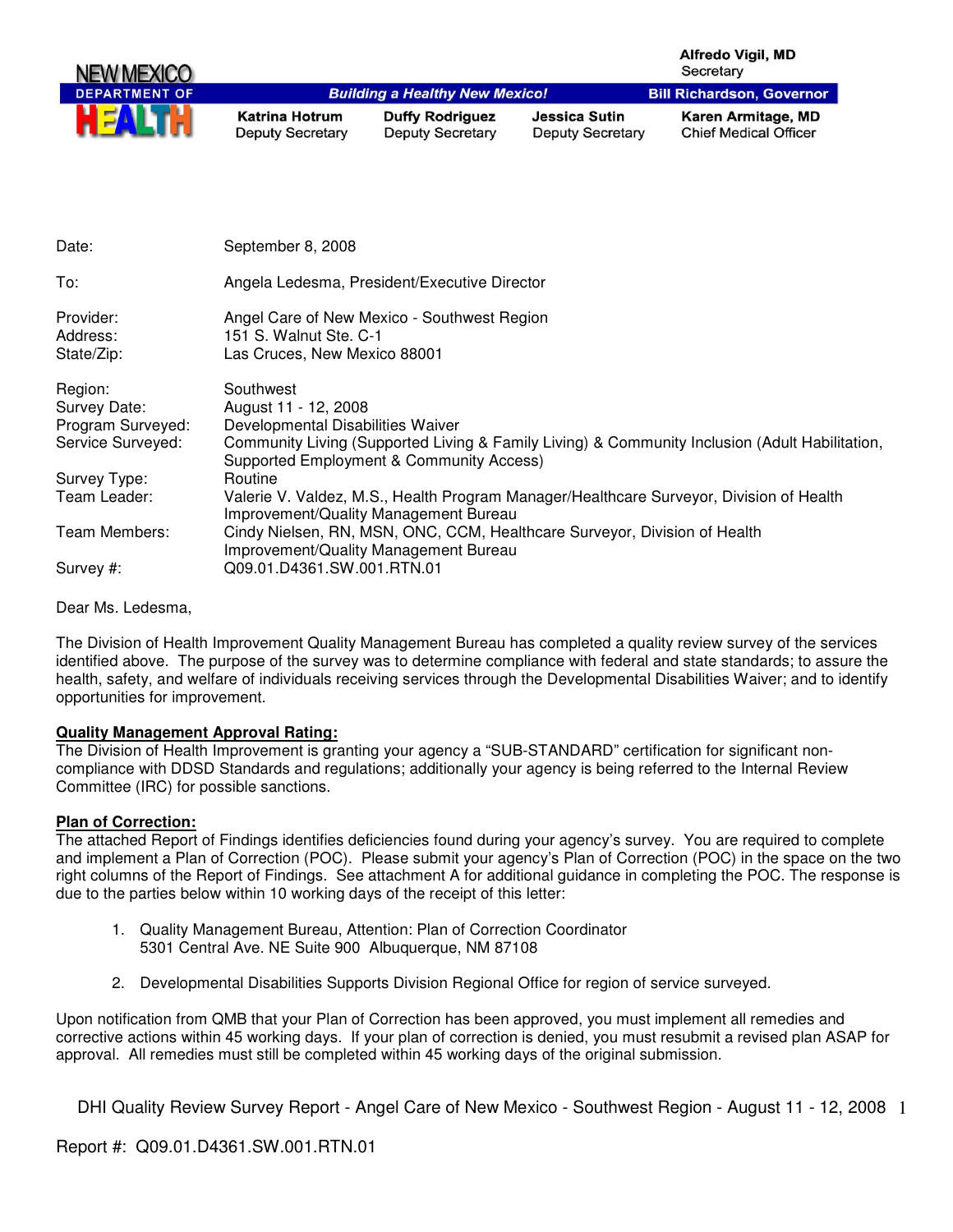Failure to submit, complete or implement your POC within the required time frames will result in the imposition of a \$200 per day Civil Monetary Penalty until it is received, completed and/or implemented.

#### **Request for Informal Reconsideration of Findings (IRF):**

If you disagree with a determination of noncompliance (finding) you have 10 working days upon receipt of this notice to request an IRF. Submit your request for an IRF in writing to:

> QMB Deputy Bureau Chief 5301 Central Ave NE Suite #900 Albuquerque, NM 87108 Attention: IRF request

A request for an IRF will not delay the implementation of your Plan of Correction which must be completed within 45 working days. Providers may not appeal the nature or interpretation of the standard or regulation, the team composition, sampling methodology or the Scope and Severity of the finding.

If the IRF approves the change or removal of a finding, you will be advised of any changes.

This IRF process is separate and apart from the Informal Dispute Resolution (IDR) and Fair Hearing Process for Sanctions from DOH.

Please call the Team Leader at 575-528-5037, if you have questions about the survey or the report. Thank you for your cooperation and for the work you perform.

Sincerely,<br>*[fa/enis |l. llalda*]

Valerie V. Valdez, M.S. Team Lead/Health Care Surveyor/Health Program Manager Division of Health Improvement Quality Management Bureau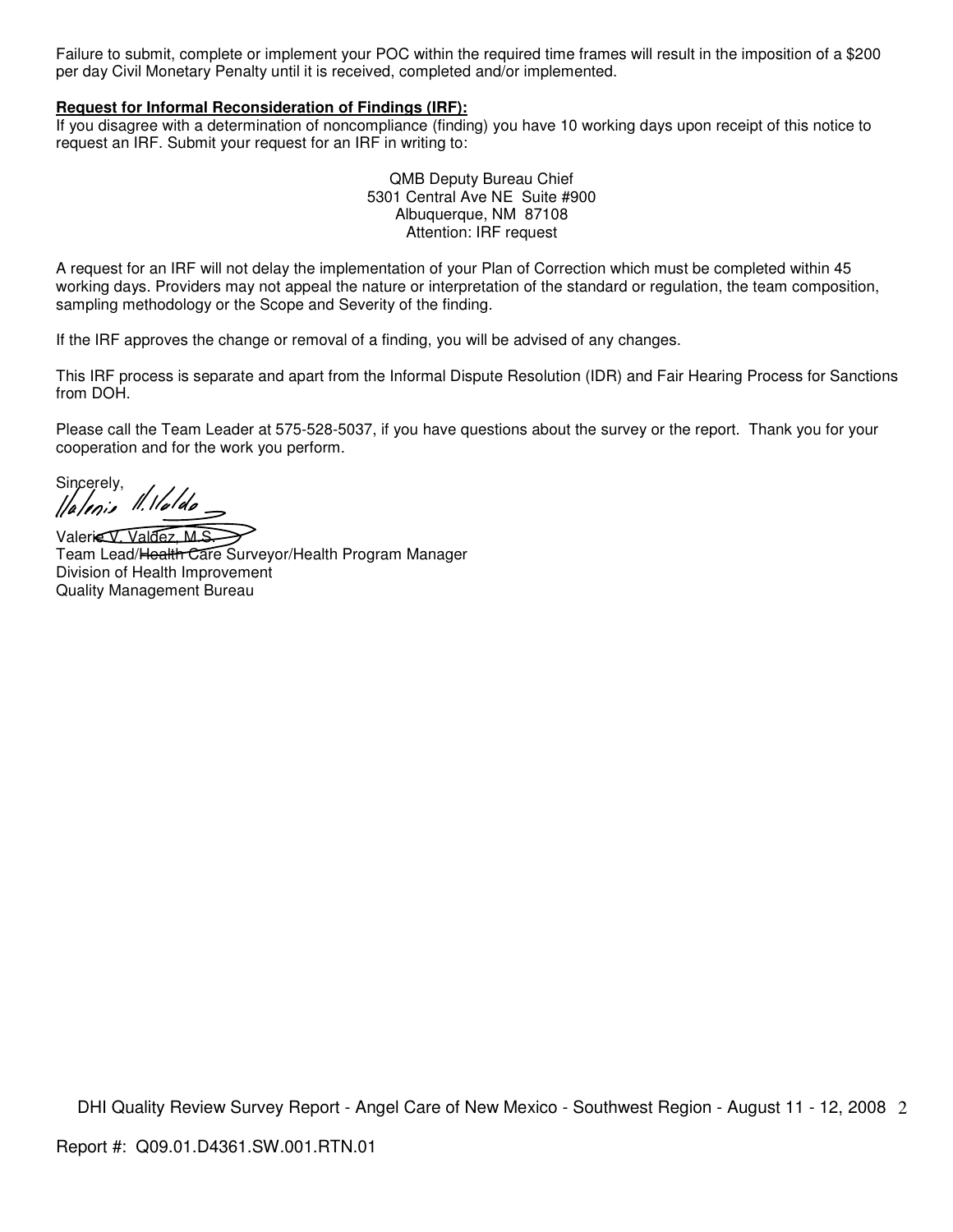| <b>Survey Process Employed:</b>         |                                                                                                                                                                                                                                                                                                                                                                                                                                                                                                        |                                                                                                                                |  |
|-----------------------------------------|--------------------------------------------------------------------------------------------------------------------------------------------------------------------------------------------------------------------------------------------------------------------------------------------------------------------------------------------------------------------------------------------------------------------------------------------------------------------------------------------------------|--------------------------------------------------------------------------------------------------------------------------------|--|
| <b>Entrance Conference Date:</b>        | August 11, 2008                                                                                                                                                                                                                                                                                                                                                                                                                                                                                        |                                                                                                                                |  |
| Present:                                |                                                                                                                                                                                                                                                                                                                                                                                                                                                                                                        | <b>Angel Care of New Mexico</b><br>Suzann Ochoa, Service Coordinator                                                           |  |
|                                         | DOH/DHI/QMB<br>Manager                                                                                                                                                                                                                                                                                                                                                                                                                                                                                 | Valerie V. Valdez, M.S., Team Lead/Healthcare Surveyor/Health Program<br>Cindy Nielsen, RN, MSN, ONC, CCM, Healthcare Surveyor |  |
| <b>Exit Conference Date:</b>            | August 12, 2008                                                                                                                                                                                                                                                                                                                                                                                                                                                                                        |                                                                                                                                |  |
| Present:                                |                                                                                                                                                                                                                                                                                                                                                                                                                                                                                                        | <b>Angel Care of New Mexico</b><br>Suzann Ochoa, Service Coordinator<br>Gracie Arzapalo, Program Coordinator                   |  |
|                                         | <b>DOH/DHI/QMB</b><br>Manager                                                                                                                                                                                                                                                                                                                                                                                                                                                                          | Valerie V. Valdez, M.S., Team Lead/Healthcare Surveyor/Health Program<br>Cindy Nielsen, RN, MSN, ONC, CCM, Healthcare Surveyor |  |
|                                         |                                                                                                                                                                                                                                                                                                                                                                                                                                                                                                        | <b>DDSD - Southwest Regional Office</b><br>Scott Doan, Health Program Manager                                                  |  |
| <b>Homes Visited</b>                    | Number:                                                                                                                                                                                                                                                                                                                                                                                                                                                                                                | 2                                                                                                                              |  |
| <b>Administrative Locations Visited</b> | Number:                                                                                                                                                                                                                                                                                                                                                                                                                                                                                                | 1                                                                                                                              |  |
| <b>Total Sample Size</b>                | Number:                                                                                                                                                                                                                                                                                                                                                                                                                                                                                                | 6<br>2 - Supported Living<br>6 - Adult Habilitation<br>2 - Supported Employment<br>2 - Community Access                        |  |
| Persons Served Interviewed              | Number:                                                                                                                                                                                                                                                                                                                                                                                                                                                                                                | 5                                                                                                                              |  |
| Persons Served Observed                 | Number:                                                                                                                                                                                                                                                                                                                                                                                                                                                                                                | 1 (Individual was not present during on-site visit,<br>surveyors unable to observe or interview)                               |  |
| Records Reviewed (Persons Served)       | Number:                                                                                                                                                                                                                                                                                                                                                                                                                                                                                                | 6                                                                                                                              |  |
| <b>Administrative Files Reviewed</b>    | <b>Billing Records</b><br>٠<br><b>Medical Records</b><br>٠<br>Incident Management Records<br>$\bullet$<br><b>Personnel Files</b><br>$\bullet$<br><b>Training Records</b><br>$\bullet$<br>Agency Policy and Procedure<br>$\bullet$<br><b>Caregiver Criminal History Screening Records</b><br>$\bullet$<br><b>Employee Abuse Registry</b><br>$\bullet$<br>Human Rights Notes and/or Meeting Minutes<br>Nursing personnel files<br><b>Evacuation Drills</b><br>Quality Improvement/Quality Assurance Plan |                                                                                                                                |  |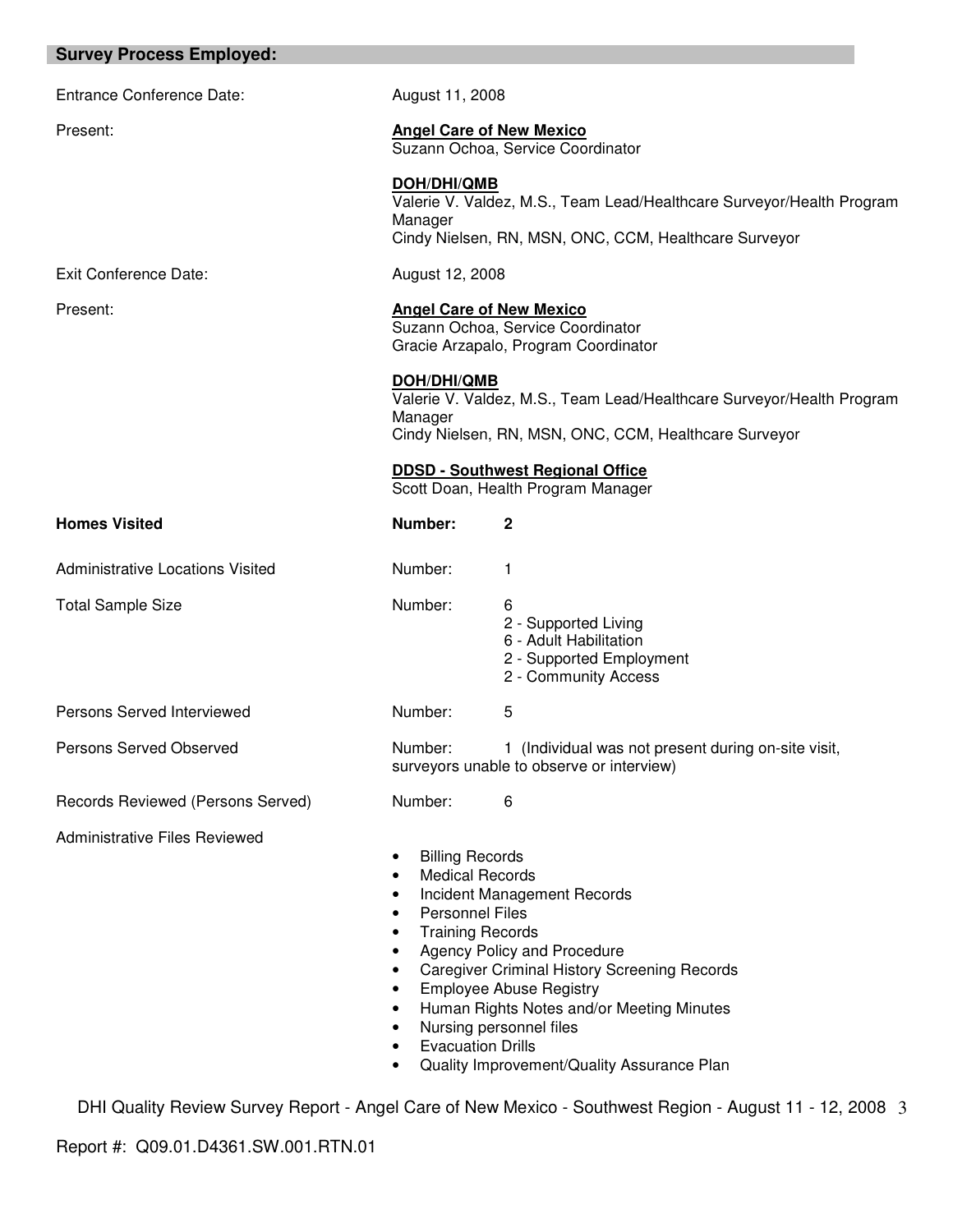- CC: Distribution List: DOH Division of Health Improvement
	- DOH Developmental Disabilities Supports Division
	- DOH Office of Internal Audit
	- HSD Medical Assistance Division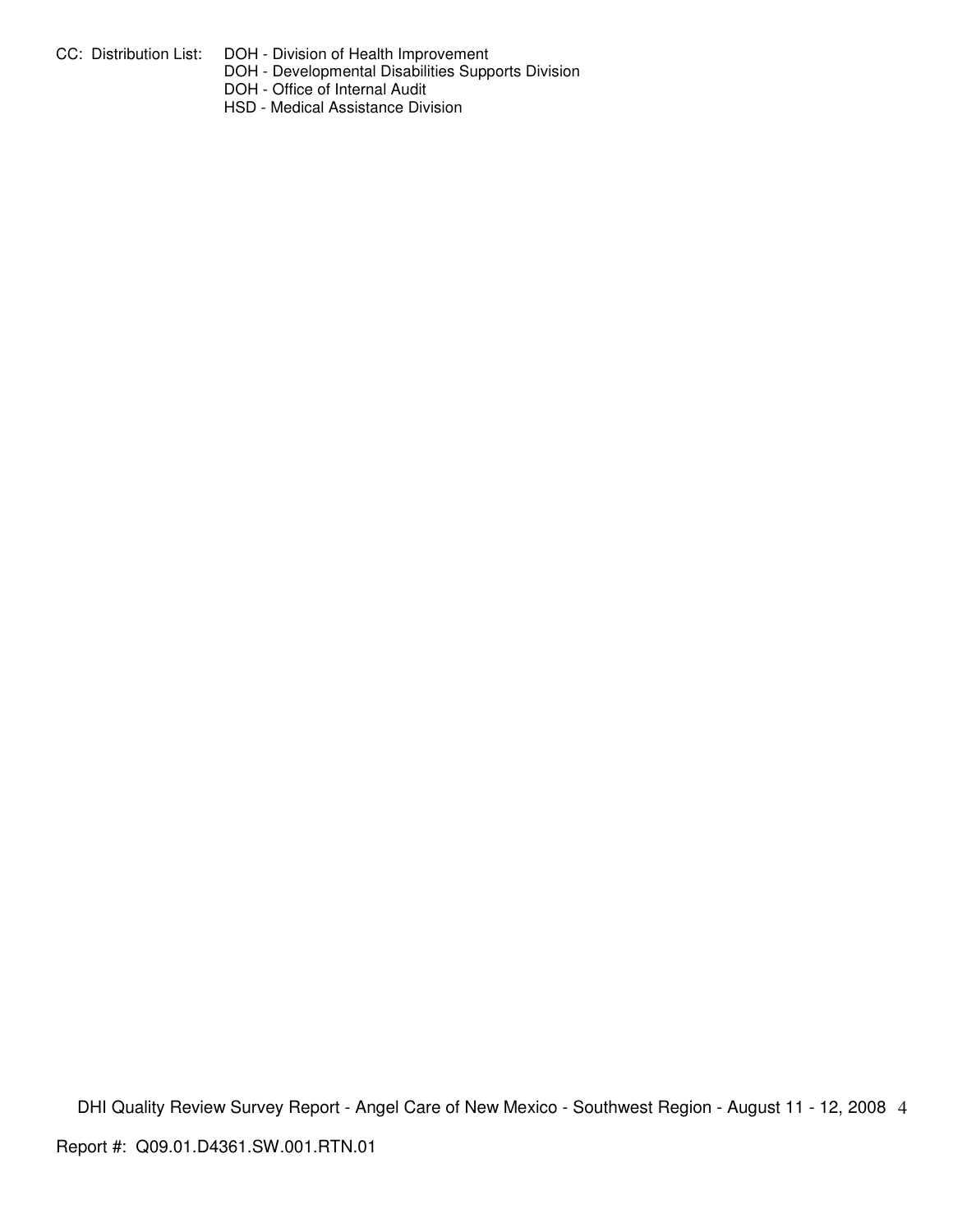# **Provider Instructions for Completing the QMB Plan of Correction (POC) Process**

- After a QMB Quality Review, your Survey Report will be sent to you via certified mail. You may request that it also be sent to you electronically by calling George Perrault, Plan of Correction Coordinator at 505-222-8624.
- Within 10 business days of the date you received your Survey Report, you must develop and send your Plan of Correction response to the QMB office. (Providers who do not pick up their mail will be referred to the Internal Review Committee [IRC]).
- For each Deficiency in your Survey Report, include specific information about HOW you will correct each Deficiency, WHO will fix each Deficiency ("Responsible Party"), and by WHEN ("Date Due").
- Your POC must not only address HOW, WHO and WHEN each Deficiency will be corrected, but must also address overall systemic issues to prevent the Deficiency from reoccurring, i.e., Quality Assurance (QA). Your description of your QA must include specifics about your selfauditing processes, such as HOW OFTEN you will self-audit, WHO will do it, and WHAT FORMS will be used.
- Corrective actions should be incorporated into your agency's Quality Assurance/Quality Improvement policies and procedures.
- You may send your POC response electronically to George.Perrault@state.nm.us, by fax (505- 841-5815), or by postal mail.
- Do not send supporting documentation to QMB until after your POC has been approved by QMB.
- QMB will notify you if your POC has been "Approved" or "Denied".
- Whether your POC is "Approved" or "Denied", you have a maximum of 45 business days to correct all survey Deficiencies from the date of receipt of your Survey Report. If your POC is "Denied" it must be revised and resubmitted ASAP, as the 45 working day limit is in effect. Providers whose revised POC is denied will be referred to the IRC.
- The POC must be completed on the official QMB Survey Report and Plan of Correction Form, unless approved in advance by the POC Coordinator.
- The following Deficiencies must be corrected within the deadlines below (after receipt of your Survey Report):

| $\circ$ CCHS and EAR:              | 10 working days |
|------------------------------------|-----------------|
| $\circ$ Medication errors:         | 10 working days |
| $\circ$ IMS system/training:       | 20 working days |
| $\circ$ ISP related documentation: | 30 working days |
|                                    |                 |
| o DDSD Training                    | 45 working days |

- If you have questions about the POC process, call the QMB POC Coordinator, George Perrault at 505-222-8624 for assistance.
- For Technical Assistance (TA) in developing or implementing your POC, contact your local DDSD Regional Office.
- Once your POC has been approved by QMB, the POC may not be altered or the dates changed.

DHI Quality Review Survey Report - Angel Care of New Mexico - Southwest Region - August 11 - 12, 2008 5

Report #: Q09.01.D4361.SW.001.RTN.01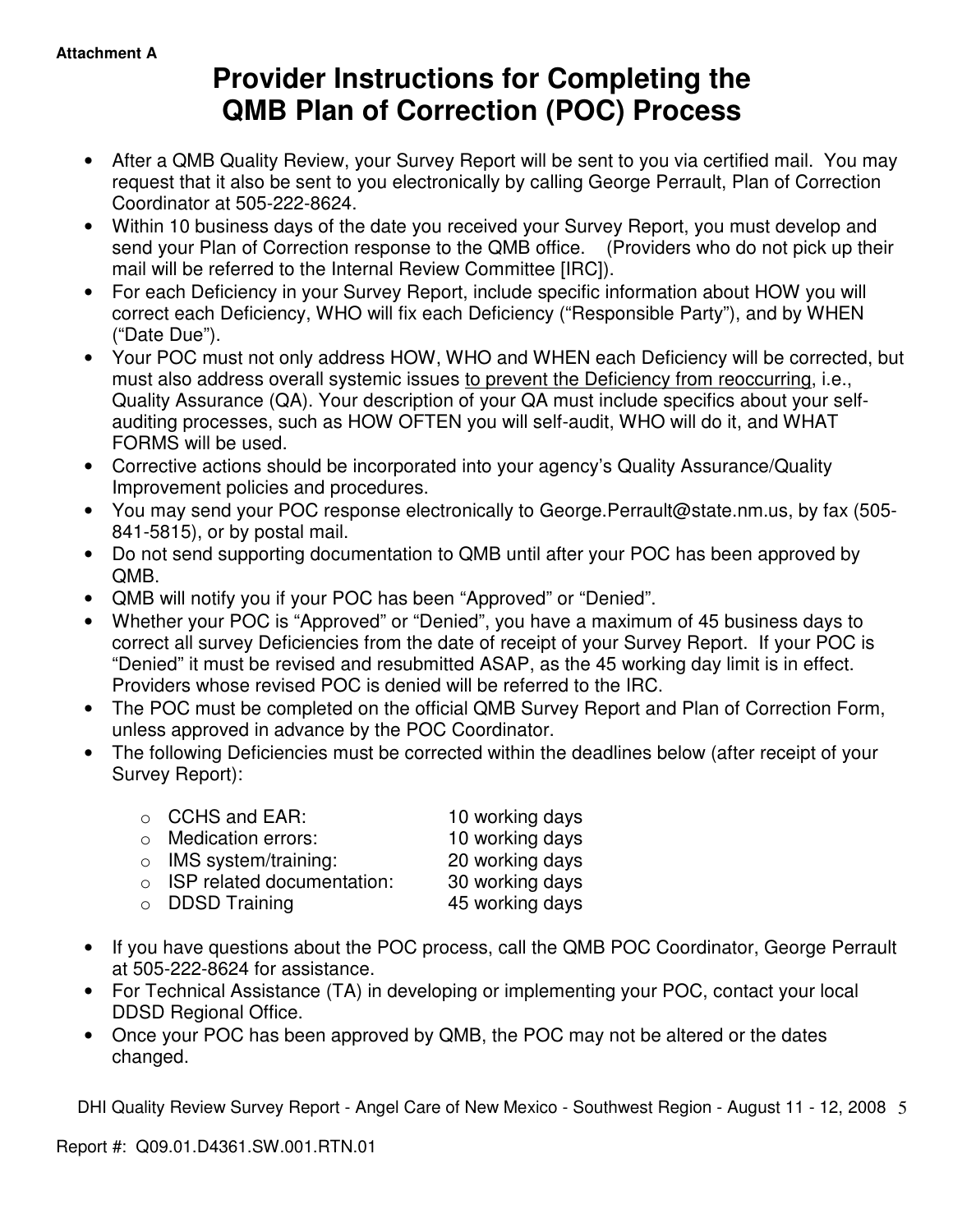- Requests for an extension or modification of your POC (post approval) must be made in writing and submitted to the POC Coordinator at QMB, and are approved on a case-by case basis.
- When submitting supporting documentation, organize your documents by Tag #s, and annotate or label each document using Individual #s.
- Do not submit original documents, copies are fine. Originals must be maintained in the agency/client file(s) as per DDSD Standards.
- Failure to submit, complete or implement your POC within the required timeframes will result in a referral to the IRC and the possible imposition of a \$200 per day Civil Monetary Penalty until it is received, completed and/or implemented.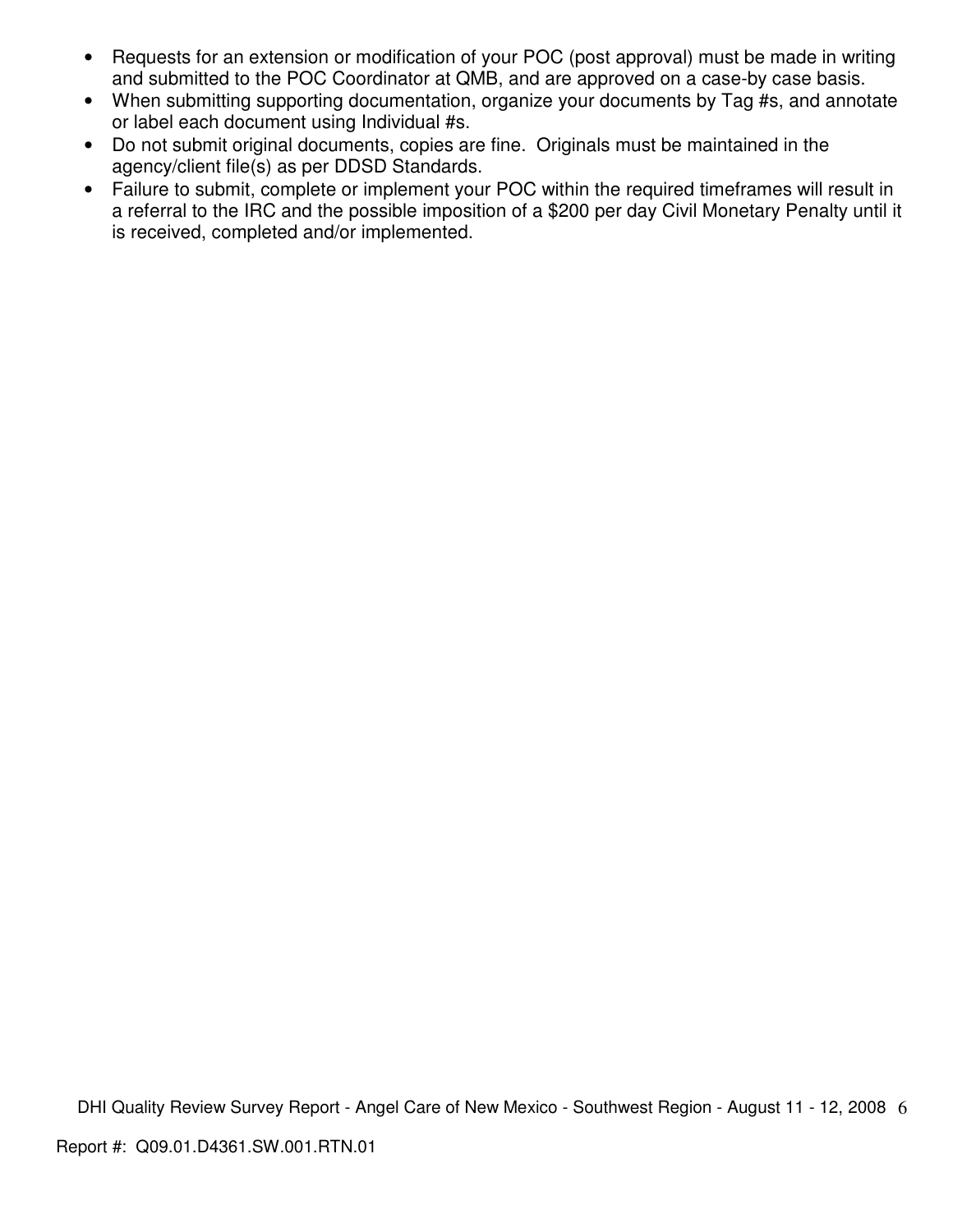## **QMB Scope and Severity Matrix of survey results**

Each deficiency in your Report of Findings is scored on a Scope and Severity Scale. The culmination of each deficiency's Scope and Severity is used to determine degree of compliance to standards and regulations and level of QMB Certification.

|                 |                      |                                                                |                                  | <b>SCOPE</b>                    |                                               |
|-----------------|----------------------|----------------------------------------------------------------|----------------------------------|---------------------------------|-----------------------------------------------|
|                 |                      |                                                                | <b>Isolated</b><br>$01\% - 15\%$ | <b>Pattern</b><br>$16\% - 79\%$ | <b>Widespread</b><br>$80\% - 100\%$           |
|                 | High Impact          | Immediate<br>Jeopardy to<br>individual health<br>and or safety | J.                               | K.                              | L.                                            |
| <b>SEVERITY</b> |                      | <b>Actual harm</b>                                             | G.                               | Н.                              | I.                                            |
|                 |                      | No Actual Harm<br><b>Potential for more</b>                    | D.                               | Е.                              | F. (3 or more)                                |
|                 | Medium<br>Impact     | than minimal harm                                              | $D.$ (2 or less)                 |                                 | <b>F.</b> (no conditions<br>of participation) |
|                 | <b>Impact</b><br>Low | No Actual Harm<br>Minimal potential<br>for harm.               | А.                               | <b>B.</b>                       | C.                                            |

Scope and Severity Definitions:

## Key to Scope scale:

Isolated:

A deficiency that is limited to 1% to 15% of the sample, usually impacting no more than one or two individuals in the sample.

## Pattern:

A deficiency that impacts a number or group of individuals from 16% to 79% of the sample is defined as a pattern finding. Pattern findings suggest the need for system wide corrective actions.

## Widespread:

A deficiency that impacts most or all (80% to 100%) of the individuals in the sample is defined as widespread or pervasive. Widespread findings suggest the need for system wide corrective actions as well as the need to implement a Continuous Quality Improvement process to improve or build infrastructure. Widespread findings must be referred to the Internal Review Committee for review and possible actions or sanctions.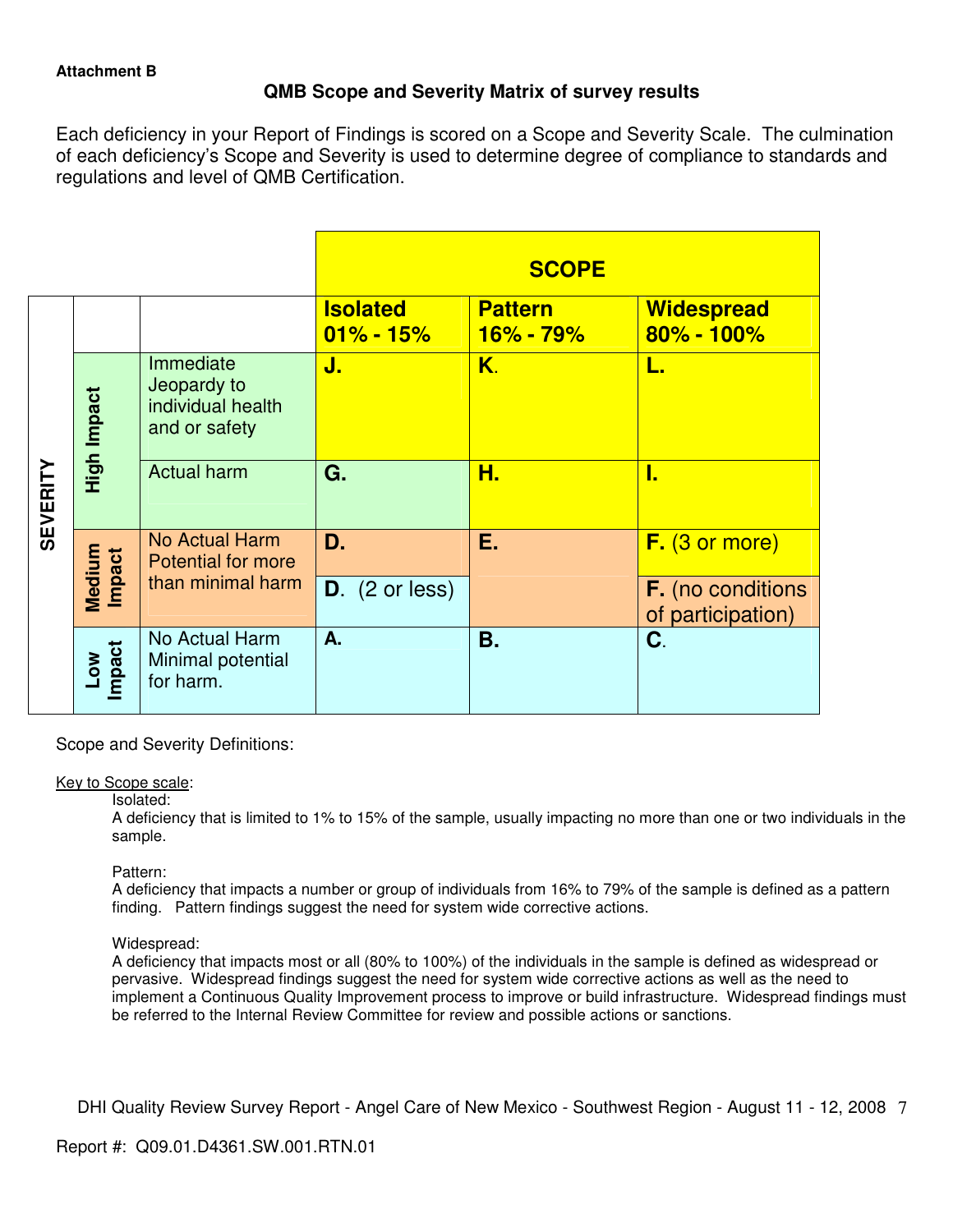#### Key to Severity scale:

#### Low Impact Severity: (Blue)

Low level findings have no or minimal potential for harm to an individual. Providers that have no findings above a "C" level may receive a "Quality" Certification approval rating from QMB.

#### Medium Impact Severity: (Tan)

Medium level findings have a potential for harm to an individual. Providers that have no findings above a "F" level and/or no more than two F level findings and no F level Conditions of Participation may receive a "Merit" Certification approval rating from QMB.

#### High Impact Severity: (Green or Yellow)

High level findings are when harm to an individual has occurred. Providers that have no findings above "I" level may only receive a "Standard" Approval rating from QMB and will be referred to the IRC.

High Impact Severity: (Yellow)

"J, K, and L" Level findings:

This is a finding of Immediate Jeopardy. If a provider is found to have "I" level findings or higher, with an outcome of Immediate Jeopardy, including repeat findings or Conditions of Participation they will be referred to the Internal Review Committee.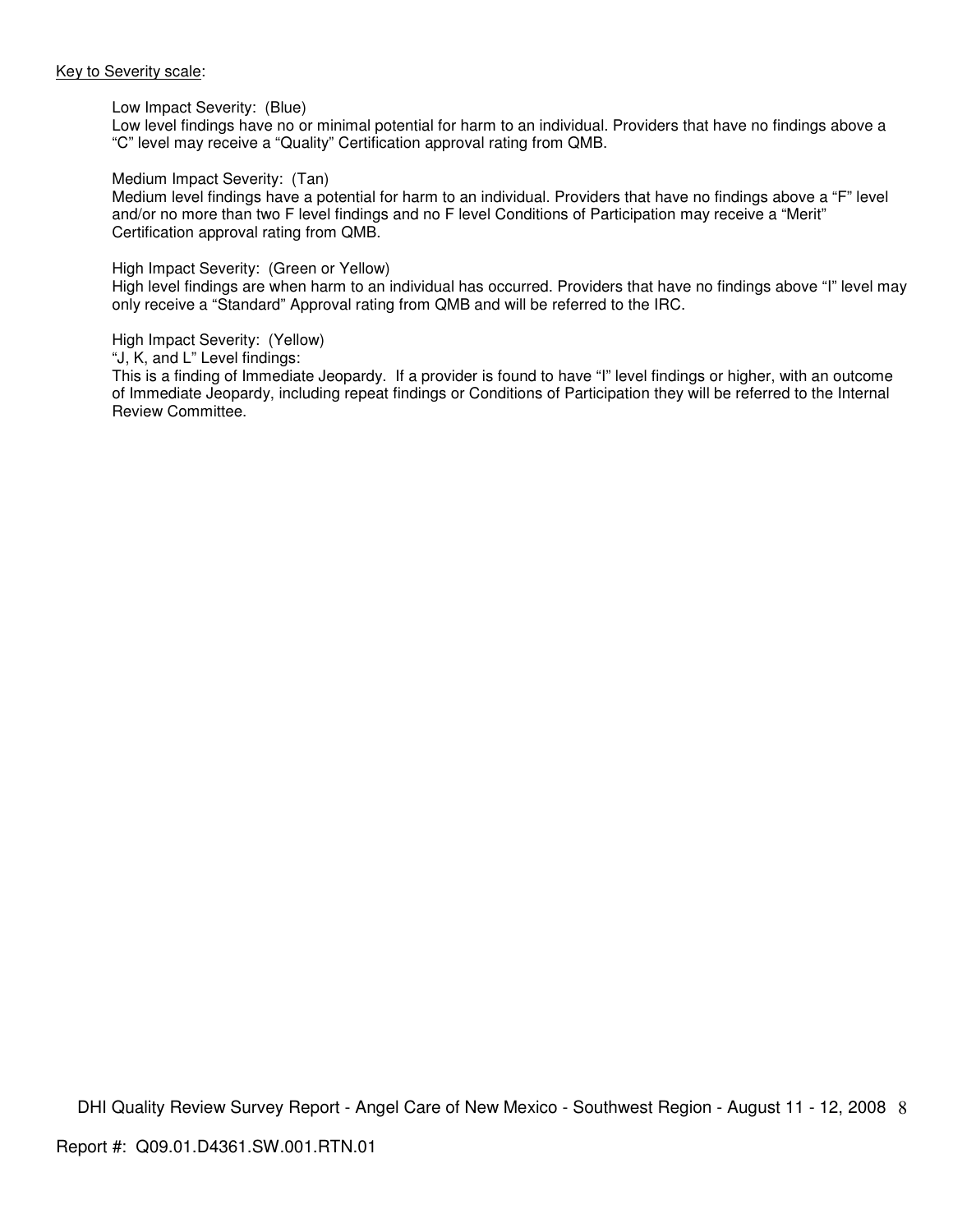## **Guidelines for the Provider Informal Reconsideration of Finding (IRF) Process**

## **Introduction:**

Throughout the process, surveyors are openly communicating with providers. Open communication means that surveyors have clarified issues and/or requested missing information before completing the review. Regardless, there may still be instances where the provider disagrees with a specific finding.

To informally dispute a finding the provider must request in writing an Informal Reconsideration of the Finding (IRF) to the QMB Deputy Bureau Chief **within 10 working days** of receipt of the final report.

The written request for an IRF must be completed on the **QMB Request for Informal Reconsideration of Finding Form** (available on the QMB website) and must specify in detail the request for reconsideration and why the finding is inaccurate. The **IRF request must include all supporting documentation or evidence that was not previously reviewed during the survey process.** 

## **The following limitations apply to the IRF process:**

- The request for an IRF and all supporting evidence must be received in 10 days.
- Findings based on evidence requested during the survey and not provided may not be subject to reconsideration.
- The supporting documentation must be new evidence not previously reviewed by the survey team.
- Providers must continue to complete their plan of correction during the IRF process
- Providers may not request an IRF to challenge the Scope and Severity of a finding.
- Providers may not request an IRF to challenge the sampling methodology.
- Providers may not request an IRF based on disagreement with the nature of the standard or regulation.
- Providers may not request an IRF to challenge the team composition
- Providers may not request an IRF to challenge the QMB Quality Approval Rating and the length of their DDSD provider contract.

## **A Provider forfeits the right to an IRF if the request is not made within 10 working days of receiving the report and does not include all supporting documentation or evidence to show compliance with the standards and regulations.**

QMB has 30 working days to complete the review and notify the provider of the decision. The request will be reviewed by the IRF committee. The Provider will be notified in writing of the ruling, no face to face meeting will be conducted.

When a Provider requests that a finding be reconsidered, it does not stop or delay the Plan of Correction process. **Providers must continue to complete the Plan of Correction, including the finding in dispute regardless of the IRF status.** If a finding is successfully reconsidered, it will be noted and will be removed or modified from the report. It should be noted that in some cases a Plan of Correction may be completed prior to the IRF process being completed. The provider will be notified in writing on the decisions of the IRF committee.

## **Administrative Review Process:**

If a Provider desires to challenge the decision of the IRF committee they may request an Administrative Review by the DHI and DDSD Director. The Request must be made in writing to the QMB Bureau Chief and received within 5 days of notification from the IRF decision.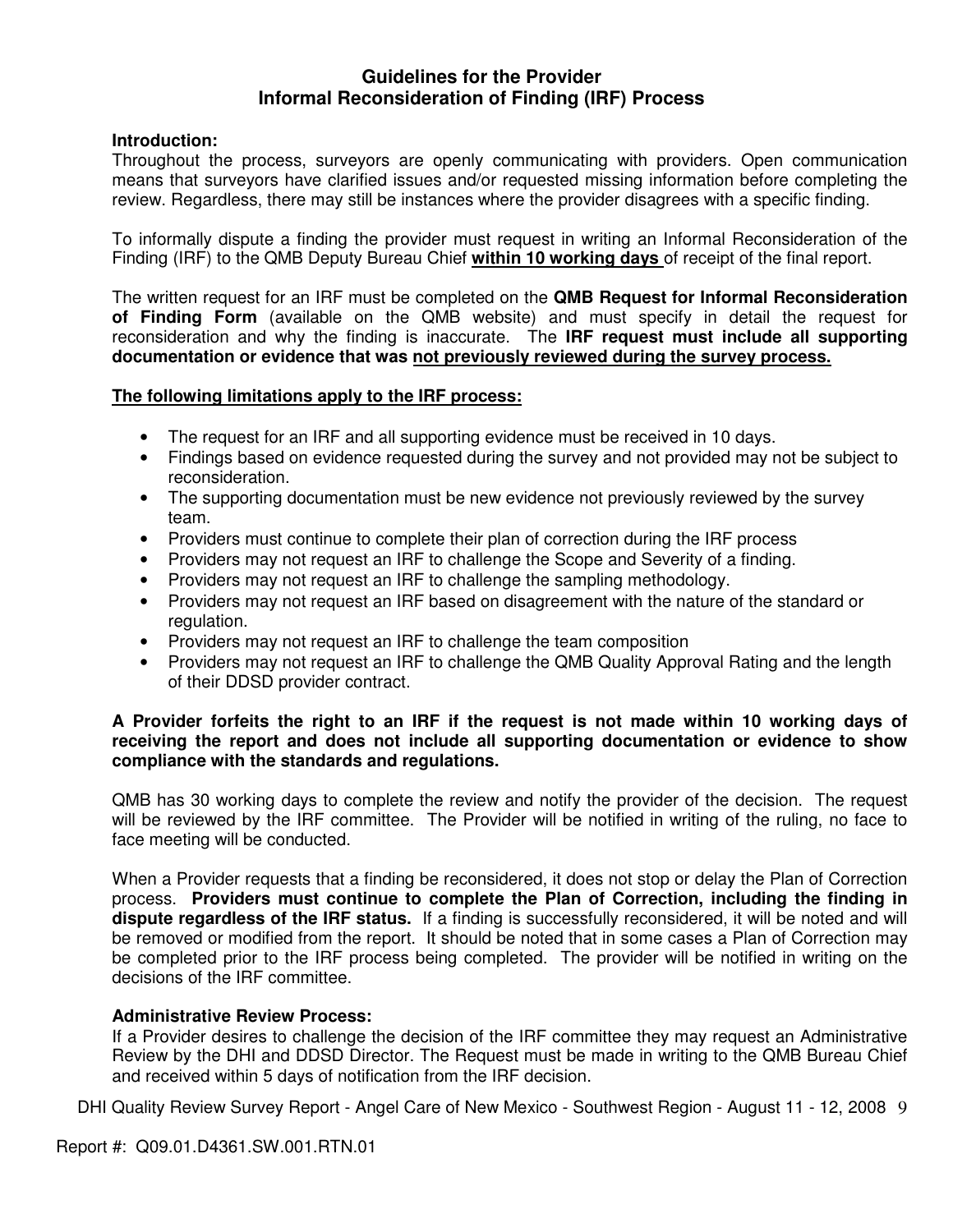## **Regarding IRC Sanctions:**

The Informal Reconsideration of the Finding process is a separate process specific to QMB Survey Findings and should not be confused with any process associated with IRC Sanctions.

If a Provider desires to Dispute or Appeal an IRC Sanction that is a separate and different process. Providers may choose the Informal Dispute Resolution Process or the Formal Medicaid Fair Hearing Process to dispute or appeal IRC sanctions, please refer to the DOH Sanction policy and section 39 of the provider contract agreement.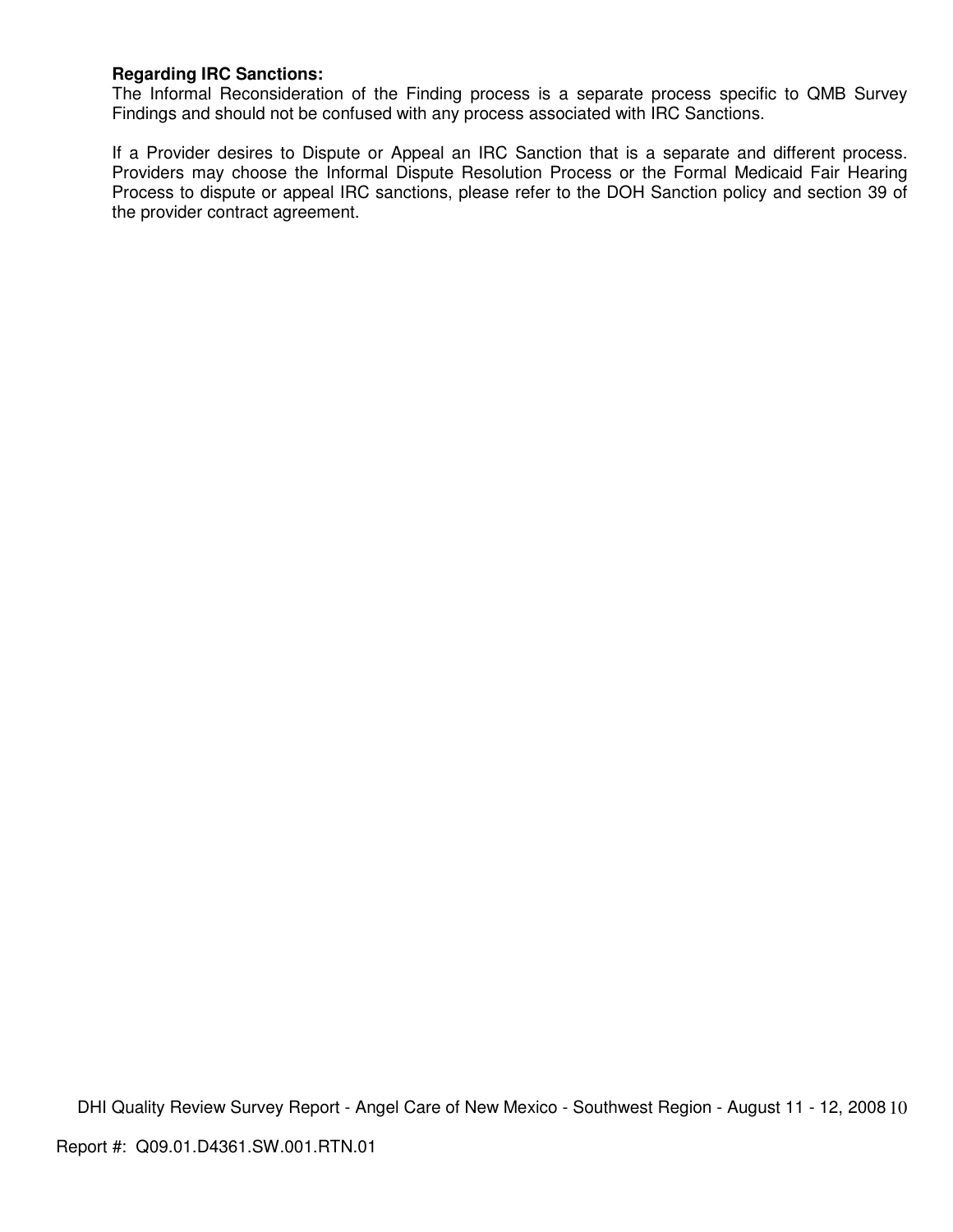## **Agency: Angel Care of New Mexico, Southwest Region**

Program: Developmental Disabilities Waiver

Service: Community Living (Supported Living) & Community Inclusion (Community Access, Supported Employment & Adult Habilitation)<br>Routine

Monitoring Type:<br>Date of Survey:

**Date of Survey: August 11 - 12, 2008** 

| Tag #1A07 SSI Payments<br><b>Scope and Severity Rating: C</b><br>Developmental Disabilities (DD) Waiver Service<br>Based on record review and interview, the<br>Standards effective 4/1/2007<br>Agency failed to maintain and enforce written<br><b>CHAPTER 1 II. PROVIDER AGENCY</b><br>policies and procedures regarding the use of<br>individuals' SSI payments or other personal<br><b>REQUIREMENTS:</b> The objective of these<br>standards is to establish Provider Agency policy,<br>funds.<br>procedure and reporting requirements for DD                                                                                                                                                                                                                                                                                                                                                                                                                                                                                                                                                                                                                                                                                                                                                                                                                                 | <b>Date Due</b> |
|-----------------------------------------------------------------------------------------------------------------------------------------------------------------------------------------------------------------------------------------------------------------------------------------------------------------------------------------------------------------------------------------------------------------------------------------------------------------------------------------------------------------------------------------------------------------------------------------------------------------------------------------------------------------------------------------------------------------------------------------------------------------------------------------------------------------------------------------------------------------------------------------------------------------------------------------------------------------------------------------------------------------------------------------------------------------------------------------------------------------------------------------------------------------------------------------------------------------------------------------------------------------------------------------------------------------------------------------------------------------------------------|-----------------|
|                                                                                                                                                                                                                                                                                                                                                                                                                                                                                                                                                                                                                                                                                                                                                                                                                                                                                                                                                                                                                                                                                                                                                                                                                                                                                                                                                                                   |                 |
| Medicaid Waiver program. These requirements<br>Review of Agency policy found no evidence of<br>apply to all such Provider Agency staff, whether<br>written policies and procedures regarding the<br>directly employed or subcontracting with the<br>use of individuals' SSI payments or other<br>Provider Agency. Additional Provider Agency<br>personal funds<br>requirements and personnel qualifications may<br>be applicable for specific service standards.<br>When the Agency Program Coordinator (#39)<br>and Service Coordinator (#38) were asked for a<br>C. Provider Agency Financial Records and<br><b>Accounting:</b> Each individual served will be<br>policy or procedure regarding individual SSI<br>presumed able to manage his or her own funds<br>payments, it was reported the Agency did not<br>unless the ISP documents justified limitations or<br>have either.<br>supports for self-management, and where<br>appropriate, reflects a plan to increase this skill.<br>All Provider Agencies shall maintain and enforce<br>written policies and procedures regarding the<br>use of the individual's SSI payments or other<br>personal funds, including accounting for all<br>spending by the Provider Agency, and outlining<br>protocols for fulfilling the responsibilities as<br>representative payee if the agency is so<br>designated for an individual. |                 |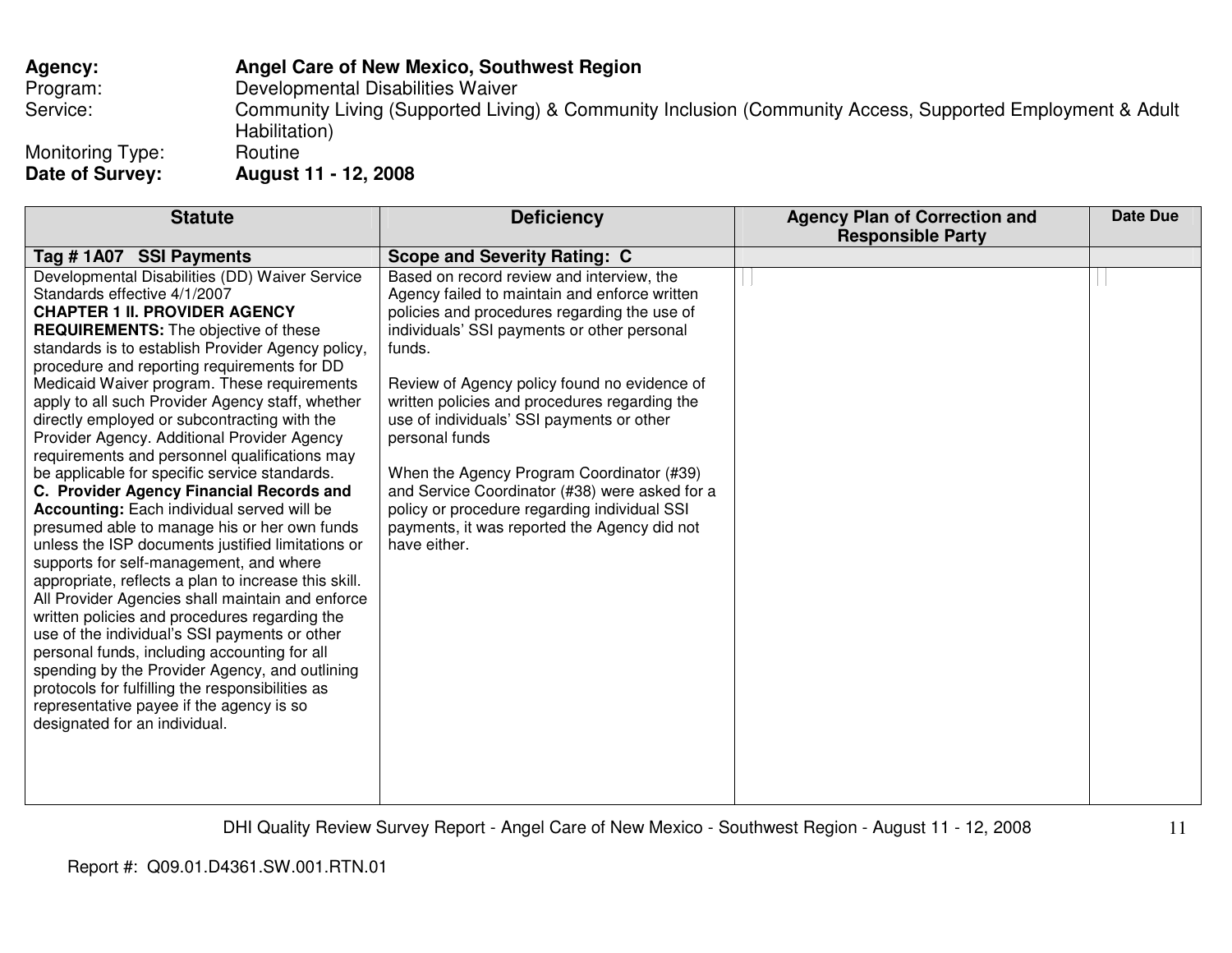| Tag #1A08 Agency Case File                            | <b>Scope and Severity Rating: B</b>                    |  |
|-------------------------------------------------------|--------------------------------------------------------|--|
| Developmental Disabilities (DD) Waiver Service        | Based on record review, the Agency failed to           |  |
| Standards effective 4/1/2007                          | maintain at the administrative office a                |  |
| <b>CHAPTER 1 II. PROVIDER AGENCY</b>                  | confidential case file for 5 of 6 individuals.         |  |
| <b>REQUIREMENTS:</b> The objective of these           |                                                        |  |
| standards is to establish Provider Agency policy,     | Review of the Agency individual case files             |  |
| procedure and reporting requirements for DD           | revealed the following items were missing,             |  |
| Medicaid Waiver program. These requirements           | incomplete, and/or not current:                        |  |
| apply to all such Provider Agency staff, whether      |                                                        |  |
| directly employed or subcontracting with the          | <b>Current Emergency &amp; Personal</b><br>$\bullet$   |  |
| Provider Agency. Additional Provider Agency           | Identification Information (#3)                        |  |
| requirements and personnel qualifications may         |                                                        |  |
| be applicable for specific service standards.         | Annual ISP (#4)<br>$\bullet$                           |  |
| D. Provider Agency Case File for the                  |                                                        |  |
| Individual: All Provider Agencies shall maintain      | ISP Signature Page (#4)<br>$\bullet$                   |  |
| at the administrative office a confidential case      |                                                        |  |
| file for each individual. Case records belong to      | Addendum A (#4 & 6)<br>$\bullet$                       |  |
| the individual receiving services and copies shall    |                                                        |  |
| be provided to the receiving agency whenever          | Individual Specific Training (Addendum B)<br>$\bullet$ |  |
| an individual changes providers. The record           | (#4)                                                   |  |
| must also be made available for review when           |                                                        |  |
| requested by DOH, HSD or federal government           | Positive Behavioral Crisis Plan (#2)<br>$\bullet$      |  |
| representatives for oversight purposes. The           |                                                        |  |
| individual's case file shall include the following    | Physical Therapy Plan (#1)<br>$\bullet$                |  |
| requirements:                                         |                                                        |  |
| Emergency contact information, including<br>(1)       | Annual Physical (#1, 2 & 6)                            |  |
| the individual's address, telephone number,           |                                                        |  |
| names and telephone numbers of relatives,             |                                                        |  |
| or guardian or conservator, physician's               |                                                        |  |
| name(s) and telephone number(s),                      |                                                        |  |
| pharmacy name, address and telephone                  |                                                        |  |
| number, and health plan if appropriate;               |                                                        |  |
| The individual's complete and current ISP,<br>(2)     |                                                        |  |
| with all supplemental plans specific to the           |                                                        |  |
| individual, and the most current completed            |                                                        |  |
| Health Assessment Tool (HAT);                         |                                                        |  |
| Progress notes and other service delivery<br>(3)      |                                                        |  |
| documentation;                                        |                                                        |  |
| Crisis Prevention/Intervention Plans, if there<br>(4) |                                                        |  |
| are any for the individual;                           |                                                        |  |
| A medical history, which shall include at<br>(5)      |                                                        |  |
| least demographic data, current and past              |                                                        |  |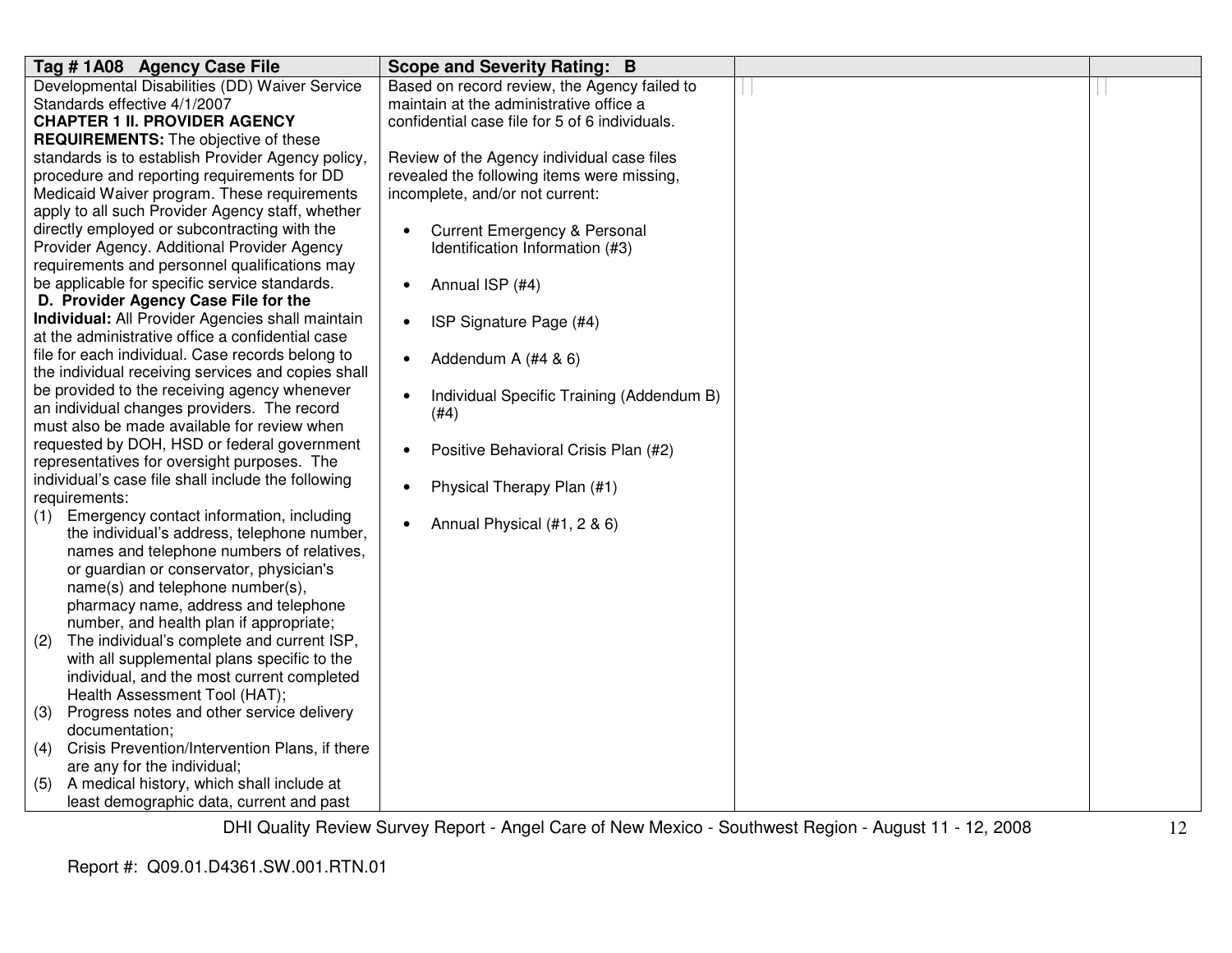|     | medical diagnoses including the cause (if      |  |  |
|-----|------------------------------------------------|--|--|
|     | known) of the developmental disability,        |  |  |
|     | psychiatric diagnoses, allergies (food,        |  |  |
|     | environmental, medications),                   |  |  |
|     | immunizations, and most recent physical        |  |  |
|     | exam;                                          |  |  |
| (6) | When applicable, transition plans              |  |  |
|     | completed for individuals at the time of       |  |  |
|     | discharge from Fort Stanton Hospital or Los    |  |  |
|     | Lunas Hospital and Training School; and        |  |  |
| (7) | Case records belong to the individual          |  |  |
|     | receiving services and copies shall be         |  |  |
|     | provided to the individual upon request.       |  |  |
| (8) | The receiving Provider Agency shall be         |  |  |
|     | provided at a minimum the following            |  |  |
|     | records whenever an individual changes         |  |  |
|     | provider agencies:                             |  |  |
|     | (a) Complete file for the past 12 months;      |  |  |
|     | (b) ISP and quarterly reports from the current |  |  |
|     | and prior ISP year;                            |  |  |
|     | (c) Intake information from original admission |  |  |
|     | to services; and                               |  |  |
|     | (d) When applicable, the Individual Transition |  |  |
|     | Plan at the time of discharge from Los         |  |  |
|     | Lunas Hospital and Training School or Ft.      |  |  |
|     | Stanton Hospital.                              |  |  |
|     |                                                |  |  |
|     |                                                |  |  |
|     |                                                |  |  |
|     |                                                |  |  |
|     |                                                |  |  |
|     |                                                |  |  |
|     |                                                |  |  |
|     |                                                |  |  |
|     |                                                |  |  |
|     |                                                |  |  |
|     |                                                |  |  |
|     |                                                |  |  |
|     |                                                |  |  |
|     |                                                |  |  |
|     |                                                |  |  |
|     |                                                |  |  |
|     |                                                |  |  |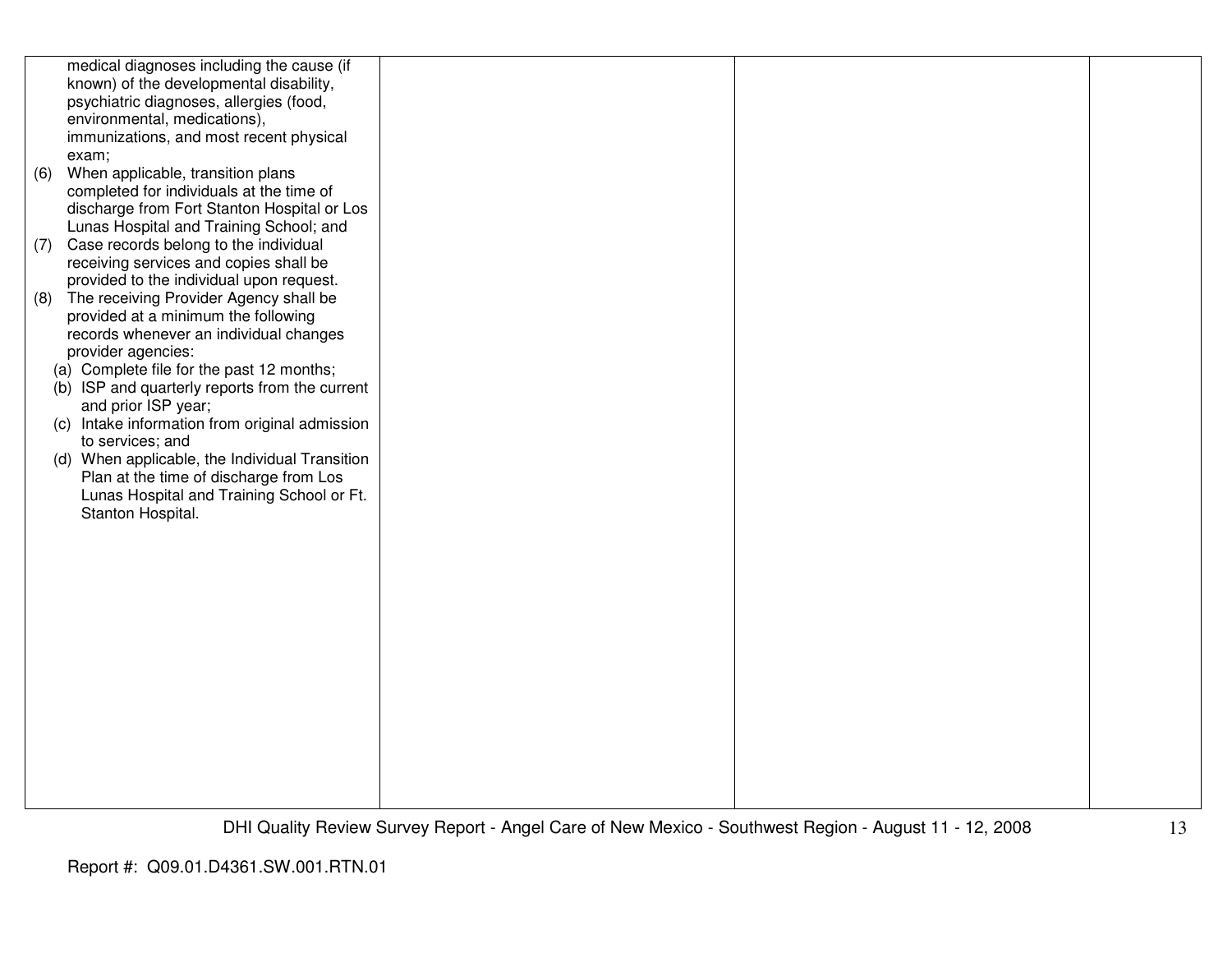| Tag #1A09 Medication Delivery                         | <b>Scope and Severity Rating: F</b>                 |  |
|-------------------------------------------------------|-----------------------------------------------------|--|
| Developmental Disabilities (DD) Waiver Service        | Medication Administration Records (MAR) were        |  |
| Standards effective 4/1/2007                          | reviewed for the months of March, April, May &      |  |
| <b>CHAPTER 1 II. PROVIDER AGENCY</b>                  | August (on-site visits) 2008 for 2 of 2 individuals |  |
| <b>REQUIREMENTS:</b> The objective of these           | receiving Supported Living Services.                |  |
| standards is to establish Provider Agency policy,     |                                                     |  |
| procedure and reporting requirements for DD           | The following MARs contained missing                |  |
| Medicaid Waiver program. These requirements           | medications entries and/or other errors:            |  |
| apply to all such Provider Agency staff, whether      |                                                     |  |
| directly employed or subcontracting with the          | Individual #3                                       |  |
| Provider Agency. Additional Provider Agency           | March 2008                                          |  |
| requirements and personnel qualifications may         | MAR for the following did not contain the           |  |
| be applicable for specific service standards.         | method/route of administration and prescribed       |  |
| <b>Medication Delivery: Provider Agencies</b><br>E. . | purpose(s) of the medication:                       |  |
| that provide Community Living, Community              | • Citalopram 20mg                                   |  |
| Inclusion or Private Duty Nursing services            | • Allopurinol 300mg                                 |  |
| shall have written policies and procedures            | • Buspirone HCL 10mg                                |  |
| regarding medication(s) delivery and                  | • Bethanechol 50mg                                  |  |
| tracking and reporting of medication errors           | • Levothroxine 50mcg                                |  |
| in accordance with DDSD Medication                    | • Abilify 20mg                                      |  |
| Assessment and Delivery Policy and                    | • Uroxatral 10mg                                    |  |
| Procedures, the Board of Nursing Rules                | • Xalatan eye drops                                 |  |
| and Board of Pharmacy standards and                   | • Ciproflaxcin 750mg                                |  |
| regulations.                                          | • Tramadol 50mg                                     |  |
| All twenty-four (24) hour residential home<br>(1)     |                                                     |  |
| sites serving two (2) or more unrelated               | MAR did not indicated the prescribed dosage         |  |
| individuals shall be licensed by the Board of         | for the following medication:                       |  |
| Pharmacy, per current regulations.                    | • Vitron C                                          |  |
| When required by the DDSD Medication<br>(2)           |                                                     |  |
| Assessment and Delivery Policy,                       | MAR contained missing entries. No                   |  |
| Medication Administration Records (MAR)               | documentation found indicating reason for           |  |
| shall be maintained and include:                      | missing entries:                                    |  |
| (a) The name of the individual, a transcription       | • Citalopram 20mg - (1 time daily) - Blank          |  |
| of the physician's written or licensed                | 3/11, 12, 13, 14, 15 & 16, 2008.                    |  |
| health care provider's prescription                   | • Allopurinol 300mg - (1 time daily) - Blank        |  |
| including the brand and generic name of               | 3/11, 12, 13, 14, 15 & 16, 2008.                    |  |
| the medication, diagnosis for which the               | • Buspirone HCL 10mg - (2 times daily) -            |  |
| medication is prescribed;                             | Blank 3/11, 12, 13, 14, 15 & 16, 2008.              |  |
| (b) Prescribed dosage, frequency and                  |                                                     |  |
| method/route of administration, times and             | • Bethanechol 50mg - (3 times daily) - Blank        |  |
| dates of administration;                              | 3/11, 12, 13, 14, 15 & 16, 2008.                    |  |
| (c) Initials of the individual administering or       | • Levothroxine 50mcg - (1 time daily) - Blank       |  |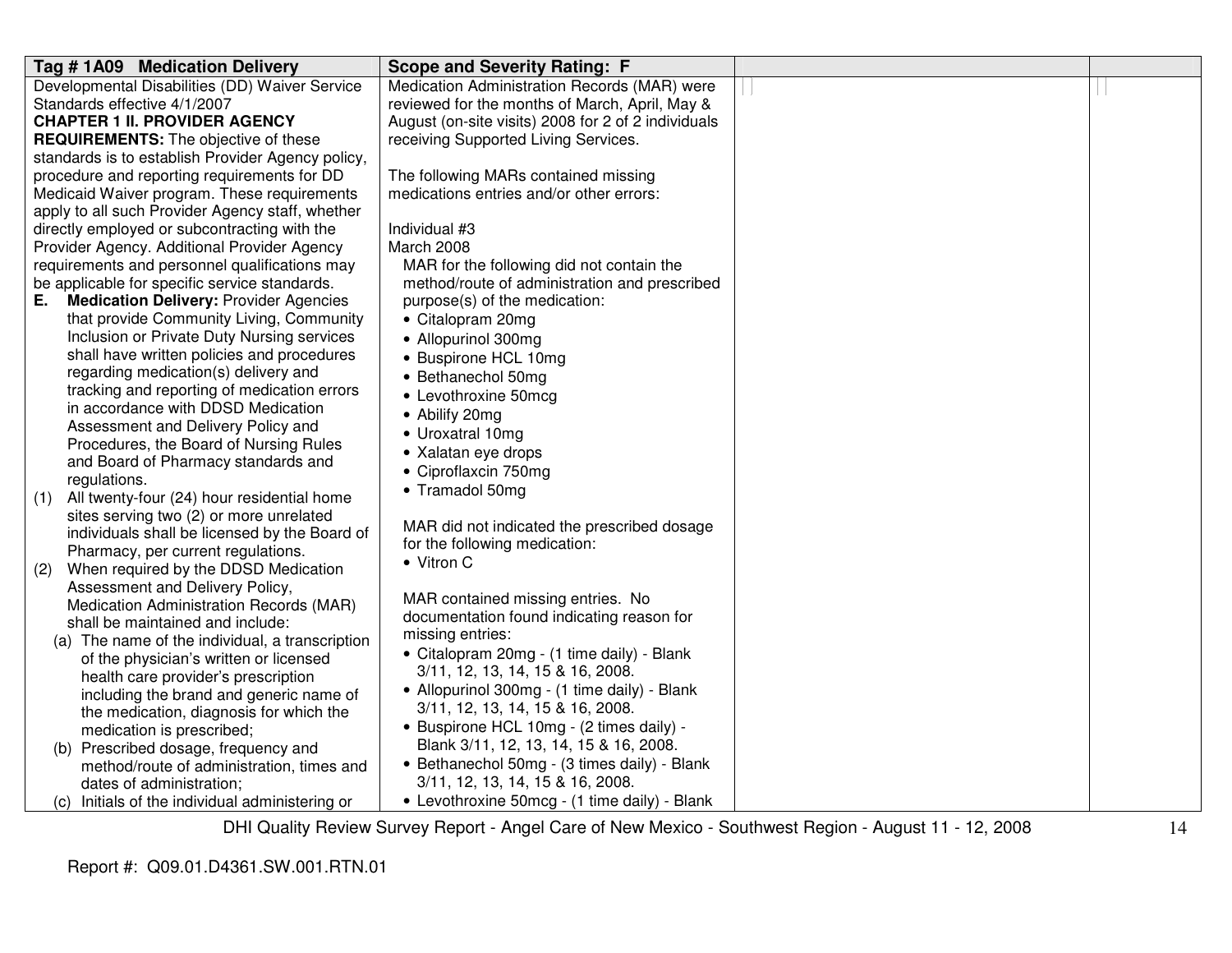|     | assisting with the medication;<br>(d) Explanation of any medication irregularity;   | 3/11, 12, 13, 14, 15 & 16, 2008.<br>• Abilify 20mg - (1 time daily) - Blank 3/11, 12,       |  |
|-----|-------------------------------------------------------------------------------------|---------------------------------------------------------------------------------------------|--|
|     | (e) Documentation of any allergic reaction or                                       | 13, 14, 15, 16 & 27, 2008.                                                                  |  |
|     | adverse medication effect; and                                                      | • Uroxatral 10mg - (1 time daily) - Blank 3/11,                                             |  |
| (f) | For PRN medication, an explanation for<br>the use of the PRN medication shall       | 12, 13, 14, 15 & 16, 2008.                                                                  |  |
|     | include observable signs/symptoms or                                                | • Xalatan eye drops - (1 time daily) - Blank<br>3/7, 8, 11, 12, 13, 14, 15 & 16, 2008.      |  |
|     | circumstances in which the medication is                                            | • Ciproflaxcin 750mg - (2 times daily) - 8 PM -                                             |  |
|     | to be used, and documentation of                                                    | Blank 3/11, 12, 13, 14, 15 & 16, 2008 & 8AM                                                 |  |
|     | effectiveness of PRN medication<br>administered.                                    | - Blank 3/11/ 2008.                                                                         |  |
|     | (3) The Provider Agency shall also maintain a                                       | • Tramadol 50mg - (4 times daily) - 8AM & 12<br>AM - Blank 3/1, 2, 3 & 7; 4PM & 8PM - Blank |  |
|     | signature page that designates the full                                             | $3/1$ & 2.                                                                                  |  |
|     | name that corresponds to each initial used                                          |                                                                                             |  |
|     | to document administered or assisted<br>delivery of each dose;                      | April 2008                                                                                  |  |
| (4) | MARs are not required for individuals                                               | MAR for the following did not contain the<br>method/route of administration and prescribed  |  |
|     | participating in Independent Living who self-                                       | purpose(s) of the medication:                                                               |  |
| (5) | administer their own medications;<br>Information from the prescribing pharmacy      | • Citalopram 20mg                                                                           |  |
|     | regarding medications shall be kept in the                                          | • Buspirone HCL 10mg                                                                        |  |
|     | home and community inclusion service                                                | • Bethanechol 50mg<br>• Levothroxine 50mcg                                                  |  |
|     | locations and shall include the expected                                            | • Rifamecn 300mg                                                                            |  |
|     | desired outcomes of administrating the<br>medication, signs and symptoms of adverse | • Hydrocodene 750mg                                                                         |  |
|     | events and interactions with other                                                  | • Abilify 20mg                                                                              |  |
|     | medications;                                                                        | • Uroxatral 10mg                                                                            |  |
|     |                                                                                     | • Xalatan eye drops<br>• Zolipidem Tartrate 5mg                                             |  |
|     |                                                                                     |                                                                                             |  |
|     |                                                                                     | MAR did not indicated the prescribed dosage                                                 |  |
|     |                                                                                     | for the following medication:                                                               |  |
|     |                                                                                     | • Vitron C<br>• Allopurinol                                                                 |  |
|     |                                                                                     |                                                                                             |  |
|     |                                                                                     | MAR contained missing entries. No                                                           |  |
|     |                                                                                     | documentation found indicating reason for<br>missing entries:                               |  |
|     |                                                                                     | • Hydrocodene 750mg - (3 times daily) - Blank                                               |  |
|     |                                                                                     | - 8AM 4/5 & 6; 2PM 4/3, 4, 5, 6 & 11 & 8PM                                                  |  |
|     |                                                                                     | $4/4$ , 5 & 6, 2008.                                                                        |  |
|     |                                                                                     | • Xalatan eye drops - (1 time daily) - Blank                                                |  |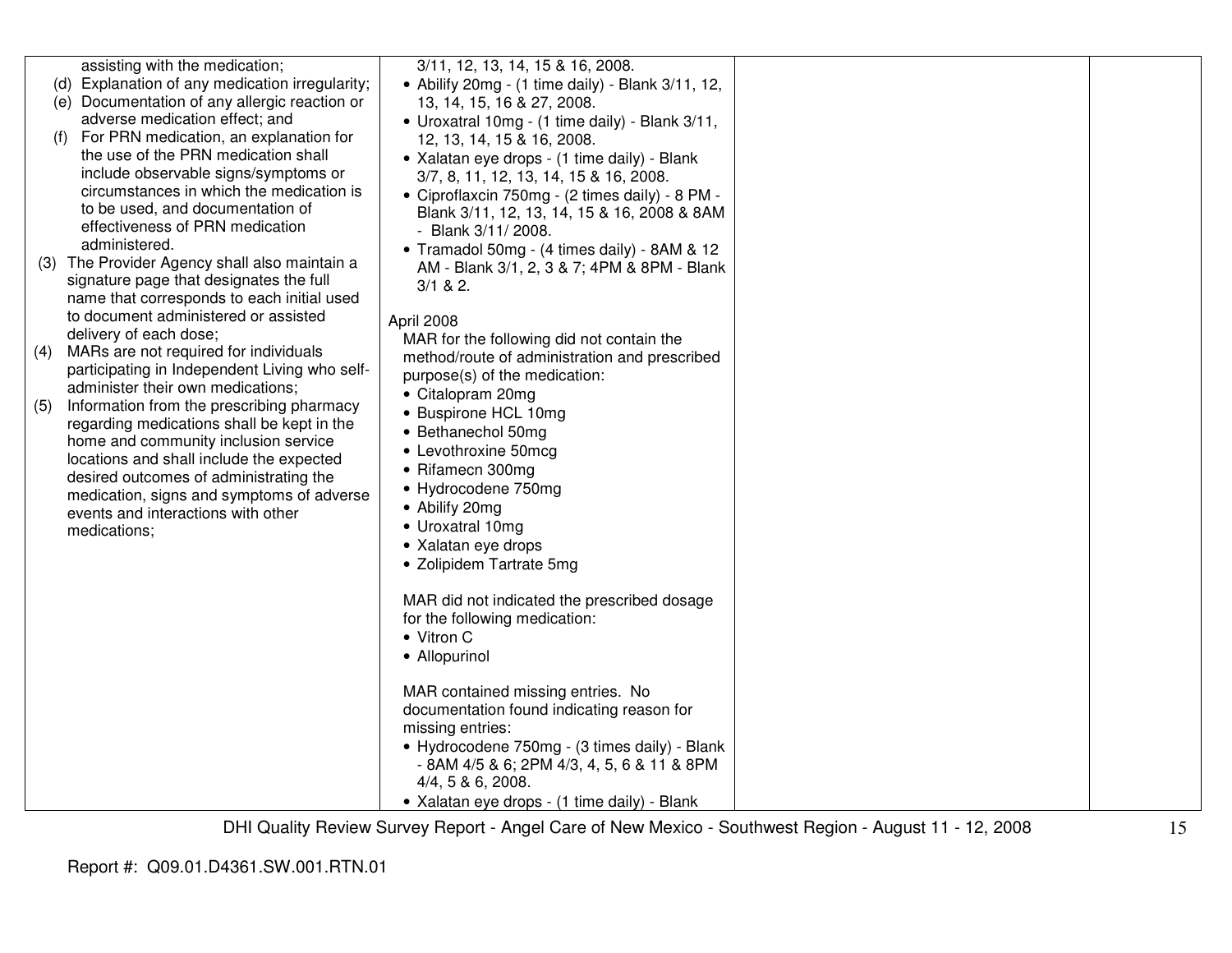| 4/4, 5, 6 & 19, 2008.                          |  |
|------------------------------------------------|--|
| May 2008                                       |  |
| MAR for the following did not contain the      |  |
| method/route of administration and prescribed  |  |
| purpose(s) of the medication:                  |  |
| • Citalopram 20mg                              |  |
| • Allopurinol 300mg                            |  |
| • Buspirone HCL 10mg                           |  |
| • Bethanechol 50mg                             |  |
| • Levothroxine 50mcg                           |  |
| • Hydrocodone 7.5mg                            |  |
| • Vroxtral 10mg                                |  |
| • Xalatan eye drops                            |  |
| • Abilify 20mg                                 |  |
|                                                |  |
| • Zolipidem Tartrate 5mg                       |  |
| MAR did not indicated the prescribed dosage    |  |
| for the following medication:                  |  |
| • Vitron C                                     |  |
|                                                |  |
| MAR contained missing entries. No              |  |
| documentation found indicating reason for      |  |
| missing entries:                               |  |
| • Citalopram 20mg - (1 time daily) - Blank     |  |
| 5/20, 21, 22, 23, 24, 25, 26, 27, 28, 29, 30 & |  |
| 31, 2008.                                      |  |
| • Allopurinol 300mg - (1 time daily) - Blank   |  |
| 5/20, 21, 22, 23, 24, 25, 26, 27, 28, 29, 30 & |  |
| 31, 2008.                                      |  |
| • Buspirone HCL 10mg - (2 times daily) -       |  |
| Blank - 8AM & 8PM - 5/20, 21, 22, 23, 24,      |  |
| 25, 26, 27, 28, 29, 30 & 31, 2008.             |  |
| • Bethanechol 50mg - (3 times daily) - Blank - |  |
| 8AM & 8PM - Blank 5/20, 21, 22, 23, 24, 25,    |  |
| 26, 27, 28, 29, 30 & 31, 2008 & 12PM -         |  |
| Blank 5/2, 20, 21, 22, 23, 24, 25, 26, 27, 28, |  |
| 29, 30 & 31, 2008.                             |  |
| • Levothroxine 50mcg - (1 time daily) - Blank  |  |
| 5/20, 21, 22, 23, 24, 25, 26, 27, 28, 29, 30 & |  |
| 31, 2008.                                      |  |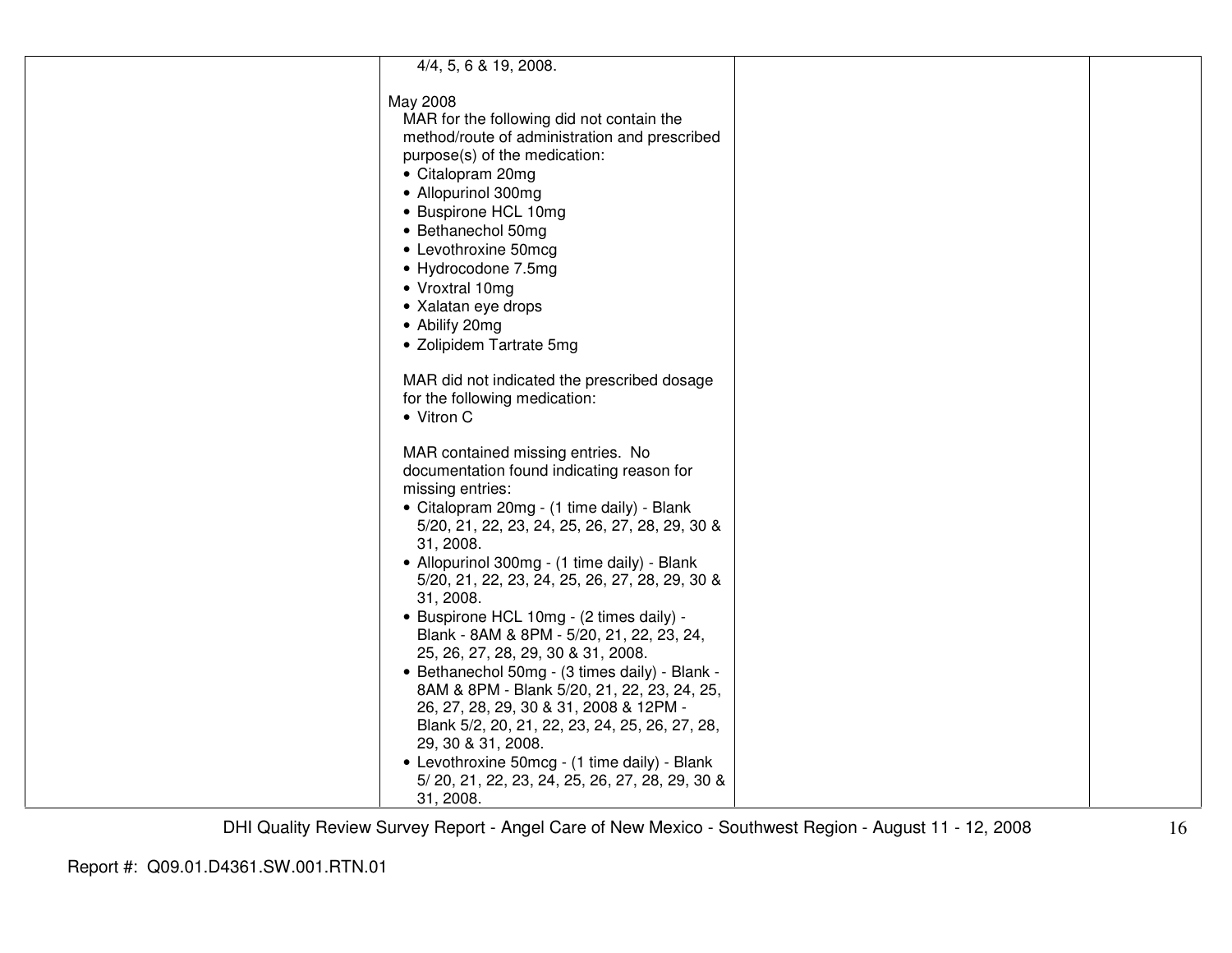| • Vitron C - (2 times daily) - 8AM & 8PM -<br>Blank 5/20, 21, 22, 23, 24, 25, 26, 27, 28,<br>29, 30 & 31, 2008.<br>• Hydrocodone 7.5mg - (3 times daily) 8AM,<br>2PM & 8PM - Blank 5/17, 18, 19, 20, 21, 22,<br>23, 24, 25, 26, 27, 28, 29, 30 & 31, 2008.<br>• Vroxatral 10mg - (1 time daily) - Blank 5/18,<br>19, 20, 21, 22, 23, 24, 25, 26, 27, 28, 29, 30<br>& 31, 2008.<br>• Xalatan eye drops - (1 time daily) - Blank<br>5/1, 2, 20, 21, 22, 23, 24, 25, 26, 27, 28, 29,<br>30 & 31, 2008. |  |
|-----------------------------------------------------------------------------------------------------------------------------------------------------------------------------------------------------------------------------------------------------------------------------------------------------------------------------------------------------------------------------------------------------------------------------------------------------------------------------------------------------|--|
|                                                                                                                                                                                                                                                                                                                                                                                                                                                                                                     |  |
|                                                                                                                                                                                                                                                                                                                                                                                                                                                                                                     |  |
|                                                                                                                                                                                                                                                                                                                                                                                                                                                                                                     |  |
|                                                                                                                                                                                                                                                                                                                                                                                                                                                                                                     |  |
|                                                                                                                                                                                                                                                                                                                                                                                                                                                                                                     |  |
|                                                                                                                                                                                                                                                                                                                                                                                                                                                                                                     |  |
|                                                                                                                                                                                                                                                                                                                                                                                                                                                                                                     |  |
|                                                                                                                                                                                                                                                                                                                                                                                                                                                                                                     |  |
|                                                                                                                                                                                                                                                                                                                                                                                                                                                                                                     |  |
|                                                                                                                                                                                                                                                                                                                                                                                                                                                                                                     |  |
|                                                                                                                                                                                                                                                                                                                                                                                                                                                                                                     |  |
|                                                                                                                                                                                                                                                                                                                                                                                                                                                                                                     |  |
| • Abilify 20mg - $(1 \text{ time daily})$ - Blank 5/2, 20,                                                                                                                                                                                                                                                                                                                                                                                                                                          |  |
| 21, 22, 23, 24, 25, 26, 27, 28, 29, 30 & 31,                                                                                                                                                                                                                                                                                                                                                                                                                                                        |  |
| 2008.                                                                                                                                                                                                                                                                                                                                                                                                                                                                                               |  |
|                                                                                                                                                                                                                                                                                                                                                                                                                                                                                                     |  |
| • Zolpidem Tartrate 5mg - (1 time daily) - -                                                                                                                                                                                                                                                                                                                                                                                                                                                        |  |
| Blank 5/1, 15, 18, 19, 20, 21, 22, 23, 24, 25,                                                                                                                                                                                                                                                                                                                                                                                                                                                      |  |
| 26, 27, 28, 29, 30 & 31, 2008.                                                                                                                                                                                                                                                                                                                                                                                                                                                                      |  |
|                                                                                                                                                                                                                                                                                                                                                                                                                                                                                                     |  |
| August 2008 (During home visit on 8/11/2008)                                                                                                                                                                                                                                                                                                                                                                                                                                                        |  |
| No MAR was found for the following:                                                                                                                                                                                                                                                                                                                                                                                                                                                                 |  |
| • Clotrimazole                                                                                                                                                                                                                                                                                                                                                                                                                                                                                      |  |
| • Betamethasone 1%                                                                                                                                                                                                                                                                                                                                                                                                                                                                                  |  |
| • Triple Antibiotic Ointment                                                                                                                                                                                                                                                                                                                                                                                                                                                                        |  |
| • Muscle Rub                                                                                                                                                                                                                                                                                                                                                                                                                                                                                        |  |
| • Vaporizing Cold Medicine                                                                                                                                                                                                                                                                                                                                                                                                                                                                          |  |
| • Ibuprofen 800mg                                                                                                                                                                                                                                                                                                                                                                                                                                                                                   |  |
| • Theragelsic                                                                                                                                                                                                                                                                                                                                                                                                                                                                                       |  |
| • Opcon-A                                                                                                                                                                                                                                                                                                                                                                                                                                                                                           |  |
|                                                                                                                                                                                                                                                                                                                                                                                                                                                                                                     |  |
| Individual #4                                                                                                                                                                                                                                                                                                                                                                                                                                                                                       |  |
| March 2008                                                                                                                                                                                                                                                                                                                                                                                                                                                                                          |  |
| MAR for the following did not contain the                                                                                                                                                                                                                                                                                                                                                                                                                                                           |  |
| method/route of administration and prescribed                                                                                                                                                                                                                                                                                                                                                                                                                                                       |  |
| purpose(s) of the medication:                                                                                                                                                                                                                                                                                                                                                                                                                                                                       |  |
| • Prilosec 20mg                                                                                                                                                                                                                                                                                                                                                                                                                                                                                     |  |
|                                                                                                                                                                                                                                                                                                                                                                                                                                                                                                     |  |
| • Loratadine 10mg                                                                                                                                                                                                                                                                                                                                                                                                                                                                                   |  |
| • Flonase .05 nasal spray                                                                                                                                                                                                                                                                                                                                                                                                                                                                           |  |
| • One A Day Vitamin                                                                                                                                                                                                                                                                                                                                                                                                                                                                                 |  |
| • Trileptal 300mg                                                                                                                                                                                                                                                                                                                                                                                                                                                                                   |  |
| • Xanax .5mg                                                                                                                                                                                                                                                                                                                                                                                                                                                                                        |  |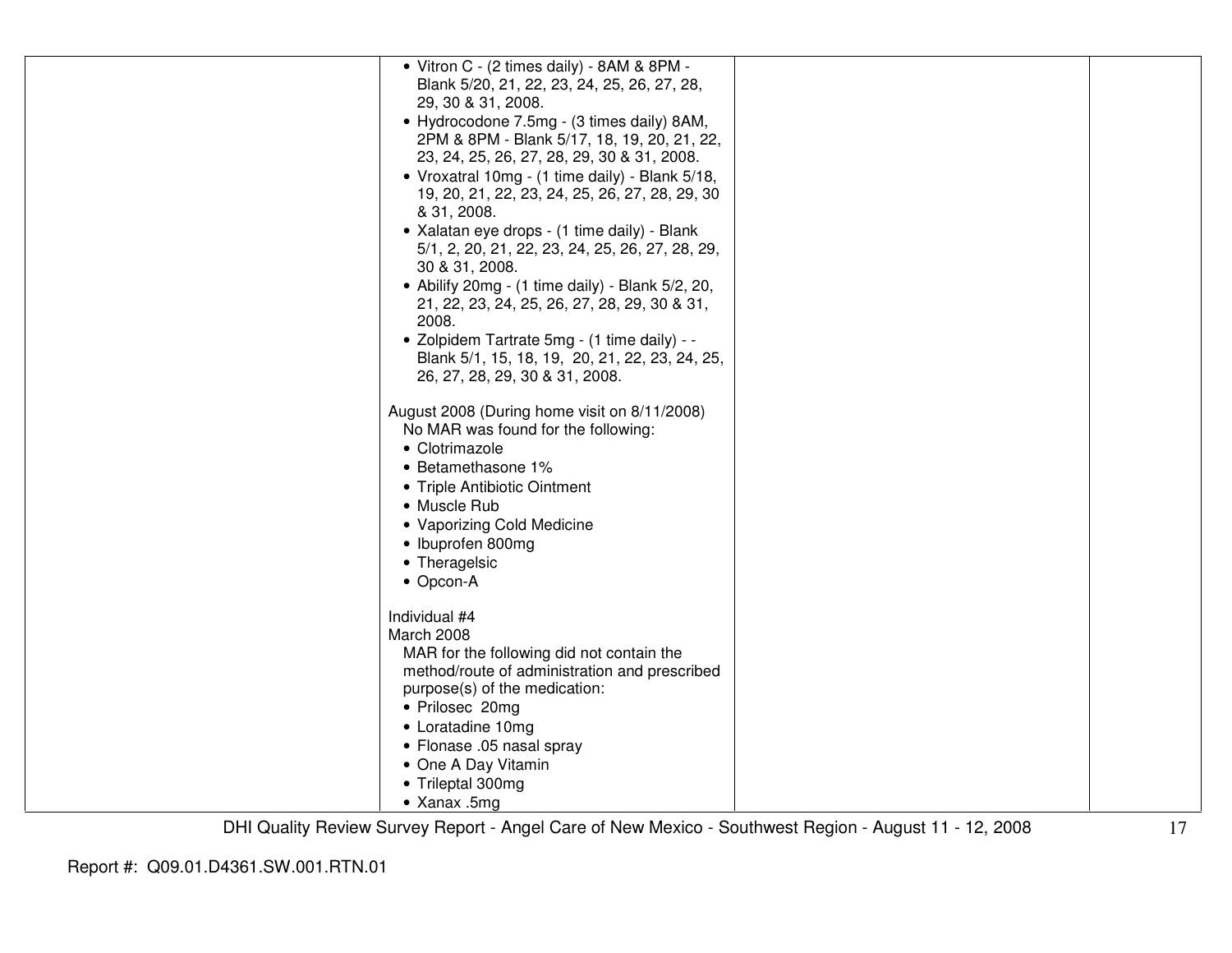| • Flavoxamine 100mg                              |  |
|--------------------------------------------------|--|
| • Topamex 50mg                                   |  |
| • Clonazapam 2mg                                 |  |
|                                                  |  |
| MAR did not indicated the prescribed dosage      |  |
|                                                  |  |
| for the following medication:                    |  |
| • One a Day Vitamin                              |  |
|                                                  |  |
| MAR contained missing entries. No                |  |
| documentation found indicating reason for        |  |
| missing entries:                                 |  |
| • Prilosec 20mg (1 time daily) - Blank           |  |
| 3/16/2008.                                       |  |
| • Loratadine 10mg (1 time daily) - Blank         |  |
|                                                  |  |
| 3/16/2008.                                       |  |
| • Flonase .05 nasal spray (1 time daily) -       |  |
| Blank 3/16/2008.                                 |  |
| • One A Day Vitamin (1 time daily) - Blank       |  |
| 3/16/2008.                                       |  |
| • Trileptal 300mg (2 times daily) - Blank 8AM    |  |
| 3/16/2008 & 8PM 3/15/2008.                       |  |
| • Xanax .5mg (2 times daily) - Blank 12PM        |  |
| 3/3, 4, 5, 6, 7, 10, 11, 12, 13, 14, 15, 17, 18, |  |
| 19, 20, 21, 24, 25, 26, 27, 28 & 31; 6PM         |  |
| 3/13, 14, 15, 17, 21, 22, 28 & 31, 2008.         |  |
|                                                  |  |
| • Flavoxamine 100mg (1 time daily) - Blank       |  |
| $3/15/2008$ .                                    |  |
| • Topamex 50mg (1 time daily) - Blank            |  |
| 3/15/2008                                        |  |
|                                                  |  |
| April 2008                                       |  |
| MAR for the following did not contain the        |  |
| method/route of administration and prescribed    |  |
| purpose(s) of the medication:                    |  |
| • Prilosec 20mg                                  |  |
| • Loratadine 10mg                                |  |
|                                                  |  |
| • Flonase .05 nasal spray                        |  |
| • One A Day Vitamin                              |  |
| • Trileptal 300mg                                |  |
| • Xanax .5mg                                     |  |
| • Flavoxamine 100mg                              |  |
|                                                  |  |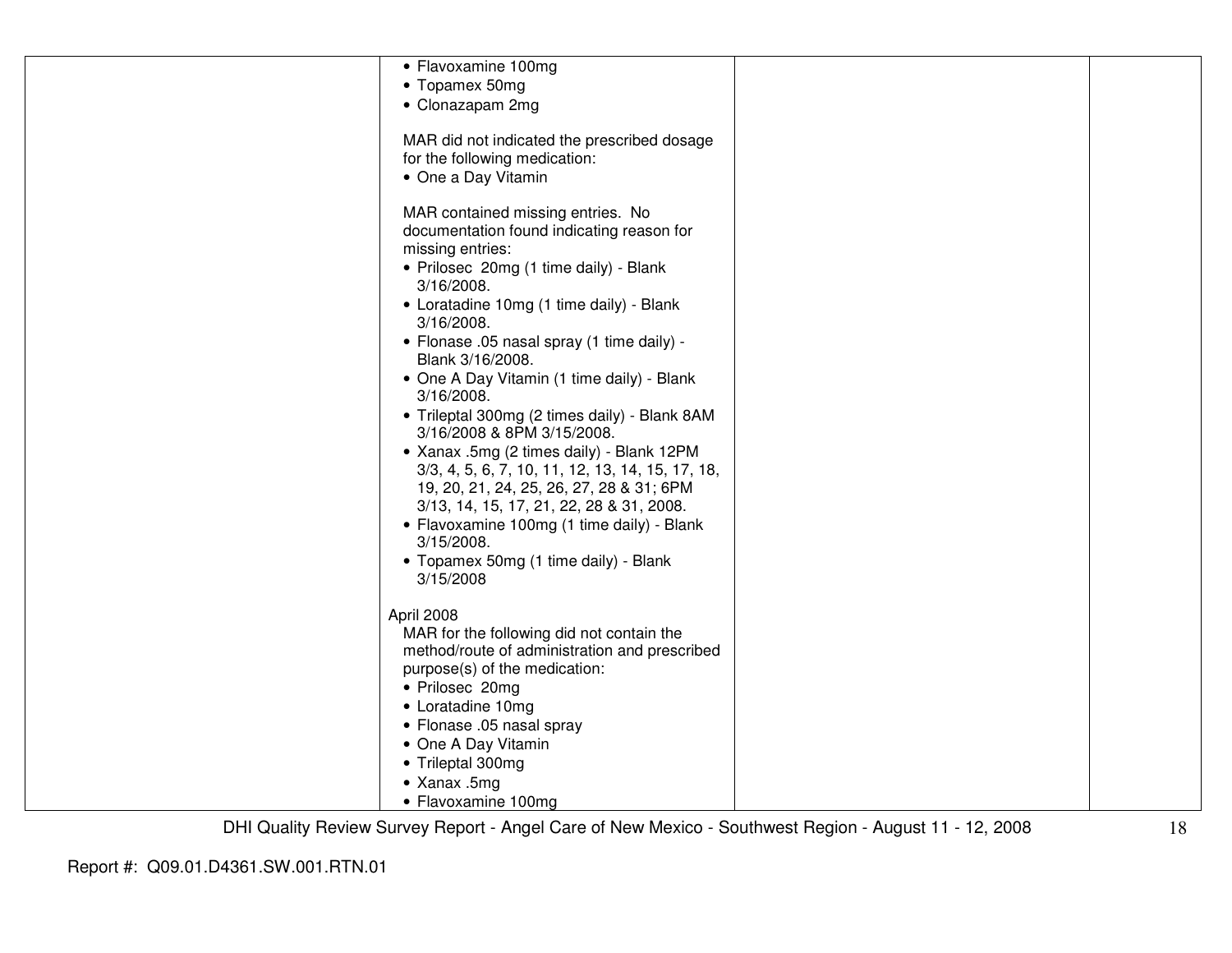| • Topamex 50mg<br>• Clonazapam 2mg                                                                                                                                                                                                                                                                                                            |  |
|-----------------------------------------------------------------------------------------------------------------------------------------------------------------------------------------------------------------------------------------------------------------------------------------------------------------------------------------------|--|
| MAR did not indicated the prescribed dosage<br>for the following medication:<br>• One a Day Vitamin                                                                                                                                                                                                                                           |  |
| MAR contained missing entries. No<br>documentation found indicating reason for<br>missing entries:<br>- Xanax .5mg (2 times daily) - Blank 12PM -<br>4/1, 2, 3, 4, 7, 8, 9, 10, 11, 14, 15, 16, 17,<br>18, 21, 22, 23, 24, 25, 29 & 30 & 6PM 4/11<br>& 16, 2008.                                                                              |  |
| May 2008<br>MAR for the following did not contain the<br>method/route of administration and prescribed<br>purpose(s) of the medication:<br>• Prilosec 20mg<br>• Loratadine 10mg<br>• Flonase .05 nasal spray<br>• One A Day Vitamin<br>• Trileptal 300mg<br>$\bullet$ Xanax .5mg<br>• Flavoxamine 100mg<br>• Topamex 50mg<br>• Clonazapam 2mg |  |
| MAR did not indicated the prescribed dosage<br>for the following medication:<br>• One a Day Vitamin                                                                                                                                                                                                                                           |  |
| MAR contained missing entries. No<br>documentation found indicating reason for<br>missing entries:<br>- Xanax .5mg (2 times daily) - Blank 12PM -<br>5/1, 2, 3, 5, 6, 7, 8, 9, 12, 13, 14, 15, 16, 19,<br>20, 21, 22, 23, 27, 28, 29 & 30 & 6PM 5/8, 9,<br>23, 30 & 31, 2008.                                                                 |  |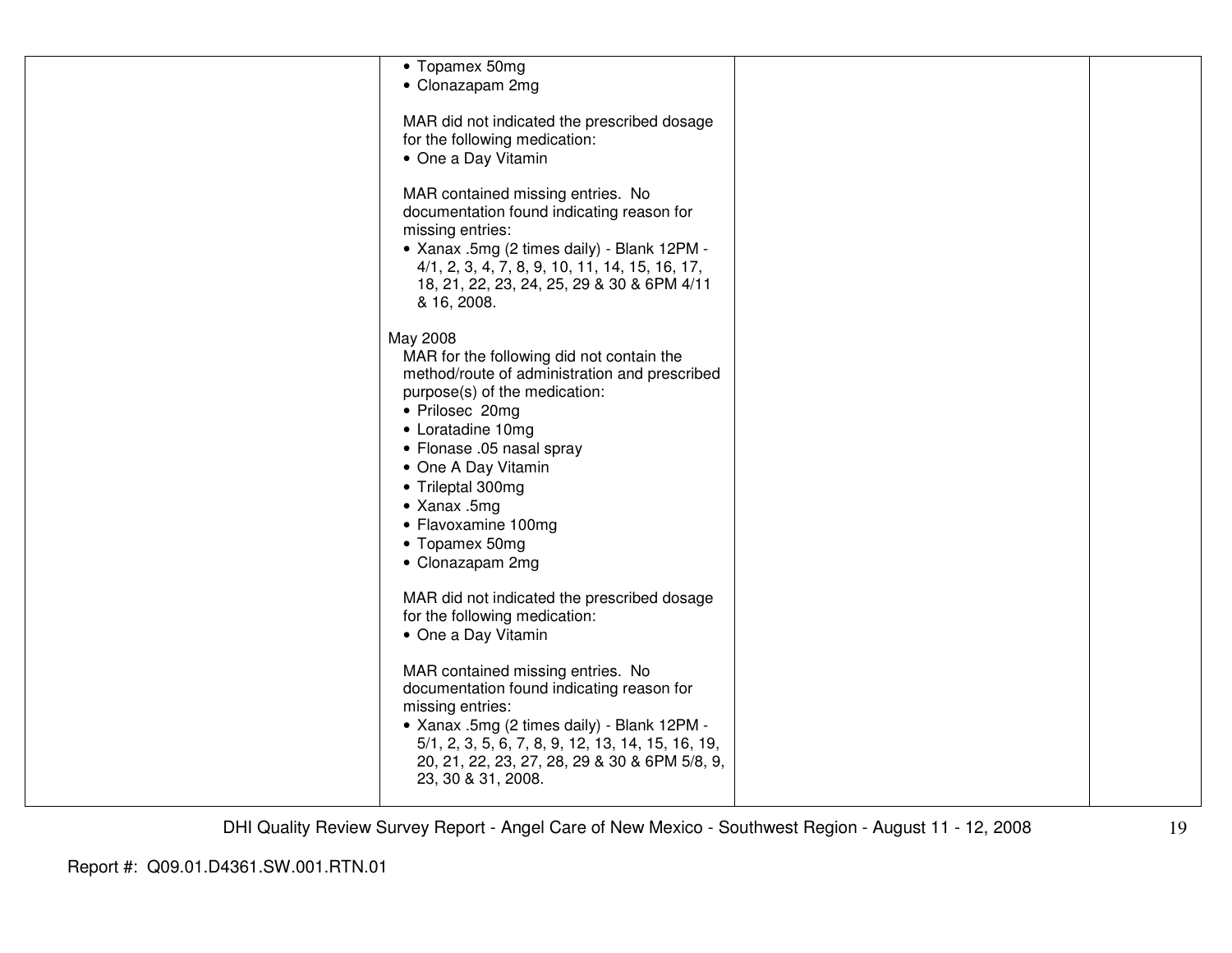| August 2008 (During home visit on 8/11/2008)<br>No MAR was found for the following:<br>• Albuterol Inhaler                                        |  |
|---------------------------------------------------------------------------------------------------------------------------------------------------|--|
| • Mylanta                                                                                                                                         |  |
| MAR contained missing entries. No<br>documentation found indicating reason for<br>missing entries:<br>- Xanax .5mg (2 times daily) - Blank 12PM - |  |
| 8/4, 5, 6, 7 & 8, 2008 & 6PM 8/5 & 6, 2008.                                                                                                       |  |
|                                                                                                                                                   |  |
|                                                                                                                                                   |  |
|                                                                                                                                                   |  |
|                                                                                                                                                   |  |
|                                                                                                                                                   |  |
|                                                                                                                                                   |  |
|                                                                                                                                                   |  |
|                                                                                                                                                   |  |
|                                                                                                                                                   |  |
|                                                                                                                                                   |  |
|                                                                                                                                                   |  |
|                                                                                                                                                   |  |
|                                                                                                                                                   |  |
|                                                                                                                                                   |  |
|                                                                                                                                                   |  |
|                                                                                                                                                   |  |
|                                                                                                                                                   |  |
|                                                                                                                                                   |  |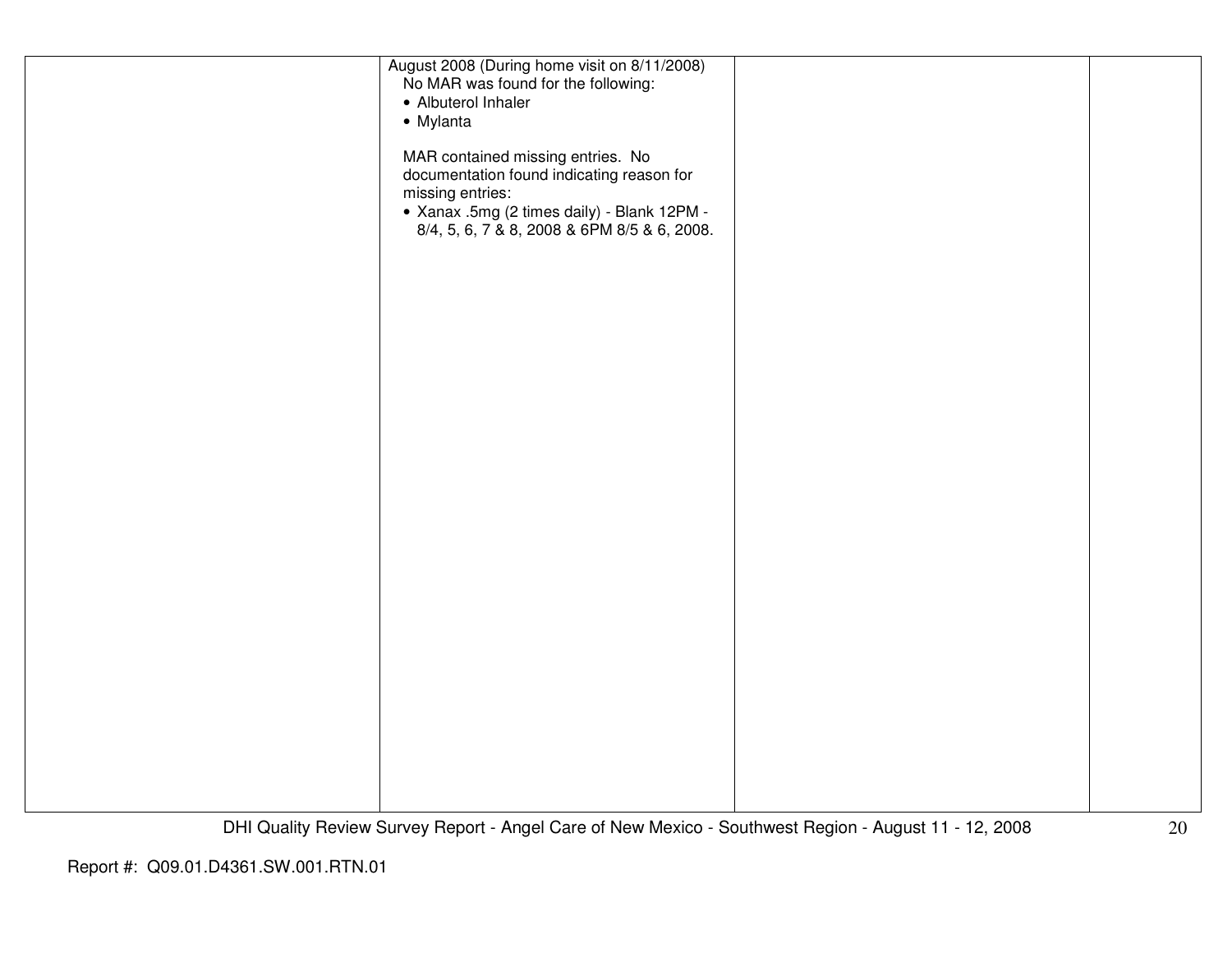| Tag #1A09 Medication Delivery - PRN                                                           | <b>Scope and Severity Rating: F</b>                  |  |
|-----------------------------------------------------------------------------------------------|------------------------------------------------------|--|
| Developmental Disabilities (DD) Waiver Service                                                | Based on record review, the Agency failed to         |  |
| Standards effective 4/1/2007                                                                  | maintain Medication Administration Records,          |  |
| <b>CHAPTER 1 II. PROVIDER AGENCY</b>                                                          | which included amounts of PRN medication to          |  |
| <b>REQUIREMENTS:</b> The objective of these                                                   | be used in a 24-hour period, an explanation for      |  |
| standards is to establish Provider Agency policy,                                             | the use of the PRN medication including              |  |
| procedure and reporting requirements for DD                                                   | observable signs/symptoms or circumstances in        |  |
| Medicaid Waiver program. These requirements                                                   | which the medication is to be used, and              |  |
| apply to all such Provider Agency staff, whether                                              | documentation of effectiveness, as well as,          |  |
| directly employed or subcontracting with the                                                  | documentation indicating Direct Service              |  |
| Provider Agency. Additional Provider Agency                                                   | Personnel contacted the agency nurse for PRN         |  |
| requirements and personnel qualifications may                                                 | approval for 6 of 6 individuals (Individual 1, 2, 3, |  |
| be applicable for specific service standards.                                                 | $4, 5 & 6$ ).                                        |  |
| <b>Medication Delivery: Provider Agencies</b><br>Е.                                           |                                                      |  |
| that provide Community Living, Community                                                      |                                                      |  |
| Inclusion or Private Duty Nursing services shall                                              |                                                      |  |
| have written policies and procedures regarding                                                |                                                      |  |
| medication(s) delivery and tracking and reporting                                             |                                                      |  |
| of medication errors in accordance with DDSD                                                  |                                                      |  |
| Medication Assessment and Delivery Policy and                                                 |                                                      |  |
| Procedures, the Board of Nursing Rules and                                                    |                                                      |  |
| Board of Pharmacy standards and regulations.                                                  |                                                      |  |
|                                                                                               |                                                      |  |
| (f) For PRN medication, an explanation for                                                    |                                                      |  |
| the use of the PRN medication shall                                                           |                                                      |  |
| include observable signs/symptoms or                                                          |                                                      |  |
| circumstances in which the medication is                                                      |                                                      |  |
| to be used, and documentation of                                                              |                                                      |  |
| effectiveness of PRN medication                                                               |                                                      |  |
| administered.                                                                                 |                                                      |  |
| Developmental Disabilities Supports Division                                                  |                                                      |  |
|                                                                                               |                                                      |  |
| (DDSD) Policy Title: Medication Assessment and<br>Delivery Policy Eff. Date: November 1, 2006 |                                                      |  |
| <b>F. PRN Medication</b>                                                                      |                                                      |  |
| 3. Prior to self-administration, self-administration                                          |                                                      |  |
| with physical assist or assisting with delivery of                                            |                                                      |  |
| PRN medications, the direct support staff must                                                |                                                      |  |
| contact the agency nurse to describe observed                                                 |                                                      |  |
| symptoms and thus assure that the PRN                                                         |                                                      |  |
| medication is being used according to                                                         |                                                      |  |
| instructions given by the ordering PCP. In cases                                              |                                                      |  |
|                                                                                               |                                                      |  |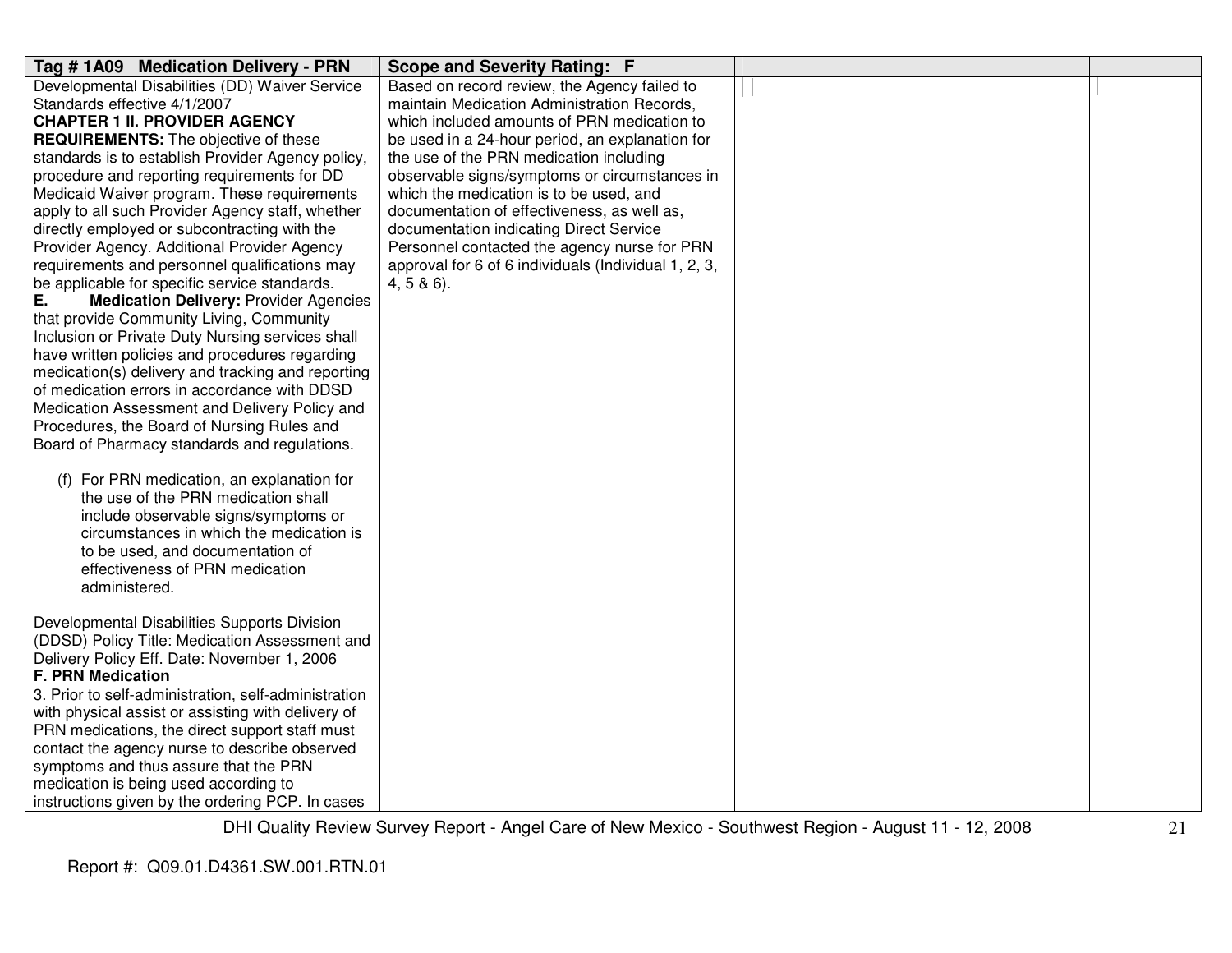| of fever, respiratory distress (including<br>coughing), severe pain, vomiting, diarrhea,<br>change in responsiveness/level of<br>consciousness, the nurse must strongly consider<br>the need to conduct a face-to-face assessment<br>to assure that the PRN does not mask a<br>condition better treated by seeking medical<br>attention. This does not apply to home |  |  |
|----------------------------------------------------------------------------------------------------------------------------------------------------------------------------------------------------------------------------------------------------------------------------------------------------------------------------------------------------------------------|--|--|
| based/family living settings where the provider is<br>related by affinity or by consanguinity to the<br>individual.                                                                                                                                                                                                                                                  |  |  |
|                                                                                                                                                                                                                                                                                                                                                                      |  |  |
|                                                                                                                                                                                                                                                                                                                                                                      |  |  |
|                                                                                                                                                                                                                                                                                                                                                                      |  |  |
|                                                                                                                                                                                                                                                                                                                                                                      |  |  |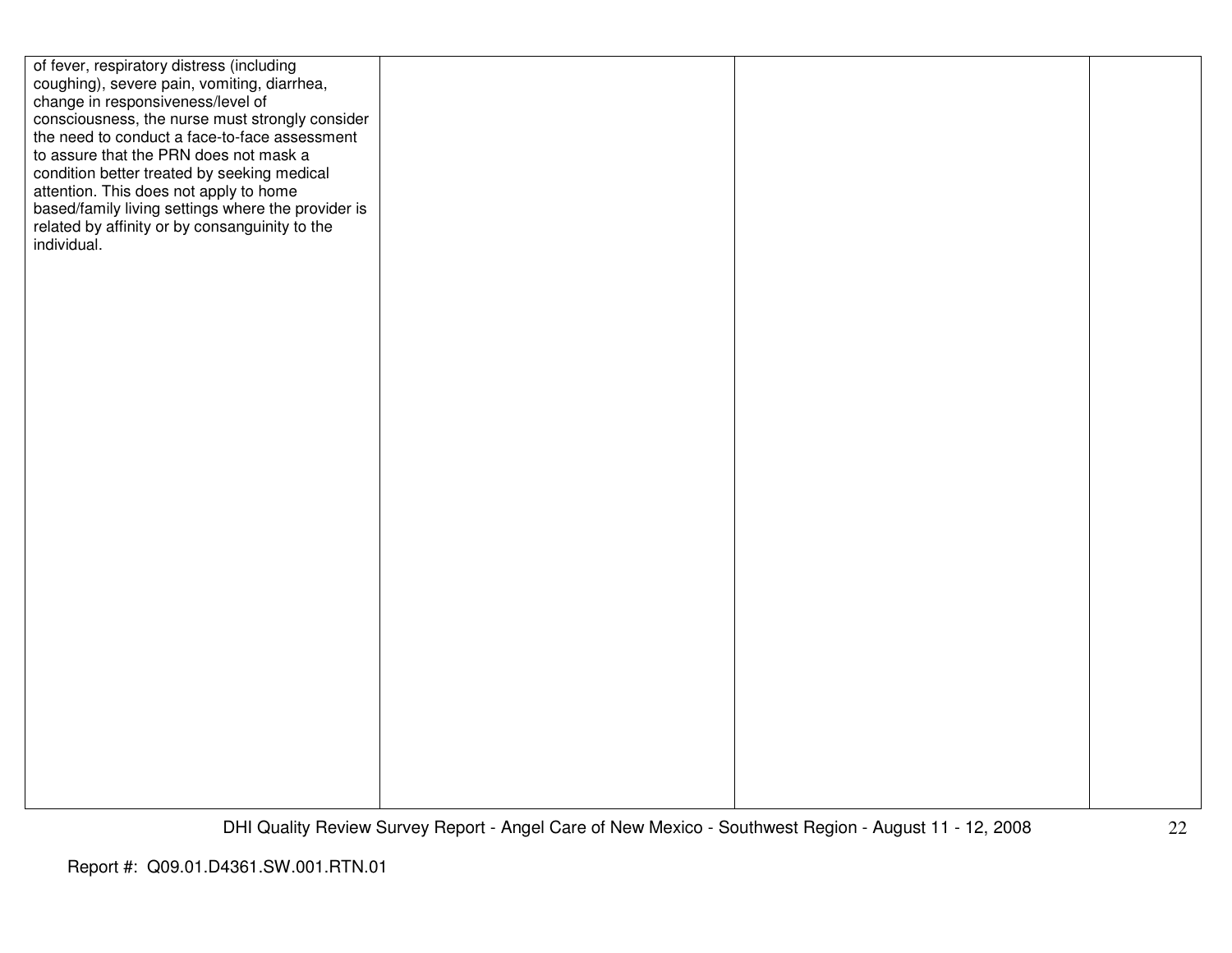| Tag # 1A11 (CoP) Transportation                                      | <b>Scope and Severity Rating: F</b>              |                                                                               |  |
|----------------------------------------------------------------------|--------------------------------------------------|-------------------------------------------------------------------------------|--|
| Developmental Disabilities (DD) Waiver Service                       | Based on record review and interview, the        |                                                                               |  |
| Standards effective 4/1/2007                                         | Agency failed to have a written policy and       |                                                                               |  |
| <b>CHAPTER 1 II. PROVIDER AGENCY</b>                                 | procedures regarding the safe transportation of  |                                                                               |  |
| <b>REQUIREMENTS:</b> The objective of these                          | individuals in the community, which comply with  |                                                                               |  |
| standards is to establish Provider Agency policy,                    | New Mexico regulations governing the operation   |                                                                               |  |
| procedure and reporting requirements for DD                          | of motor vehicles to transport individuals.      |                                                                               |  |
| Medicaid Waiver program. These requirements                          |                                                  |                                                                               |  |
| apply to all such Provider Agency staff, whether                     | During on-site visit on August 11, 2008,         |                                                                               |  |
| directly employed or subcontracting with the                         | Surveyors requested the Agency's policy or       |                                                                               |  |
| Provider Agency. Additional Provider Agency                          | procedure regarding the safe transportation of   |                                                                               |  |
| requirements and personnel qualifications may                        | individuals. Neither the policy pr procedure was |                                                                               |  |
| be applicable for specific service standards.                        | received.                                        |                                                                               |  |
| G. Transportation: Provider agencies that                            |                                                  |                                                                               |  |
| provide Community Living, Community Inclusion                        | When Agency Personnel #38 & 39 were asked if     |                                                                               |  |
| or Non-Medical Transportation services shall                         | the Agency had a policy regarding the safe       |                                                                               |  |
| have a written policy and procedures regarding                       | transportation of individuals, #38 & 39 reported |                                                                               |  |
| the safe transportation of individuals in the                        | requirements are discussed during orientation,   |                                                                               |  |
| community, which comply with New Mexico                              | but there is no formal documentation indicating  |                                                                               |  |
| regulations governing the operation of motor                         | what occurs.                                     |                                                                               |  |
| vehicles to transport individuals, and which are                     |                                                  |                                                                               |  |
| consistent with DDSD guidelines issued July 1,                       |                                                  |                                                                               |  |
| 1999 titled "Client Transportation Safety". The                      |                                                  |                                                                               |  |
| policy and procedures must address at least the<br>following topics: |                                                  |                                                                               |  |
| Drivers' requirements,                                               |                                                  |                                                                               |  |
| (1)<br>(2)<br>Individual safety, including safe locations for        |                                                  |                                                                               |  |
| boarding and disembarking passengers,                                |                                                  |                                                                               |  |
| appropriate responses to hazardous                                   |                                                  |                                                                               |  |
| weather and other adverse driving                                    |                                                  |                                                                               |  |
| conditions,                                                          |                                                  |                                                                               |  |
| (3)<br>Vehicle maintenance and safety                                |                                                  |                                                                               |  |
| inspections,                                                         |                                                  |                                                                               |  |
| (4)<br>Staff training regarding the safe operation of                |                                                  |                                                                               |  |
| the vehicle, assisting passengers and safe                           |                                                  |                                                                               |  |
| lifting procedures,                                                  |                                                  |                                                                               |  |
| (5)<br>Emergency Plans, including vehicle                            |                                                  |                                                                               |  |
| evacuation techniques,                                               |                                                  |                                                                               |  |
| Documentation, and<br>(6)                                            |                                                  |                                                                               |  |
| Accident Procedures.<br>(7)                                          |                                                  |                                                                               |  |
|                                                                      |                                                  |                                                                               |  |
|                                                                      |                                                  |                                                                               |  |
|                                                                      | $\sim$<br>$\sim$ $\sim$ $\sim$ $\sim$            | $\sim$ $\cdot$<br>$\cdot$ $\sim$ $\cdot$<br>$\overline{10}$ $\overline{0000}$ |  |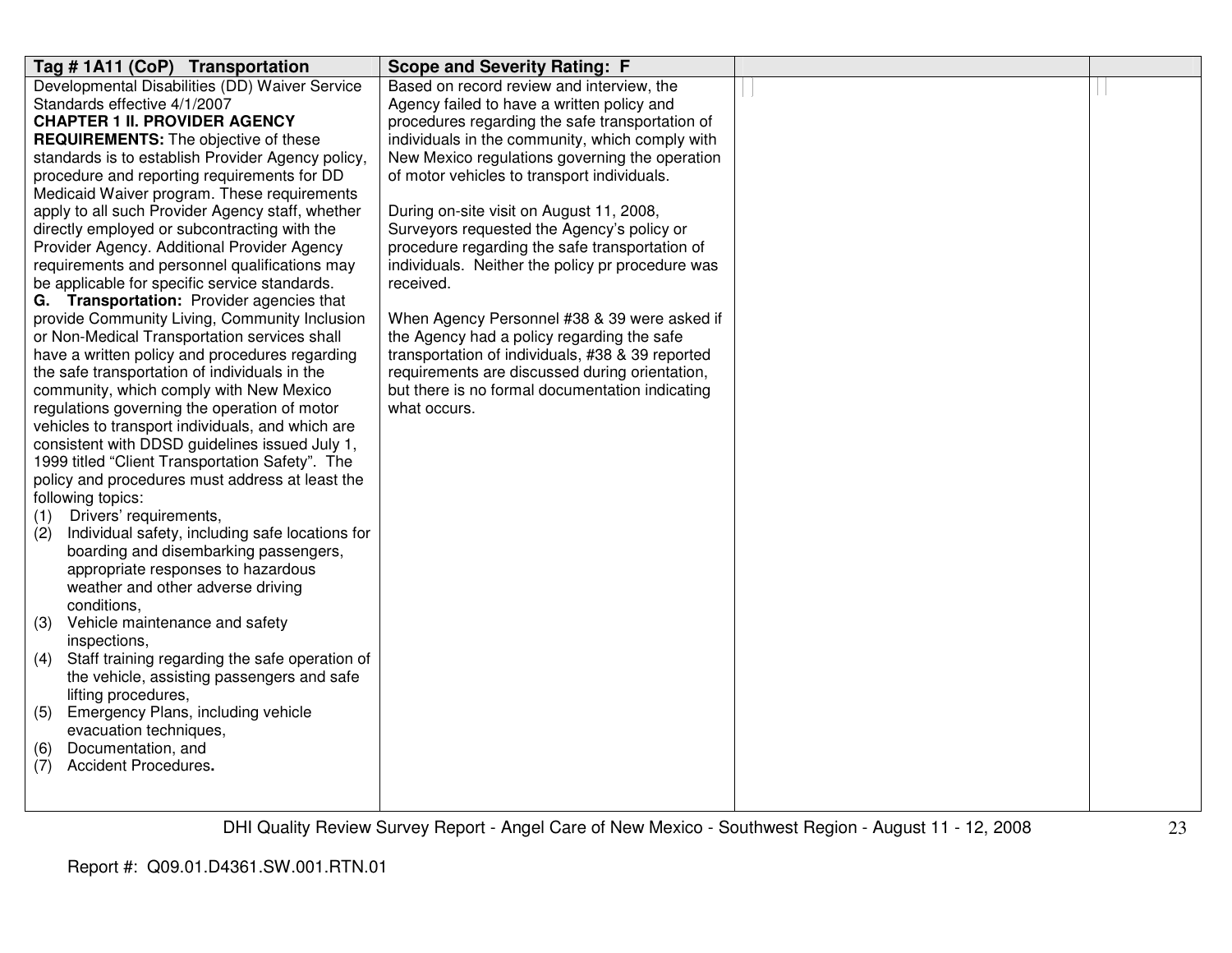| Tag #1A15 Healthcare Documentation                                                                                                                                                                                                                                                                                                                                                                                                                                                                                                                                                                                                                                                                                                                                                                                                                                                                                                                                                                                                                                                                                                                                                                                                                                                                                                                                                                                                                                                                                                                                                                                                                             | <b>Scope and Severity Rating: B</b>                                                                                                                                                                                                                                                                                    |  |
|----------------------------------------------------------------------------------------------------------------------------------------------------------------------------------------------------------------------------------------------------------------------------------------------------------------------------------------------------------------------------------------------------------------------------------------------------------------------------------------------------------------------------------------------------------------------------------------------------------------------------------------------------------------------------------------------------------------------------------------------------------------------------------------------------------------------------------------------------------------------------------------------------------------------------------------------------------------------------------------------------------------------------------------------------------------------------------------------------------------------------------------------------------------------------------------------------------------------------------------------------------------------------------------------------------------------------------------------------------------------------------------------------------------------------------------------------------------------------------------------------------------------------------------------------------------------------------------------------------------------------------------------------------------|------------------------------------------------------------------------------------------------------------------------------------------------------------------------------------------------------------------------------------------------------------------------------------------------------------------------|--|
| <b>Developmental Disabilities (DD) Waiver</b><br>Service Standards Chapter 1. III. E. (1 - 4)<br><b>CHAPTER 1. III. PROVIDER AGENCY</b><br><b>DOCUMENTATION OF SERVICE DELIVERY</b><br><b>AND LOCATION</b>                                                                                                                                                                                                                                                                                                                                                                                                                                                                                                                                                                                                                                                                                                                                                                                                                                                                                                                                                                                                                                                                                                                                                                                                                                                                                                                                                                                                                                                     | Based on record review the Agency failed to<br>maintain the required documentation in the<br>Individuals Agency Record as required per<br>standard for 4 of 6 individual                                                                                                                                               |  |
| E. Healthcare Documentation by Nurses For<br><b>Community Living Services, Community</b><br><b>Inclusion Services and Private Duty Nursing</b><br>Services: Nursing services must be available as<br>needed and documented for Provider Agencies<br>delivering Community Living Services,<br>Community Inclusion Services and Private Duty<br>Nursing Services.<br>(1) Documentation of nursing assessment<br>activities<br>(a) The following hierarchy shall be used to<br>determine which provider agency is responsible<br>for completion of the HAT and MAAT and related<br>subsequent planning and training:<br>(i) Community living services provider agency;<br>(ii) Private duty nursing provider agency;<br>(iii) Adult habilitation provider agency;<br>(iv) Community access provider agency; and<br>(v) Supported employment provider agency.<br>(b) The provider agency must arrange for their<br>nurse to complete the Health Assessment Tool<br>(HAT) and the Medication Administration<br>Assessment Tool (MAAT) on at least an annual<br>basis for each individual receiving community<br>living, community inclusion or private duty<br>nursing services, unless the provider agency<br>arranges for the individual's Primary Care<br>Practitioner (PCP) to voluntarily complete these<br>assessments in lieu of the agency nurse. Agency<br>nurses may also complete these assessments in<br>collaboration with the Primary Care Practitioner if<br>they believe such consultation is necessary for<br>an accurate assessment. Family Living Provider<br>Agencies have the option of having the<br>subcontracted caregiver complete the HAT | The following were missing or not current:<br>Health Assessment Tool (#6)<br>$\bullet$<br><b>Medication Administration Assessment</b><br>$\bullet$<br>Tool (#6)<br><b>Health Care Plan</b><br>$\bullet$<br>• Sleep Apena (#3)<br>Special Health Care Needs<br>• Prader Willi $(#1 & 2)$<br>• Nutritional Plan (#1 & 2) |  |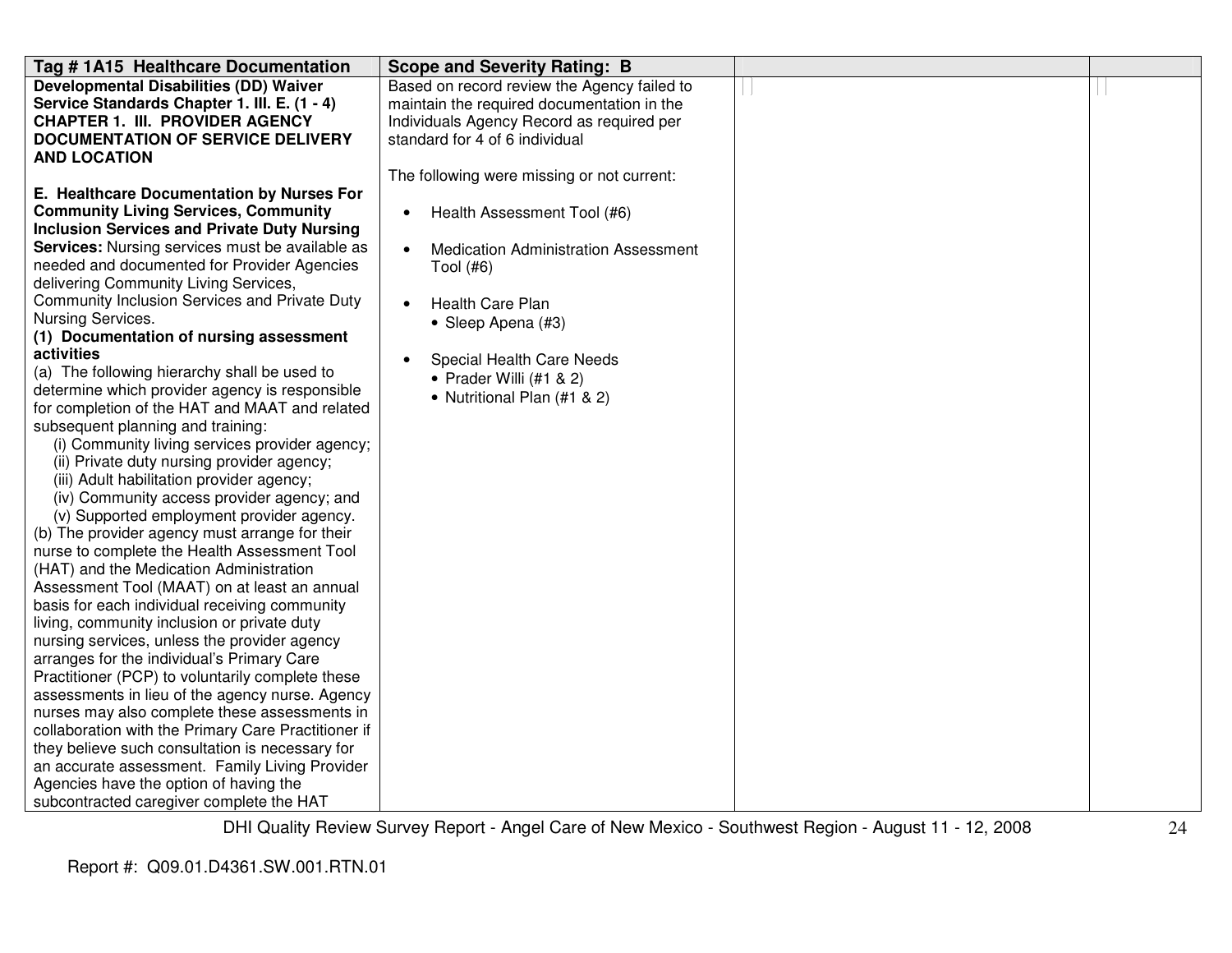| instead of the nurse or PCP, if the caregiver is        |  |  |
|---------------------------------------------------------|--|--|
| comfortable doing so. However, the agency               |  |  |
| nurse must be available to assist the caregiver         |  |  |
| upon request.                                           |  |  |
| (c) For newly allocated individuals, the HAT and        |  |  |
| the MAAT must be completed within seventy-two           |  |  |
| (72) hours of admission into direct services or         |  |  |
| two weeks following the initial ISP, whichever          |  |  |
| comes first.                                            |  |  |
| (d) For individuals already in services, the HAT        |  |  |
| and the MAAT must be completed at least                 |  |  |
| fourteen (14) days prior to the annual ISP              |  |  |
| meeting and submitted to all members of the             |  |  |
| interdisciplinary team. The HAT must also be            |  |  |
| completed at the time of any significant change         |  |  |
| in clinical condition and upon return from any          |  |  |
| hospitalizations. In addition to annually, the          |  |  |
| MAAT must be completed at the time of any               |  |  |
| significant change in clinical condition, when a        |  |  |
| medication regime or route change requires              |  |  |
| delivery by licensed or certified staff, or when an     |  |  |
| individual has completed additional training            |  |  |
| designed to improve their skills to support self-       |  |  |
| administration (see DDSD Medication                     |  |  |
| Assessment and Delivery Policy).                        |  |  |
| (e) Nursing assessments conducted to                    |  |  |
| determine current health status or to evaluate a        |  |  |
| change in clinical condition must be documented         |  |  |
| in a signed progress note that includes time and        |  |  |
| date as well as <i>subjective</i> information including |  |  |
| the individual complaints, signs and symptoms           |  |  |
| noted by staff, family members or other team            |  |  |
| members; objective information including vital          |  |  |
| signs, physical examination, weight, and other          |  |  |
| pertinent data for the given situation (e.g.,           |  |  |
| seizure frequency, method in which temperature          |  |  |
| taken); assessment of the clinical status, and          |  |  |
| plan of action addressing relevant aspects of all       |  |  |
| active health problems and follow up on any             |  |  |
| recommendations of medical consultants.                 |  |  |
| (2) Health related plans                                |  |  |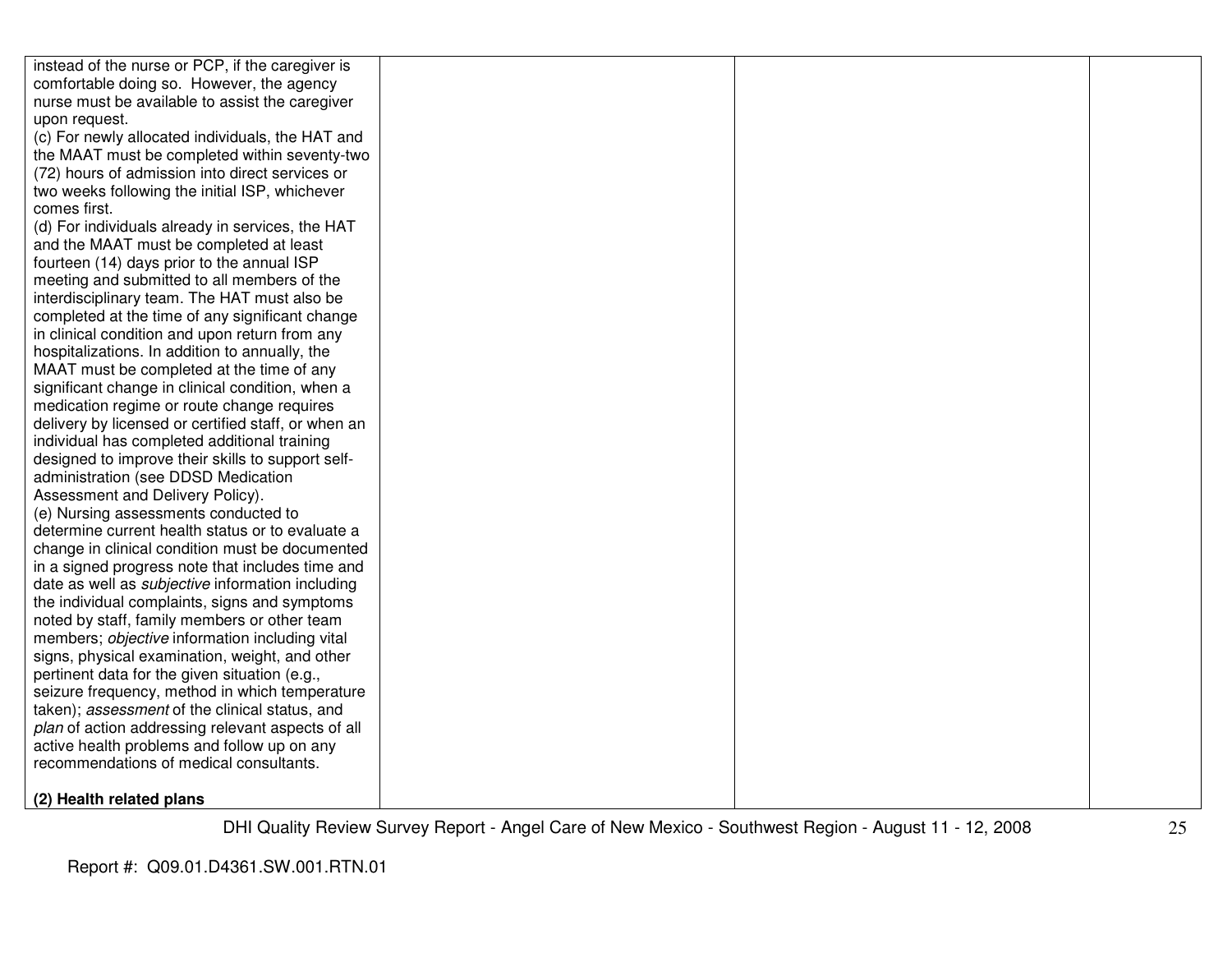| (a) For individuals with chronic conditions that     |  |  |
|------------------------------------------------------|--|--|
| have the potential to exacerbate into a life-        |  |  |
| threatening situation, a medical crisis prevention   |  |  |
| and intervention plan must be written by the         |  |  |
| nurse or other appropriately designated              |  |  |
| healthcare professional.                             |  |  |
| (b) Crisis prevention and intervention plans must    |  |  |
| be written in user-friendly language that is easily  |  |  |
| understood by those implementing the plan.           |  |  |
| (c) The nurse shall also document training           |  |  |
| regarding the crisis prevention and intervention     |  |  |
| plan delivered to agency staff and other team        |  |  |
| members, clearly indicating competency               |  |  |
| determination for each trainee.                      |  |  |
| (d) If the individual receives services from         |  |  |
| separate agencies for community living and           |  |  |
| community inclusion services, nurses from each       |  |  |
| agency shall collaborate in the development of       |  |  |
| and training delivery for crisis prevention and      |  |  |
| intervention plans to assure maximum                 |  |  |
| consistency across settings.                         |  |  |
|                                                      |  |  |
| (3) For all individuals with a HAT score of 4, 5 or  |  |  |
| 6, the nurse shall develop a comprehensive           |  |  |
| healthcare plan that includes health related         |  |  |
| supports identified in the ISP (The healthcare       |  |  |
| plan is the equivalent of a nursing care plan; two   |  |  |
| separate documents are not required nor              |  |  |
| recommended):                                        |  |  |
| (a) Each healthcare plan must include a              |  |  |
| statement of the person's healthcare needs and       |  |  |
| list measurable goals to be achieved through         |  |  |
| implementation of the healthcare plan. Needs         |  |  |
| statements may be based upon supports needed         |  |  |
| for the individual to maintain a current strength,   |  |  |
| ability or skill related to their health, prevention |  |  |
| measures, and/or supports needed to remediate,       |  |  |
| minimize or manage an existing health condition.     |  |  |
| (b) Goals must be measurable and shall be            |  |  |
| revised when an individual has met the goal and      |  |  |
| has the potential to attain additional goals or no   |  |  |
| longer requires supports in order to maintain the    |  |  |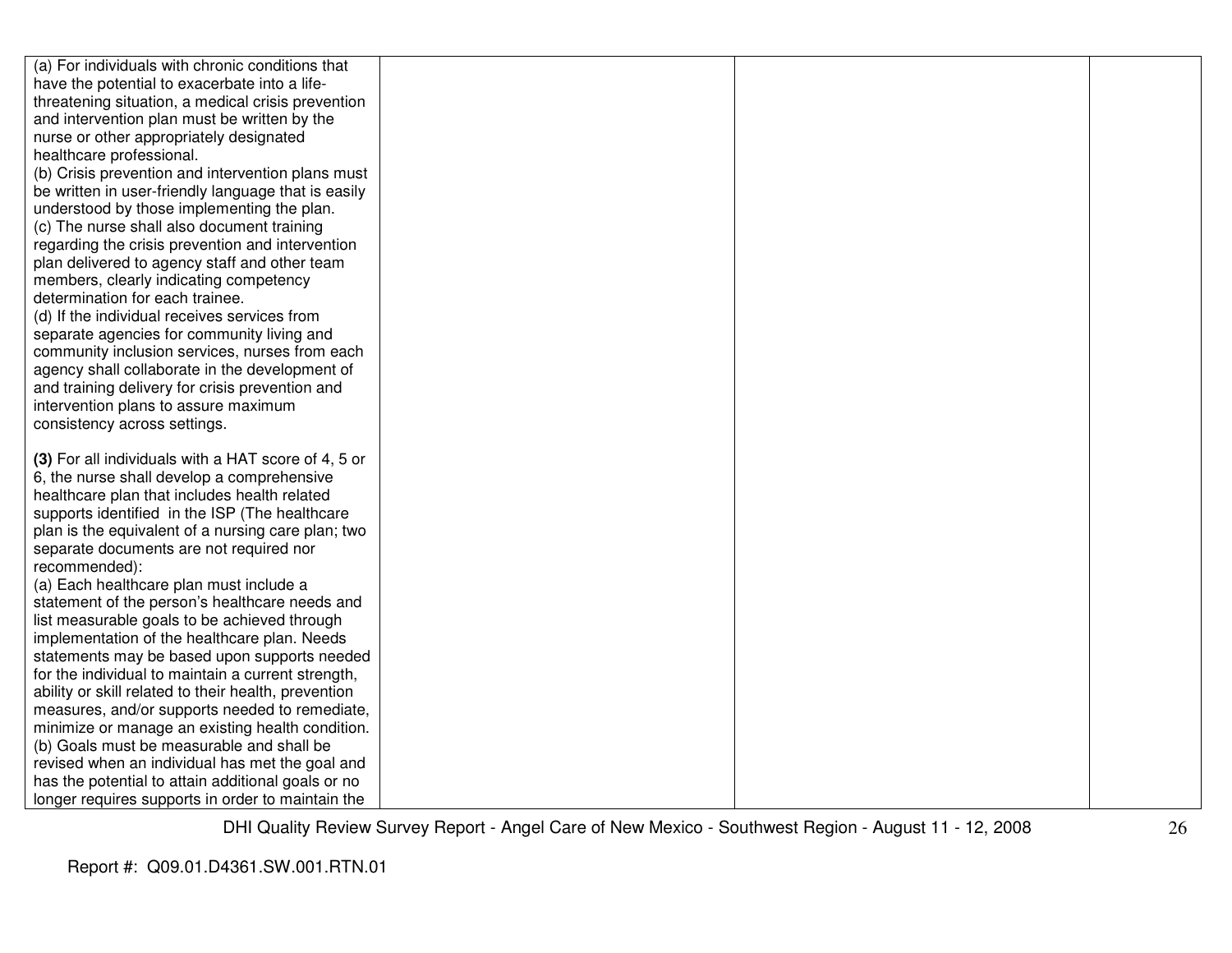| goal.                                              |  |  |
|----------------------------------------------------|--|--|
| (c) Approaches described in the plan shall be      |  |  |
| individualized to reflect the individual's unique  |  |  |
| needs, provide guidance to the caregiver(s) and    |  |  |
| designed to support successful interactions.       |  |  |
| Some interventions may be carried out by staff,    |  |  |
| family members or other team members, and          |  |  |
| other interventions may be carried out directly by |  |  |
| the nurse – persons responsible for each           |  |  |
| intervention shall be specified in the plan.       |  |  |
| (d) Healthcare plans shall be written in language  |  |  |
| that will be easily understood by the person(s)    |  |  |
| identified as implementing the interventions.      |  |  |
| (e) The nurse shall also document training on      |  |  |
| the healthcare plan delivered to agency staff and  |  |  |
| other team members, clearly indicating             |  |  |
| competency determination for each trainee. If      |  |  |
| the individual receives services from separate     |  |  |
| agencies for community living and community        |  |  |
| inclusion services, nurses from each agency        |  |  |
| shall collaborate in the development of and        |  |  |
| training delivery for healthcare plans to assure   |  |  |
| maximum consistency across settings.               |  |  |
| (f) Healthcare plans must be updated to reflect    |  |  |
| relevant discharge orders whenever an              |  |  |
| individual returns to services following a         |  |  |
| hospitalization.                                   |  |  |
| (g) All crisis prevention and intervention plans   |  |  |
| and healthcare plans shall include the             |  |  |
| individual's name and date on each page and        |  |  |
| shall be signed by the author.                     |  |  |
| (h) Crisis prevention and intervention plans as    |  |  |
| well as healthcare plans shall be reviewed by the  |  |  |
| nurse at least quarterly, and updated as needed.   |  |  |
|                                                    |  |  |
| (4) General Nursing Documentation                  |  |  |
| (a) The nurse shall complete legible and signed    |  |  |
| progress notes with date and time indicated that   |  |  |
| describe all interventions or interactions         |  |  |
| conducted with individuals served as well as all   |  |  |
| interactions with other healthcare providers       |  |  |
| serving the individual. All interactions shall be  |  |  |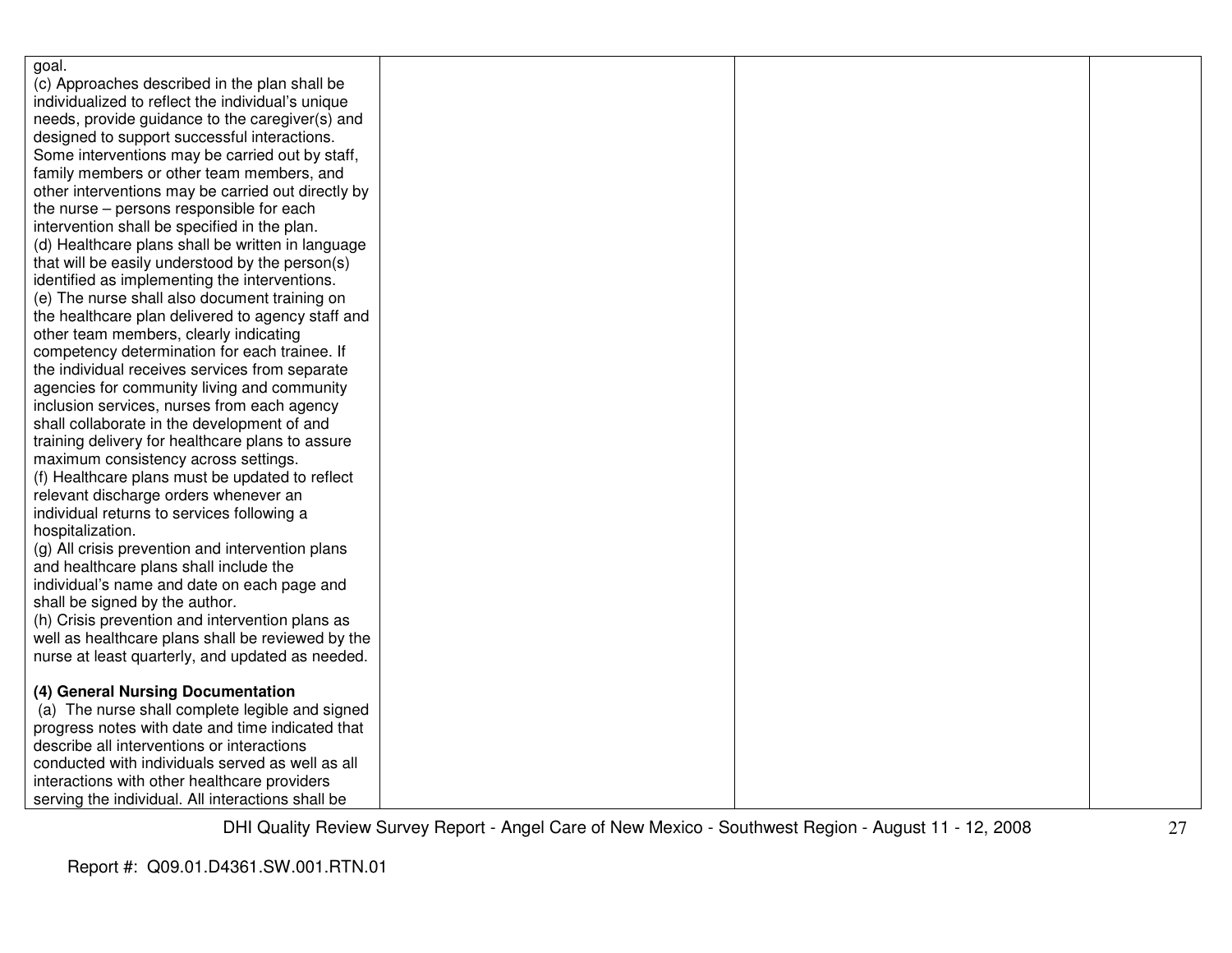| documented whether they occur by phone or in       |  |  |
|----------------------------------------------------|--|--|
|                                                    |  |  |
| person.                                            |  |  |
| (b) For individuals with a HAT score of 4, 5 or 6, |  |  |
| or who have identified health concerns in their    |  |  |
| ISP, the nurse shall provide the interdisciplinary |  |  |
|                                                    |  |  |
| team with a quarterly report that indicates        |  |  |
| current health status and progress to date on      |  |  |
| health related ISP desired outcomes and action     |  |  |
| plans as well as progress toward goals in the      |  |  |
| healthcare plan.                                   |  |  |
|                                                    |  |  |
|                                                    |  |  |
|                                                    |  |  |
|                                                    |  |  |
|                                                    |  |  |
|                                                    |  |  |
|                                                    |  |  |
|                                                    |  |  |
|                                                    |  |  |
|                                                    |  |  |
|                                                    |  |  |
|                                                    |  |  |
|                                                    |  |  |
|                                                    |  |  |
|                                                    |  |  |
|                                                    |  |  |
|                                                    |  |  |
|                                                    |  |  |
|                                                    |  |  |
|                                                    |  |  |
|                                                    |  |  |
|                                                    |  |  |
|                                                    |  |  |
|                                                    |  |  |
|                                                    |  |  |
|                                                    |  |  |
|                                                    |  |  |
|                                                    |  |  |
|                                                    |  |  |
|                                                    |  |  |
|                                                    |  |  |
|                                                    |  |  |
|                                                    |  |  |
|                                                    |  |  |
|                                                    |  |  |
|                                                    |  |  |
|                                                    |  |  |
|                                                    |  |  |
|                                                    |  |  |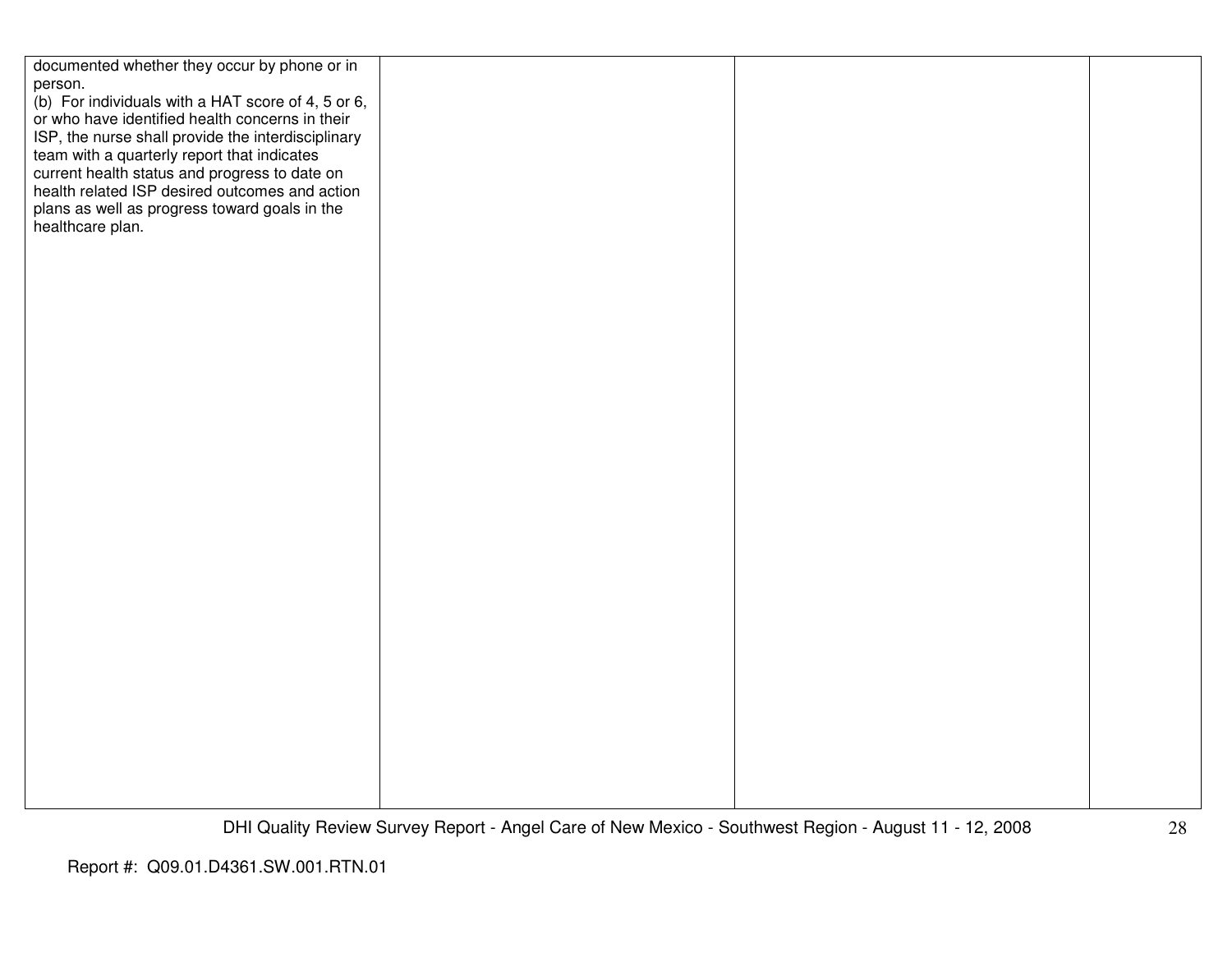| Tag #1A20 DSP Training Documents                                                                                                                                                                                                                                                                                                                                                                                                                                                                                                                                                                                                                                                                                                                                                                                                                                                                                                                                                                                                                                                                                                                                                                                                                                                                                                                                                                                                                                                                                                                                  | <b>Scope and Severity Rating: E</b>                                                                                                                                                                                                                                                                                                                                                                                                                                                                                                                      |  |
|-------------------------------------------------------------------------------------------------------------------------------------------------------------------------------------------------------------------------------------------------------------------------------------------------------------------------------------------------------------------------------------------------------------------------------------------------------------------------------------------------------------------------------------------------------------------------------------------------------------------------------------------------------------------------------------------------------------------------------------------------------------------------------------------------------------------------------------------------------------------------------------------------------------------------------------------------------------------------------------------------------------------------------------------------------------------------------------------------------------------------------------------------------------------------------------------------------------------------------------------------------------------------------------------------------------------------------------------------------------------------------------------------------------------------------------------------------------------------------------------------------------------------------------------------------------------|----------------------------------------------------------------------------------------------------------------------------------------------------------------------------------------------------------------------------------------------------------------------------------------------------------------------------------------------------------------------------------------------------------------------------------------------------------------------------------------------------------------------------------------------------------|--|
| Developmental Disabilities (DD) Waiver Service<br>Standards effective 4/1/2007<br><b>CHAPTER 1 IV. GENERAL REQUIREMENTS</b><br>FOR PROVIDER AGENCY SERVICE<br><b>PERSONNEL:</b> The objective of this section is to<br>establish personnel standards for DD Medicaid<br>Waiver Provider Agencies for the following<br>services: Community Living Supports,<br>Community Inclusion Services, Respite,<br>Substitute Care and Personal Support<br>Companion Services. These standards apply to<br>all personnel who provide services, whether<br>directly employed or subcontracting with the<br>Provider Agency. Additional personnel<br>requirements and qualifications may be<br>applicable for specific service standards.<br><b>Orientation and Training Requirements:</b><br>C.<br>Orientation and training for direct support<br>staff and his or her supervisors shall comply<br>with the DDSD/DOH Policy Governing the<br><b>Training Requirements for Direct Support</b><br><b>Staff and Internal Service Coordinators</b><br>Serving Individuals with Developmental<br>Disabilities to include the following:<br>Each new employee shall receive<br>(1)<br>appropriate orientation, including but not<br>limited to, all policies relating to fire<br>prevention, accident prevention, incident<br>management and reporting, and emergency<br>procedures; and<br>Individual-specific training for each<br>(2)<br>individual under his or her direct care, as<br>described in the individual service plan,<br>prior to working alone with the individual. | Based on record review, the Agency failed to<br>ensure that Orientation and Training<br>requirements were met for 12 of 18 Direct<br>Service Personnel.<br>Review of Direct Service Personnel training<br>records found no evidence of the following<br>required DOH/DDSD trainings and certification<br>being completed:<br>First Aid (DSP #25 & 31)<br>$\bullet$<br>CPR (DSP #23 & 25)<br>$\bullet$<br>Assisting With Medications (DSP #20, 21,<br>24, 25, 29, 30, 32, 35, 36 & 37)<br>Positive Behavior Supports Strategies<br>$\bullet$<br>(DSP #26) |  |
|                                                                                                                                                                                                                                                                                                                                                                                                                                                                                                                                                                                                                                                                                                                                                                                                                                                                                                                                                                                                                                                                                                                                                                                                                                                                                                                                                                                                                                                                                                                                                                   |                                                                                                                                                                                                                                                                                                                                                                                                                                                                                                                                                          |  |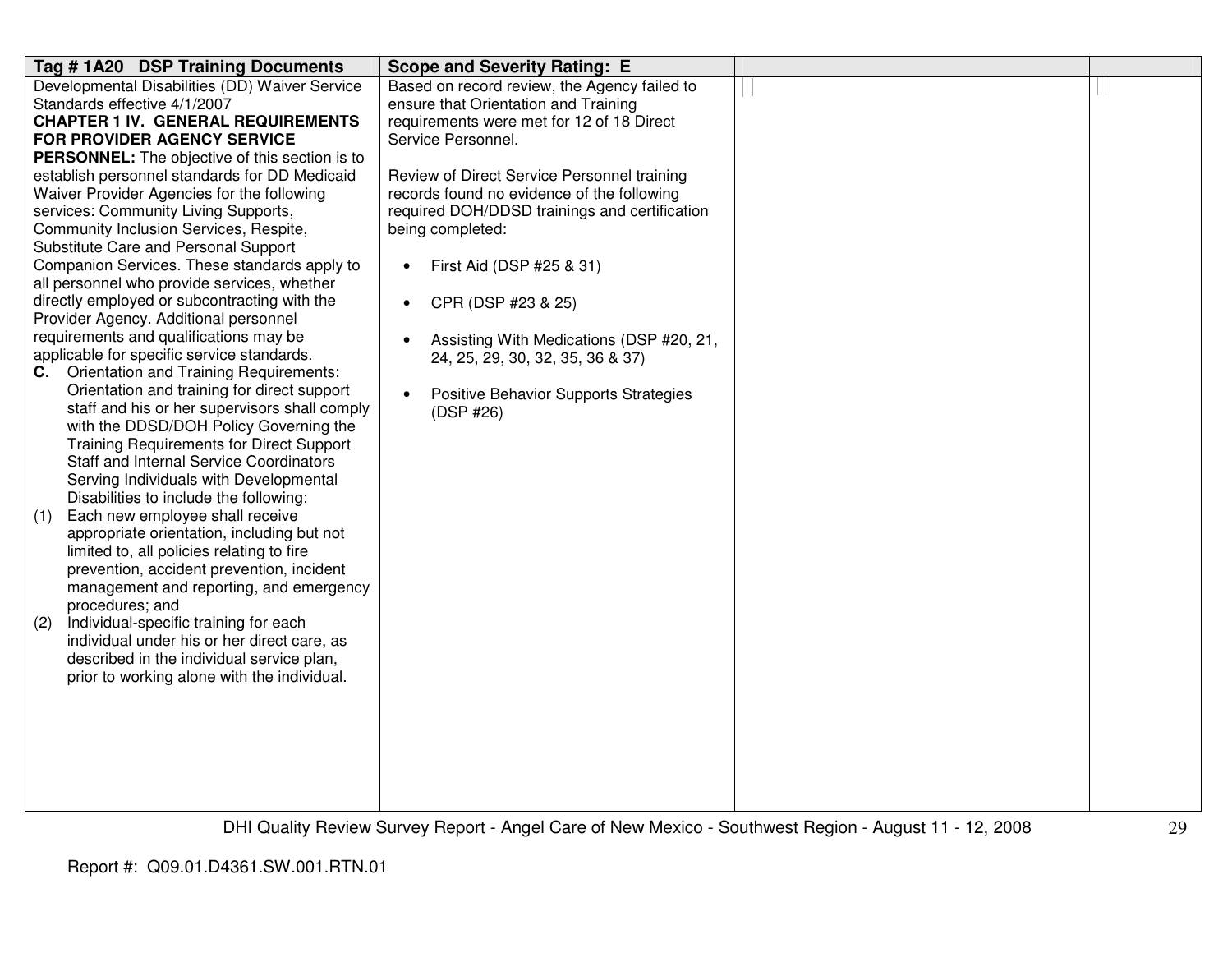| Tag # 1A22 Staff Competence<br>Scope and Severity Rating: E                                            |  |
|--------------------------------------------------------------------------------------------------------|--|
| Developmental Disabilities (DD) Waiver Service<br>Based on interview, the Agency failed to ensure      |  |
| Standards effective 4/1/2007<br>that training competencies were met for 4 of 6                         |  |
| Direct Service Personnel.<br><b>CHAPTER 1 IV. GENERAL REQUIREMENTS</b>                                 |  |
| FOR PROVIDER AGENCY SERVICE                                                                            |  |
| <b>PERSONNEL:</b> The objective of this section is to<br>When DSP were asked if the individual had any |  |
| establish personnel standards for DD Medicaid<br>high risk diagnosis or health conditions, the         |  |
| Waiver Provider Agencies for the following<br>following was reported:                                  |  |
| services: Community Living Supports,<br>• DSP #36 denied individual #3 had any                         |  |
| Community Inclusion Services, Respite,<br>thyroid issues (per medical information                      |  |
| Substitute Care and Personal Support<br>found individual #3 has a thyroid condition).                  |  |
| Companion Services. These standards apply to<br>DSP#36 also did not state, Glaucoma as a               |  |
| all personnel who provide services, whether<br>concern.                                                |  |
| directly employed or subcontracting with the<br>• DSP #29 stated, "Individual #5 doesn't come          |  |
| Provider Agency. Additional personnel<br>often (Adult Habilitation), I don't know." Per                |  |
| requirements and qualifications may be<br>ISP Individual #5 has a diagnosis of high                    |  |
| applicable for specific service standards.<br>blood pressure.                                          |  |
| <b>Qualifications for Direct Service</b><br>F.                                                         |  |
| <b>Personnel:</b> The following employment<br>When DSP were asked if they called the nurse             |  |
| qualifications and competency requirements<br>to get authorization when individuals need a             |  |
| are applicable to all Direct Service<br>PRN medication, the following was reported:                    |  |
| Personnel employed by a Provider Agency:<br>• DSP #36 reported, he would call #38 or the               |  |
| Direct service personnel shall be eighteen<br>(1)<br>Executive Director then they or he would call     |  |
| (18) years or older. Exception: Adult<br>the nurse.                                                    |  |
| Habilitation can employ direct care<br>• DSP#21 stated, "call mother first"                            |  |
| personnel under the age of eighteen 18                                                                 |  |
| years, but the employee shall work directly<br>When DSP were asked if they received training           |  |
| under a supervisor, who is physically<br>on the Individuals Speech Therapy Plan, the                   |  |
| present at all times;<br>following was reported:                                                       |  |
| Direct service personnel shall have the<br>(2)<br>· DSP #21 & 35 (Individual #4) stated, "No."         |  |
| ability to read and carry out the<br>requirements in an ISP;                                           |  |
| (3)<br>Direct service personnel shall be available                                                     |  |
| to communicate in the language that is                                                                 |  |
| functionally required by the individual or in                                                          |  |
| the use of any specific augmentative                                                                   |  |
| communication system utilized by the                                                                   |  |
| individual;                                                                                            |  |
| Direct service personnel shall meet the<br>(4)                                                         |  |
| qualifications specified by DDSD in the                                                                |  |
| Policy Governing the Training                                                                          |  |
| Requirements for Direct Support Staff and                                                              |  |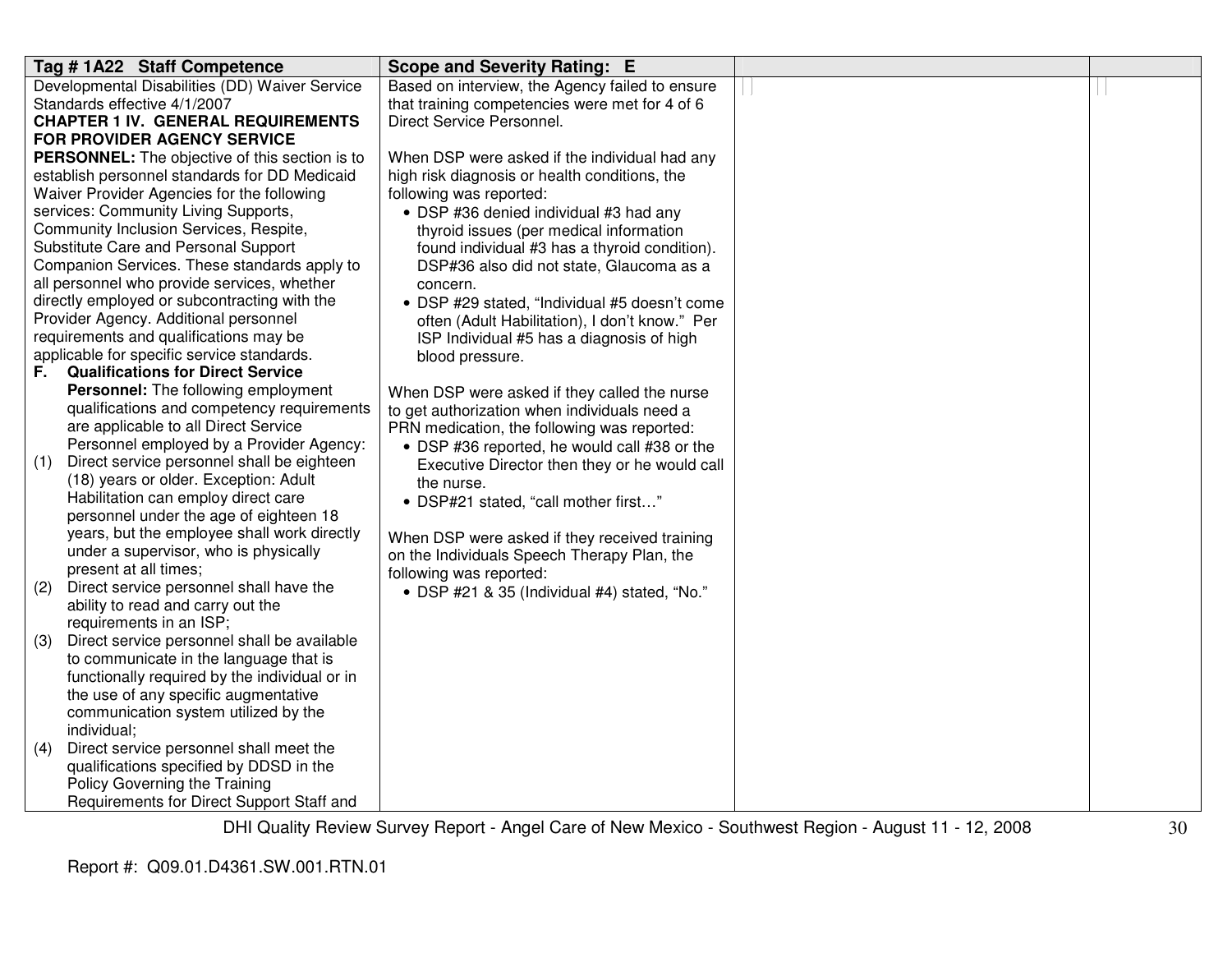|     | Internal Service Coordinators, Serving                                              |  |  |
|-----|-------------------------------------------------------------------------------------|--|--|
|     | Individuals with Developmental Disabilities;<br>and                                 |  |  |
| (5) | Direct service Provider Agencies of Respite                                         |  |  |
|     | Services, Substitute Care, Personal                                                 |  |  |
|     | Support Services, Nutritional Counseling,                                           |  |  |
|     | Therapists and Nursing shall demonstrate                                            |  |  |
|     | basic knowledge of developmental                                                    |  |  |
|     | disabilities and have training or                                                   |  |  |
|     | demonstrable qualifications related to the                                          |  |  |
|     | role he or she is performing and complete                                           |  |  |
|     | individual specific training as required in the                                     |  |  |
|     | ISP for each individual he or she support.                                          |  |  |
| (6) | Report required personnel training status to                                        |  |  |
|     | the DDSD Statewide Training Database as<br>specified in DDSD policies as related to |  |  |
|     | training requirements as follows:                                                   |  |  |
|     | (a) Initial comprehensive personnel status                                          |  |  |
|     | report (name, date of hire, Social Security                                         |  |  |
|     | number category) on all required                                                    |  |  |
|     | personnel to be submitted to DDSD                                                   |  |  |
|     | Statewide Training Database within the                                              |  |  |
|     | first ninety (90) calendar days of providing                                        |  |  |
|     | services;                                                                           |  |  |
|     | (b) Staff who do not wish to use his or her                                         |  |  |
|     | Social Security Number may request an                                               |  |  |
|     | alternative tracking number; and<br>(c) Quarterly personnel update reports sent     |  |  |
|     | to DDSD Statewide Training Database to                                              |  |  |
|     | reflect new hires, terminations, inter-                                             |  |  |
|     | provider Agency position changes, and                                               |  |  |
|     | name changes.                                                                       |  |  |
|     |                                                                                     |  |  |
|     |                                                                                     |  |  |
|     |                                                                                     |  |  |
|     |                                                                                     |  |  |
|     |                                                                                     |  |  |
|     |                                                                                     |  |  |
|     |                                                                                     |  |  |
|     |                                                                                     |  |  |
|     |                                                                                     |  |  |
|     |                                                                                     |  |  |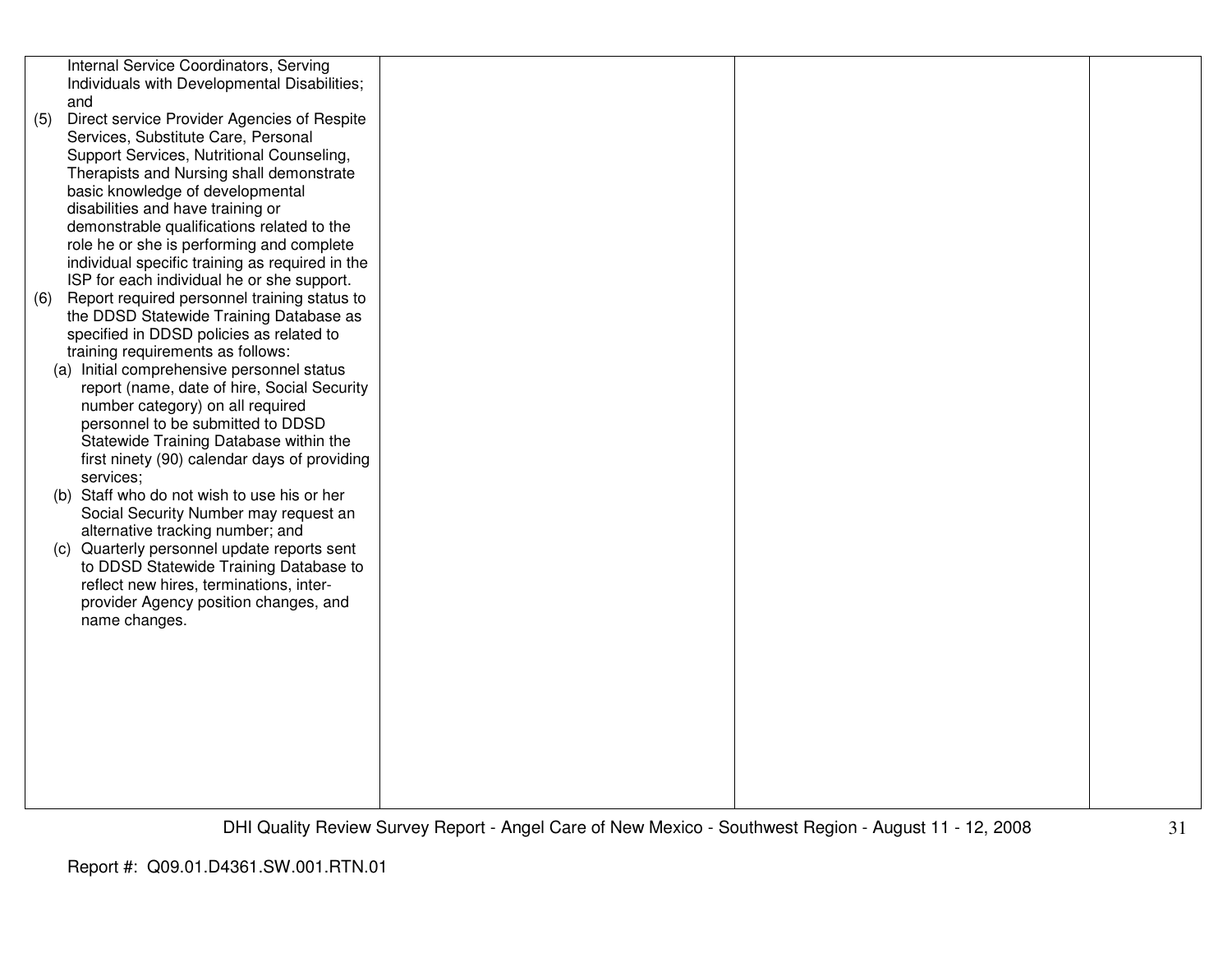| Tag #1A25 (CoP) CCHS                                 | <b>Scope and Severity Rating: E</b>             |  |
|------------------------------------------------------|-------------------------------------------------|--|
| NMAC 7.1.9.9 A. Prohibition on                       | Based on record review, the Agency failed to    |  |
| <b>Employment:</b> A care provider shall not hire or | maintain documentation indicating no            |  |
| continue the employment or contractual services      | "disqualifying convictions" or documentation of |  |
| of any applicant, caregiver or hospital caregiver    | the timely submission of pertinent application  |  |
| for whom the care provider has received notice       | information to the Caregiver Criminal History   |  |
| of a disqualifying conviction, except as provided    | Screening Program was on file for 6 of 19       |  |
| in Subsection B of this section.                     | Agency Personnel.                               |  |
| NMAC 7.1.9.11 DISQUALIFYING                          |                                                 |  |
| <b>CONVICTIONS.</b> The following felony             | #21 - Date of Hire 2/19/2007<br>$\bullet$       |  |
| convictions disqualify an applicant, caregiver or    |                                                 |  |
| hospital caregiver from employment or                | #24 - Date of Hire 2/25/2008<br>$\bullet$       |  |
| contractual services with a care provider:           |                                                 |  |
| A. homicide;                                         | #25 - Date of Hire 5/22/2007                    |  |
| <b>B.</b> trafficking, or trafficking in controlled  |                                                 |  |
| substances;                                          | #30 - Date of Hire 1/15/2007                    |  |
| C. kidnapping, false imprisonment, aggravated        |                                                 |  |
| assault or aggravated battery;                       | #34 - Date of Hire 6/24/3008<br>$\bullet$       |  |
| D. rape, criminal sexual penetration, criminal       |                                                 |  |
| sexual contact, incest, indecent exposure, or        | #37 - Date of Hire 4/18/2008<br>$\bullet$       |  |
| other related felony sexual offenses;                |                                                 |  |
| E. crimes involving adult abuse, neglect or          |                                                 |  |
| financial exploitation;                              |                                                 |  |
| F. crimes involving child abuse or neglect;          |                                                 |  |
| G. crimes involving robbery, larceny, extortion,     |                                                 |  |
| burglary, fraud, forgery, embezzlement, credit       |                                                 |  |
| card fraud, or receiving stolen property; or         |                                                 |  |
| H. an attempt, solicitation, or conspiracy           |                                                 |  |
| involving any of the felonies in this subsection.    |                                                 |  |
|                                                      |                                                 |  |
| <b>Chapter 1.IV. General Provider Requirements.</b>  |                                                 |  |
| D. Criminal History Screening: All personnel         |                                                 |  |
| shall be screened by the Provider Agency in          |                                                 |  |
| regard to the employee's qualifications,             |                                                 |  |
| references, and employment history, prior to         |                                                 |  |
| employment. All Provider Agencies shall comply       |                                                 |  |
| with the Criminal Records Screening for              |                                                 |  |
| Caregivers 7.1.12 NMAC and Employee Abuse            |                                                 |  |
| Registry 7.1.12 NMAC as required by the              |                                                 |  |
| Department of Health, Division of Health             |                                                 |  |
| Improvement.                                         |                                                 |  |
|                                                      |                                                 |  |
|                                                      |                                                 |  |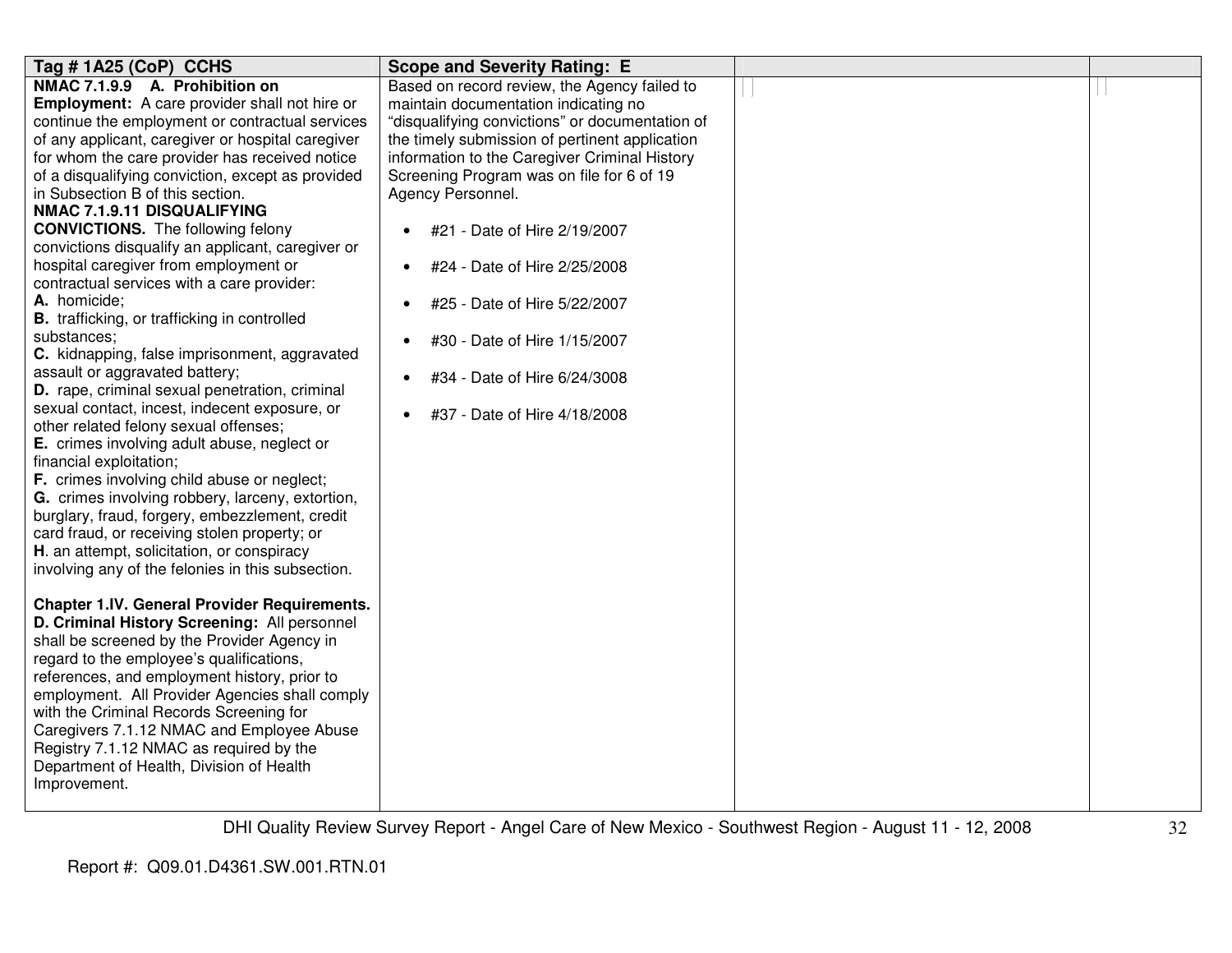| Tag # 1A28 (CoP) Incident Mgt. System                                                          | <b>Scope &amp; Severity Rating: F</b>          |  |
|------------------------------------------------------------------------------------------------|------------------------------------------------|--|
| <b>NMAC 7.1.13.10</b>                                                                          | Based on record review, the Agency failed to   |  |
| <b>INCIDENT MANAGEMENT SYSTEM</b>                                                              | provide documentation verifying completion of  |  |
| <b>REQUIREMENTS:</b>                                                                           | Incident Management Training for 19 of 19      |  |
| A. General: All licensed health care facilities and                                            | Agency Personnel.                              |  |
| community based service providers shall                                                        |                                                |  |
| establish and maintain an incident management                                                  | • Incident Management (Abuse, Neglect &        |  |
| system, which emphasizes the principles of                                                     | Exploitation) (DSP #20, 21, 22, 23, 24, 25,    |  |
| prevention and staff involvement. The licensed                                                 | 26, 27, 28, 29, 30, 31, 32, 33, 34, 35, 36, 37 |  |
| health care facility or community based service                                                | & 38)                                          |  |
| provider shall ensure that the incident                                                        |                                                |  |
| management system policies and procedures                                                      |                                                |  |
| requires all employees to be competently trained                                               |                                                |  |
| to respond to, report, and document incidents in                                               |                                                |  |
| a timely and accurate manner.                                                                  |                                                |  |
| D. Training Documentation: All licensed                                                        |                                                |  |
| health care facilities and community based                                                     |                                                |  |
| service providers shall prepare training                                                       |                                                |  |
| documentation for each employee to include a                                                   |                                                |  |
| signed statement indicating the date, time, and                                                |                                                |  |
| place they received their incident management                                                  |                                                |  |
| reporting instruction. The licensed health care                                                |                                                |  |
| facility and community based service provider<br>shall maintain documentation of an employee's |                                                |  |
| training for a period of at least twelve (12)                                                  |                                                |  |
| months, or six (6) months after termination of an                                              |                                                |  |
| employee's employment. Training curricula shall                                                |                                                |  |
| be kept on the provider premises and made                                                      |                                                |  |
| available on request by the department. Training                                               |                                                |  |
| documentation shall be made available                                                          |                                                |  |
| immediately upon a division representative's                                                   |                                                |  |
| request. Failure to provide employee training                                                  |                                                |  |
| documentation shall subject the licensed health                                                |                                                |  |
| care facility or community based service provider                                              |                                                |  |
| to the penalties provided for in this rule.                                                    |                                                |  |
|                                                                                                |                                                |  |
|                                                                                                |                                                |  |
|                                                                                                |                                                |  |
|                                                                                                |                                                |  |
|                                                                                                |                                                |  |
|                                                                                                |                                                |  |
|                                                                                                |                                                |  |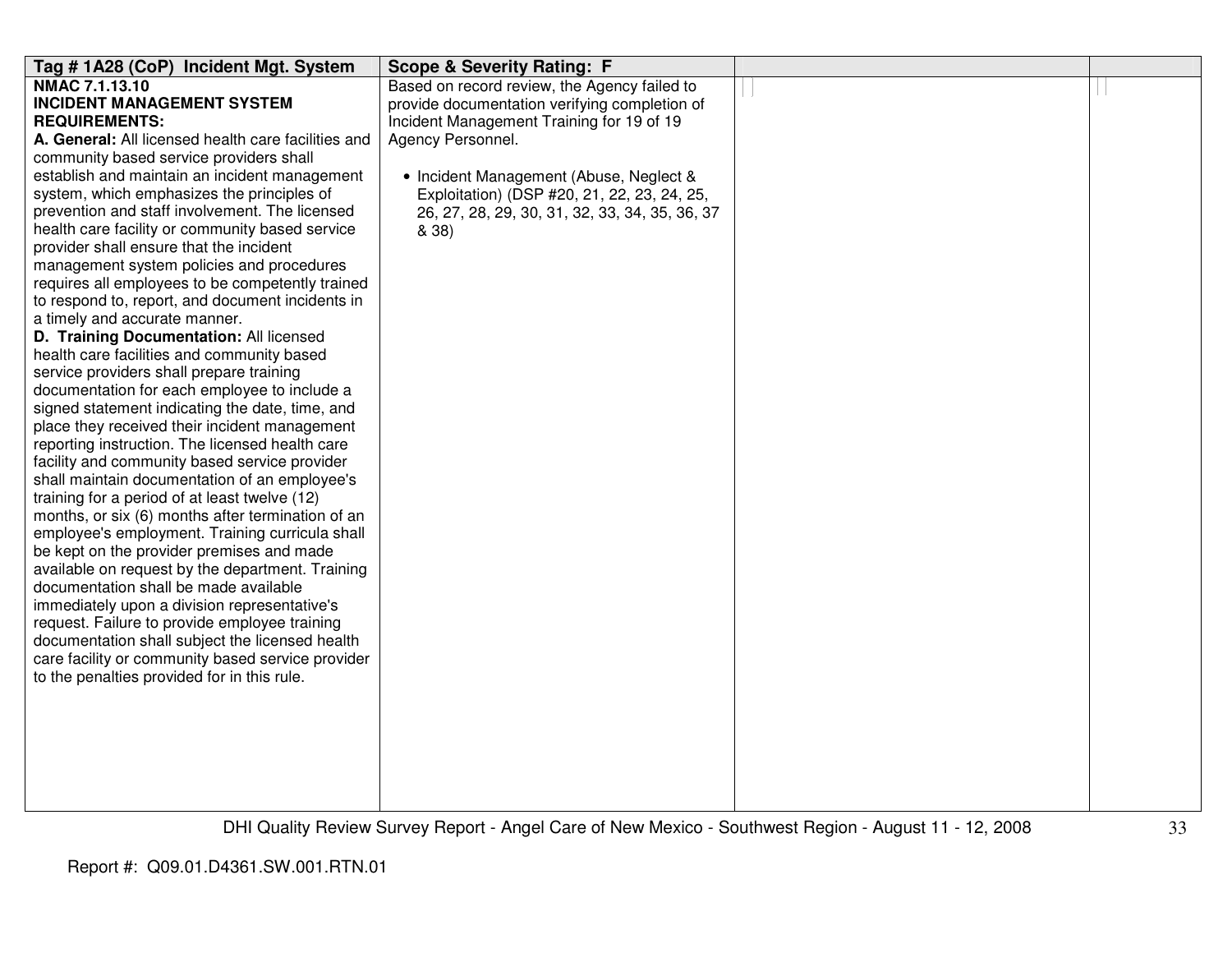| Tag # 1A28 (CoP) Incident Mgt. System              | <b>Scope &amp; Severity Rating: F</b>           |  |
|----------------------------------------------------|-------------------------------------------------|--|
| <b>NMAC 7.1.13.10</b>                              | Based on record review, the Agency failed to    |  |
| <b>INCIDENT MANAGEMENT SYSTEM</b>                  | provide documentation indicating consumer,      |  |
| <b>REQUIREMENTS:</b>                               | family members, or legal guardians had received |  |
| General: All licensed health care<br>А.            | an orientation packet including incident        |  |
| facilities and community based service providers   | management system policies and procedural       |  |
| shall establish and maintain an incident           | information concerning the reporting of abuse,  |  |
| management system, which emphasizes the            | neglect or exploitation for 6 of 6 individuals. |  |
| principles of prevention and staff involvement.    |                                                 |  |
| The licensed health care facility or community     | • Parent/Guardian Incident                      |  |
| based service provider shall ensure that the       | Management/Abuse, Neglect & Exploitation        |  |
| incident management system policies and            | Training $(#1, 2, 3, 4, 5 & 6)$                 |  |
| procedures requires all employees to be            |                                                 |  |
| competently trained to respond to, report, and     |                                                 |  |
| document incidents in a timely and accurate        |                                                 |  |
| manner.                                            |                                                 |  |
| Ε.<br><b>Consumer and Guardian Orientation</b>     |                                                 |  |
| Packet: Consumers, family members and legal        |                                                 |  |
| guardians shall be made aware of and have          |                                                 |  |
| available immediate accessibility to the licensed  |                                                 |  |
| health care facility and community based service   |                                                 |  |
| provider incident reporting processes. The         |                                                 |  |
| licensed health care facility and community        |                                                 |  |
| based service provider shall provide consumers,    |                                                 |  |
| family members or legal guardians an orientation   |                                                 |  |
| packet to include incident management systems      |                                                 |  |
| policies and procedural information concerning     |                                                 |  |
| the reporting of abuse, neglect or                 |                                                 |  |
| misappropriation. The licensed health care         |                                                 |  |
| facility and community based service provider      |                                                 |  |
| shall include a signed statement indicating the    |                                                 |  |
| date, time, and place they received their          |                                                 |  |
| orientation packet to be contained in the          |                                                 |  |
| consumer's file. The appropriate consumer,         |                                                 |  |
| family member or legal guardian shall sign this at |                                                 |  |
| the time of orientation.                           |                                                 |  |
|                                                    |                                                 |  |
|                                                    |                                                 |  |
|                                                    |                                                 |  |
|                                                    |                                                 |  |
|                                                    |                                                 |  |
|                                                    |                                                 |  |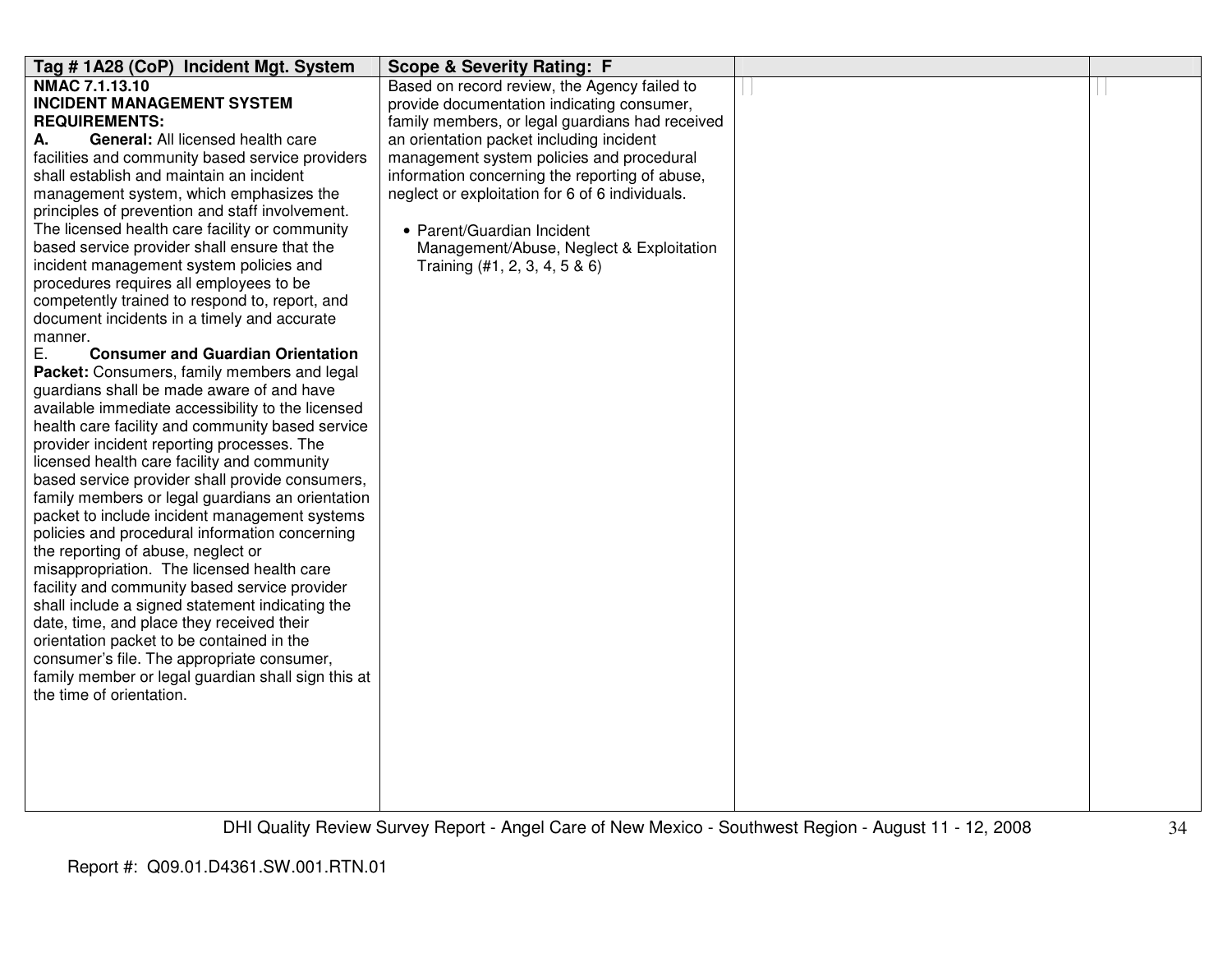| Tag #1A29 Complaints / Grievances                   | <b>Scope and Severity Rating: C</b>                     |  |
|-----------------------------------------------------|---------------------------------------------------------|--|
| <b>NMAC 7.26.3.6</b>                                | Based on record review, the Agency failed to            |  |
| А.<br>These regulations set out rights that the     | provide documentation that the complaint                |  |
| department expects all providers of services to     | procedure had been made available to                    |  |
| individuals with developmental disabilities to      | individuals or their legal guardians for 6 of 6         |  |
| respect. These regulations are intended to          | individuals.                                            |  |
| complement the department's Client Complaint        |                                                         |  |
| Procedures (7 NMAC 26.4) [now 7.26.4 NMAC].         | • Grievance/Complaint Procedure (#1, 2, 3, 4,<br>5 & 6) |  |
| NMAC 7.26.3.13 Client Complaint Procedure           |                                                         |  |
| Available. A complainant may initiate a             |                                                         |  |
| complaint as provided in the client complaint       |                                                         |  |
| procedure to resolve complaints alleging that a     |                                                         |  |
| service provider has violated a client's rights as  |                                                         |  |
| described in Section 10 [now 7.26.3.10 NMAC].       |                                                         |  |
| The department will enforce remedies for            |                                                         |  |
| substantiated complaints of violation of a client's |                                                         |  |
| rights as provided in client complaint procedure.   |                                                         |  |
| [09/12/94; 01/15/97; Recompiled 10/31/01]           |                                                         |  |
| NMAC 7.26.4.13 Complaint Process:                   |                                                         |  |
| A. (2). The service provider's complaint or         |                                                         |  |
| grievance procedure shall provide, at a             |                                                         |  |
| minimum, that: (a) the client is notified of the    |                                                         |  |
| service provider's complaint or grievance           |                                                         |  |
| procedure                                           |                                                         |  |
|                                                     |                                                         |  |
|                                                     |                                                         |  |
|                                                     |                                                         |  |
|                                                     |                                                         |  |
|                                                     |                                                         |  |
|                                                     |                                                         |  |
|                                                     |                                                         |  |
|                                                     |                                                         |  |
|                                                     |                                                         |  |
|                                                     |                                                         |  |
|                                                     |                                                         |  |
|                                                     |                                                         |  |
|                                                     |                                                         |  |
|                                                     |                                                         |  |
|                                                     |                                                         |  |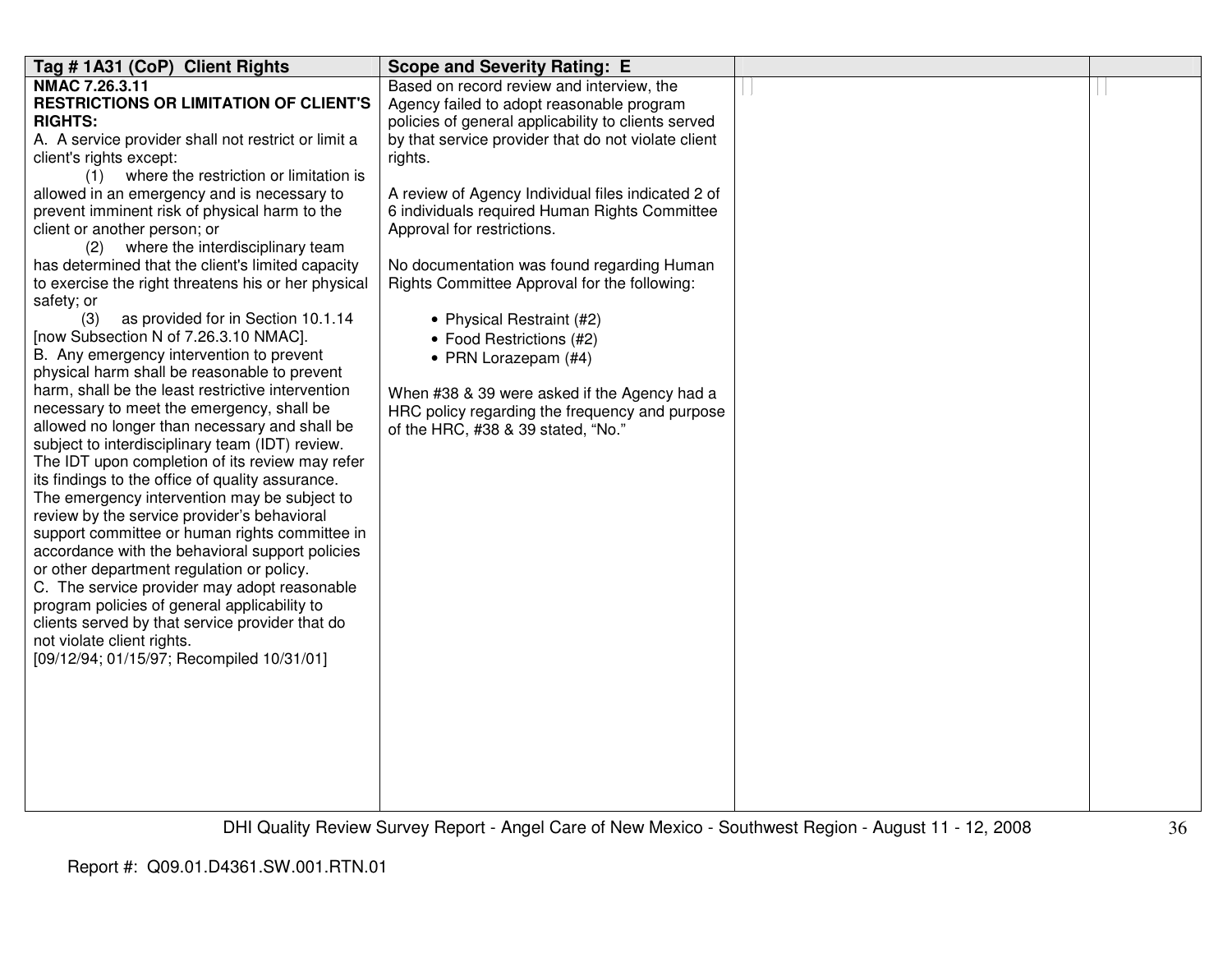| Tag #1A37 Individual Specific Training                                                             | <b>Scope and Severity Rating: E</b>          |  |
|----------------------------------------------------------------------------------------------------|----------------------------------------------|--|
| Developmental Disabilities (DD) Waiver Service                                                     | Based on record review, the Agency failed to |  |
| Standards effective 4/1/2007                                                                       | ensure that Individual Specific Training     |  |
| <b>CHAPTER 1 IV. GENERAL REQUIREMENTS</b>                                                          | requirements were met for 7 of 19 Agency     |  |
| <b>FOR PROVIDER AGENCY SERVICE</b>                                                                 | Personnel.                                   |  |
| PERSONNEL: The objective of this section is to                                                     |                                              |  |
| establish personnel standards for DD Medicaid                                                      | Individual Specific Training (DSP #24, 25,   |  |
| Waiver Provider Agencies for the following                                                         | 26, 28, 31, 36 & 37)                         |  |
| services: Community Living Supports,                                                               |                                              |  |
| Community Inclusion Services, Respite,                                                             |                                              |  |
| Substitute Care and Personal Support                                                               |                                              |  |
| Companion Services. These standards apply to                                                       |                                              |  |
| all personnel who provide services, whether                                                        |                                              |  |
| directly employed or subcontracting with the                                                       |                                              |  |
| Provider Agency. Additional personnel                                                              |                                              |  |
| requirements and qualifications may be                                                             |                                              |  |
| applicable for specific service standards.                                                         |                                              |  |
|                                                                                                    |                                              |  |
| <b>Orientation and Training Requirements:</b><br>C.<br>Orientation and training for direct support |                                              |  |
| staff and his or her supervisors shall comply                                                      |                                              |  |
| with the DDSD/DOH Policy Governing the                                                             |                                              |  |
| <b>Training Requirements for Direct Support</b>                                                    |                                              |  |
| <b>Staff and Internal Service Coordinators</b>                                                     |                                              |  |
| Serving Individuals with Developmental                                                             |                                              |  |
| Disabilities to include the following:                                                             |                                              |  |
| Individual-specific training for each<br>(2)                                                       |                                              |  |
| individual under his or her direct care, as                                                        |                                              |  |
| described in the individual service plan,                                                          |                                              |  |
| prior to working alone with the individual.                                                        |                                              |  |
|                                                                                                    |                                              |  |
|                                                                                                    |                                              |  |
|                                                                                                    |                                              |  |
|                                                                                                    |                                              |  |
|                                                                                                    |                                              |  |
|                                                                                                    |                                              |  |
|                                                                                                    |                                              |  |
|                                                                                                    |                                              |  |
|                                                                                                    |                                              |  |
|                                                                                                    |                                              |  |
|                                                                                                    |                                              |  |
|                                                                                                    |                                              |  |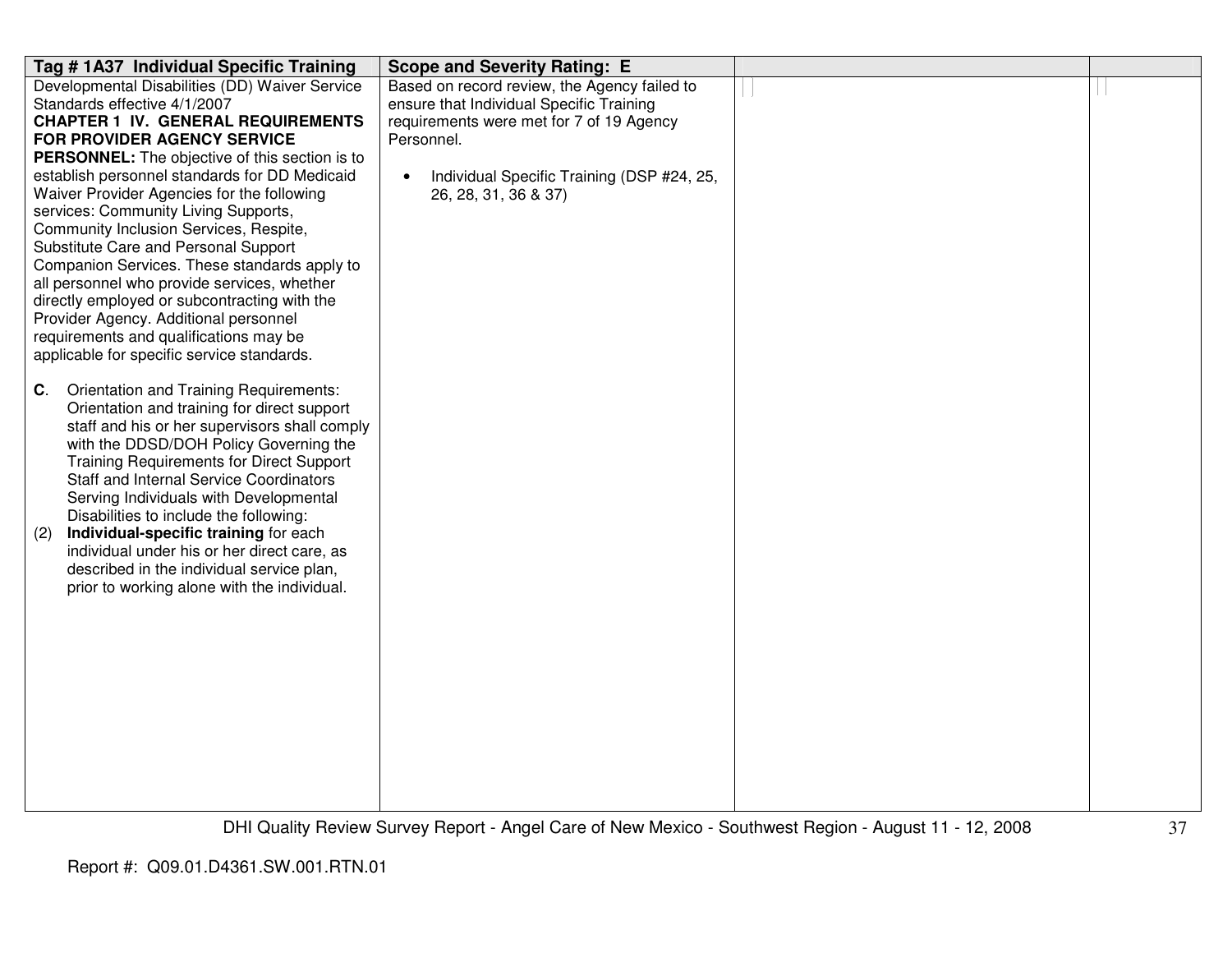| Tag # 5122 SE Agency Case File                                                                                                                                                                                                                                                                                                                                                                                                                                                                                                       | Scope and Severity Rating: C                                                                                                                                               |  |
|--------------------------------------------------------------------------------------------------------------------------------------------------------------------------------------------------------------------------------------------------------------------------------------------------------------------------------------------------------------------------------------------------------------------------------------------------------------------------------------------------------------------------------------|----------------------------------------------------------------------------------------------------------------------------------------------------------------------------|--|
| Developmental Disabilities (DD) Waiver Service<br>Standards effective 4/1/2007<br><b>CHAPTER 5 VII. SUPPORTED EMPLOYMENT</b><br><b>SERVICES REQUIREMENTS</b>                                                                                                                                                                                                                                                                                                                                                                         | Based on record review the Agency failed to<br>maintain a confidential case file for each<br>individual for 2 of 2 individuals receiving<br>Supported Employment Services. |  |
| D. Provider Agency Requirements<br>(1) Provider Agency Records: The provider<br>adheres to the Department of Labor (DOL) wage<br>laws and maintains required certificates and<br>documentation. These documents are subject to<br>review by the DDSD. Each individual's earnings<br>and benefits shall be monitored by the Provider<br>Agency in accordance with the Fair Labor                                                                                                                                                      | The following items were not found, not current<br>or incomplete:<br>Vocational Assessment (#6)<br>$\bullet$<br>Career Development Plan (#6)<br>$\bullet$                  |  |
| Standards Act. Each individual's earnings and<br>benefits shall be reviewed at least semi-annually<br>by the Supported Employment Provider to<br>ensure the appropriateness of pay rates and<br>benefits.                                                                                                                                                                                                                                                                                                                            |                                                                                                                                                                            |  |
| (2) The Provider Agency shall maintain a<br>confidential case file for each individual that<br>includes all items listed in section IV.D. above<br>and the following additional items:<br>(a) Quarterly progress reports;                                                                                                                                                                                                                                                                                                            |                                                                                                                                                                            |  |
| (b) Vocational assessments (A vocational<br>assessment or profile is an objective analysis of<br>a person's interests, skills, needs, career goals,<br>preferences, concerns, in areas that can pertain<br>to an employment outcome and can ultimately<br>be compared to the requirements and attributes<br>of a potential job in order to determine the<br>degree of compatibility as well as identification<br>of training needs). A vocational assessment<br>must be of a quality and content to be<br>acceptable to DVR or DDSD; |                                                                                                                                                                            |  |
| (c) Career development plan as incorporated in<br>the ISP; a career development plan consists of<br>the vocational assessment and the ISP<br>Work/Learn Action Plan that specifies steps<br>necessary towards a successful employment<br>outcome and identifies the people who will                                                                                                                                                                                                                                                  |                                                                                                                                                                            |  |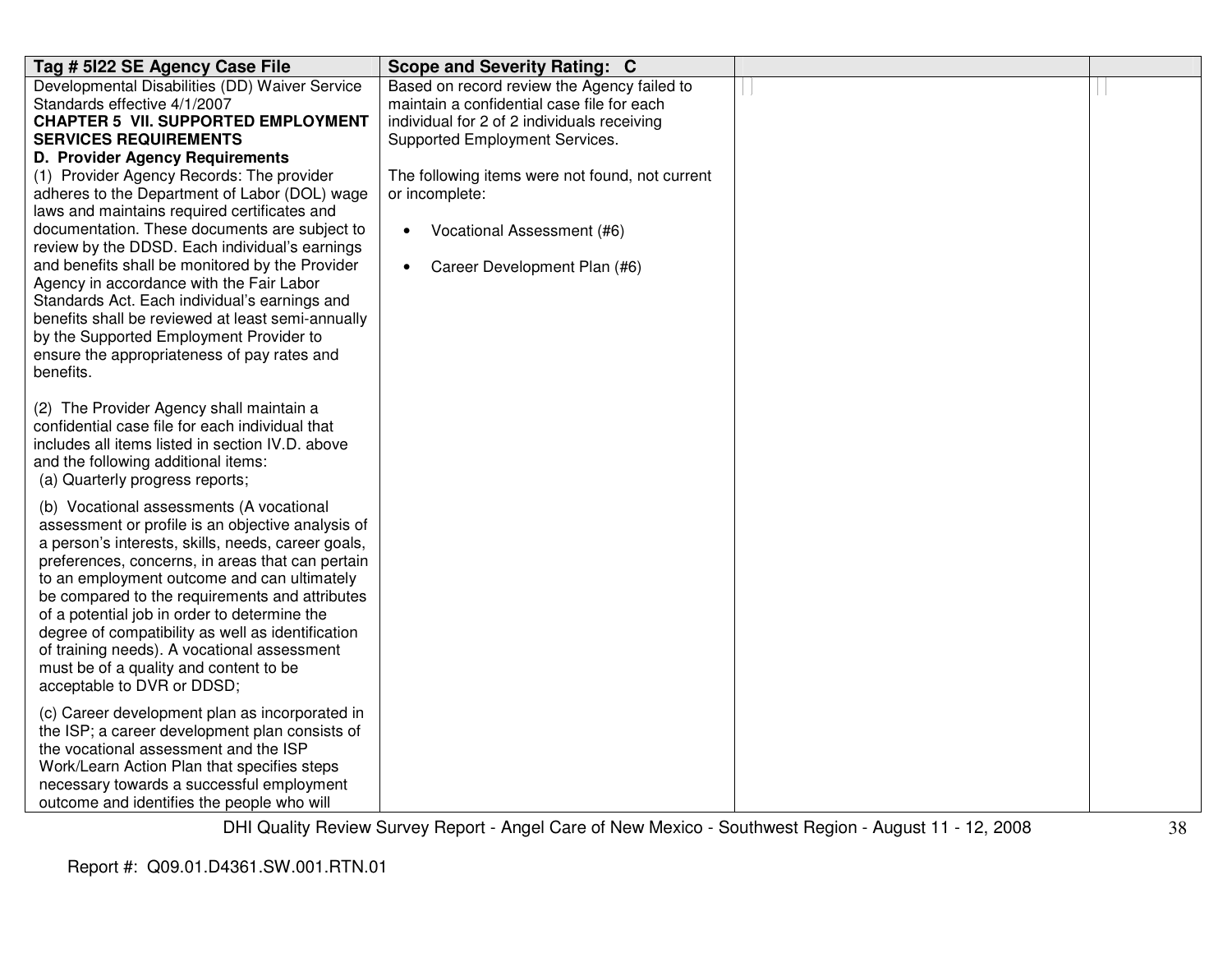| complete specific tasks including the individual,<br>as well and a review and reporting mechanism<br>for mutual accountability; and<br>(d) Documentation of decisions concerning the<br>Division of Vocational Rehabilitation that<br>services provided under the Waiver are not<br>otherwise available under the Rehabilitation Act<br>of 1973. |  |  |
|--------------------------------------------------------------------------------------------------------------------------------------------------------------------------------------------------------------------------------------------------------------------------------------------------------------------------------------------------|--|--|
|                                                                                                                                                                                                                                                                                                                                                  |  |  |
|                                                                                                                                                                                                                                                                                                                                                  |  |  |
|                                                                                                                                                                                                                                                                                                                                                  |  |  |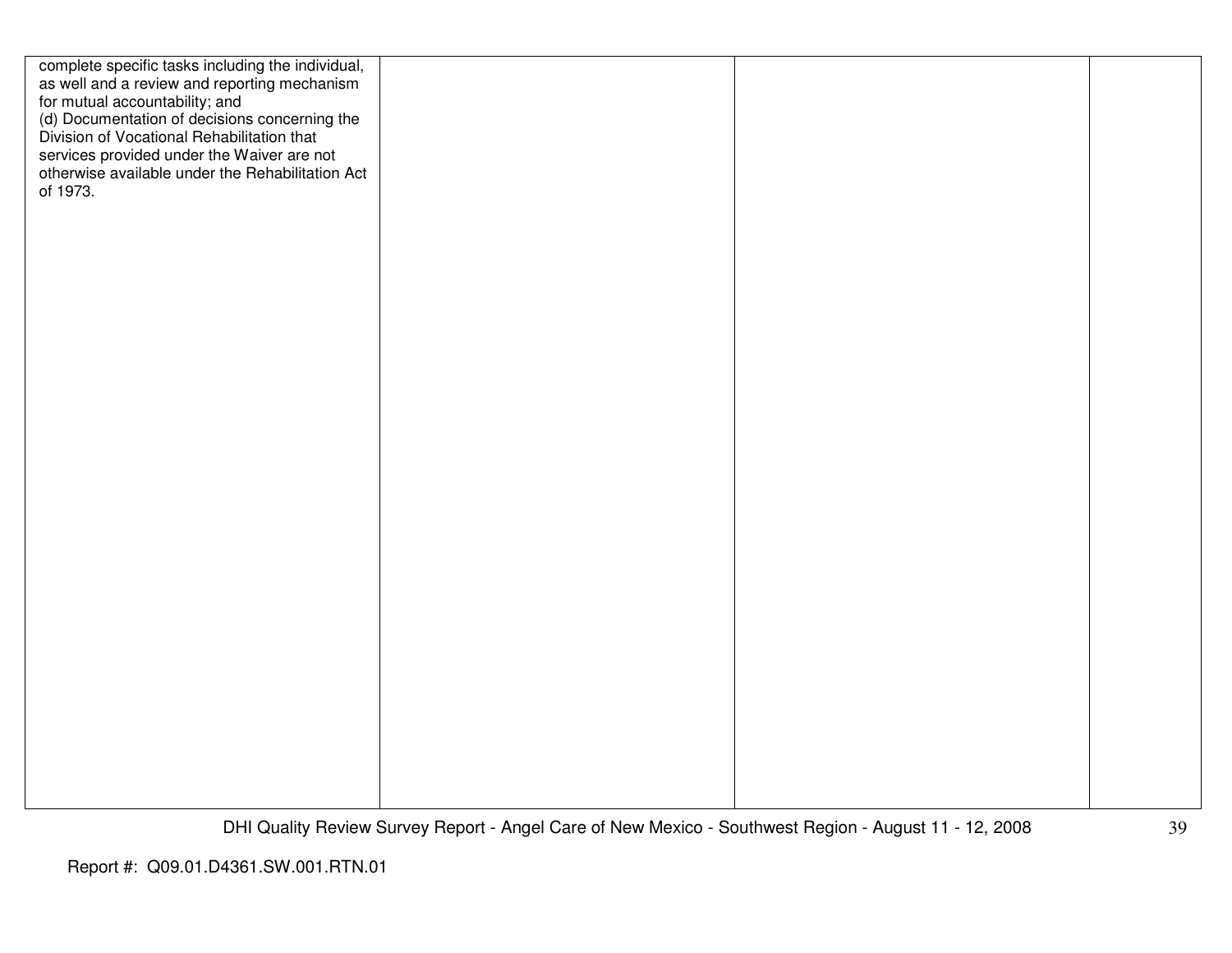| Tag # 5136 CA Reimbursement                       | <b>Scope and Severity Rating: C</b>             |          |  |
|---------------------------------------------------|-------------------------------------------------|----------|--|
| Developmental Disabilities (DD) Waiver Service    | Based on record review, the Agency failed to    |          |  |
| Standards effective 4/1/2007                      | provide written or electronic documentation as  |          |  |
| <b>CHAPTER 5 XI. COMMUNITY ACCESS</b>             | evidence for each unit billed for Community     |          |  |
| <b>SERVICES REQUIREMENTS</b>                      | Access Services for 2 of 2 individuals.         |          |  |
| G. Reimbursement                                  |                                                 |          |  |
| (1) Billable Unit: A billable unit is defined as  | Individual #3                                   |          |  |
| one-quarter hour of service.                      | • March 2008 Agency billed 144 units of         |          |  |
| (2) Billable Activities: The Community            | Community Access. No documentation              |          |  |
| Access Provider Agency can bill for those         | found to justify billing.                       |          |  |
| activities listed in the Community Access Scope   |                                                 |          |  |
| of Service. Billable units are typically provided | Individual #4                                   |          |  |
| face-to-face but time spent in non face-to-face   | • March 8, 22 & 29 2008 Agency billed 42        |          |  |
| activity may be claimed under the following       | units (14 units daily) of Community Access.     |          |  |
| conditions:                                       | No documentation found to justify billing.      |          |  |
| (a) Time that is non face-to-face is              | • April 5 & 26, 2008 Agency billed 28 units (14 |          |  |
| documented separately and clearly                 | units daily) of Community Access.               |          |  |
| identified as to the nature of the activity,      | Documentation received accounted for 24         |          |  |
| and is tied directly to the individual's          | units.                                          |          |  |
| ISP, Action Plan;                                 | • May 10 & 24, 2008 Agency billed 28 units      |          |  |
| (b) Time that is non face-to-face involves        | (14 units daily) of Community Access.           |          |  |
| outreach and identification and training          | Documentation received accounted for 24         |          |  |
| of community connections and natural              | units.                                          |          |  |
| supports; and                                     |                                                 |          |  |
| (c) Non face-to-face hours do not exceed          |                                                 |          |  |
| 10% of the monthly billable hours.                |                                                 |          |  |
| (3) Non-Billable Activities: Activities that the  |                                                 |          |  |
| service Provider Agency may need to conduct,      |                                                 |          |  |
| but which are not separately billable activities, |                                                 |          |  |
| may include:                                      |                                                 |          |  |
|                                                   |                                                 |          |  |
| (a) Time and expense for training service         |                                                 |          |  |
| personnel;                                        |                                                 |          |  |
| (b) Supervision of agency staff;                  |                                                 |          |  |
| (c) Service documentation and billing             |                                                 |          |  |
| activities; or                                    |                                                 |          |  |
| (d) Time the individual spends in                 |                                                 |          |  |
| segregated facility-based settings                |                                                 |          |  |
| activities.                                       |                                                 |          |  |
|                                                   |                                                 |          |  |
|                                                   |                                                 |          |  |
| ---------                                         | $\sim$<br>$\sim$ $\sim$ $\sim$                  | $\cdots$ |  |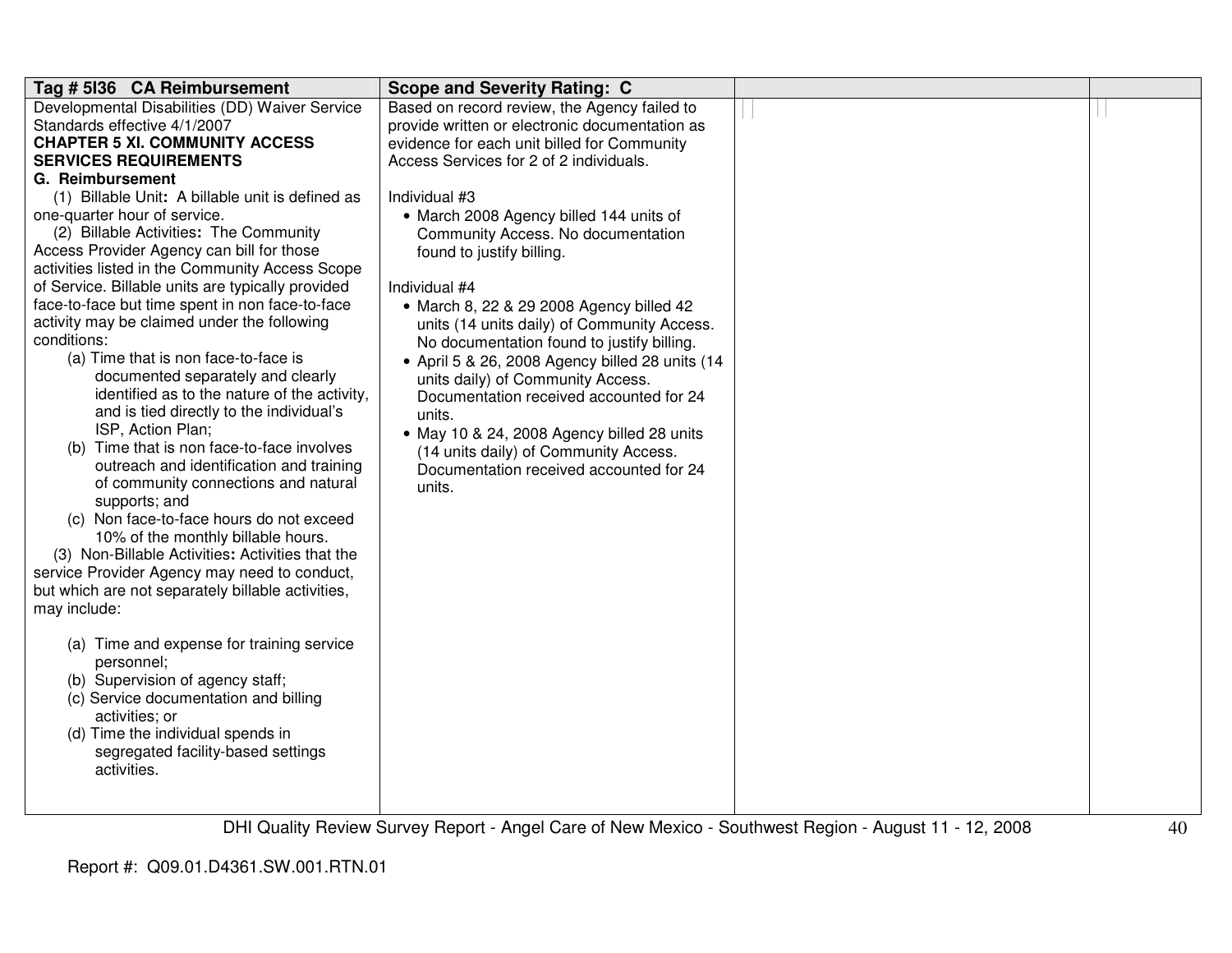| Based on record review, the Agency failed to<br>Developmental Disabilities (DD) Waiver Service                                                    |  |
|---------------------------------------------------------------------------------------------------------------------------------------------------|--|
| Standards effective 4/1/2007<br>provide written or electronic documentation as                                                                    |  |
| evidence for each unit billed for Adult Habilitation<br><b>CHAPTER 5 XVI. REIMBURSEMENT</b>                                                       |  |
| Services for 5 of 6 individuals.<br>A. Billable Unit. A billable unit for Adult                                                                   |  |
| Habilitation Services is in 15-minute increments                                                                                                  |  |
| Individual #1<br>hour. The rate is based on the individual's level                                                                                |  |
| of care.<br>• March 6, 2008 Agency billed 24 units of                                                                                             |  |
| <b>B. Billable Activities</b><br>Adult Habilitation. No documentation found                                                                       |  |
| (1) The Community Inclusion Provider Agency<br>to justify billing.                                                                                |  |
| can bill for those activities listed and described                                                                                                |  |
| on the ISP and within the Scope of Service.<br>Individual #2                                                                                      |  |
| Partial units are allowable. Billable units are<br>• March 18, 2008 Agency billed 24 units of                                                     |  |
| face-to-face, except that Adult Habilitation<br>Adult Habilitation. No documentation found                                                        |  |
| services may be non-face-to-face under the<br>to justify billing.<br>following conditions: (a) Time that is non face-to-                          |  |
| • April 4, 9, 28 & 29, 2008 Agency billed a<br>face is documented separately and clearly                                                          |  |
| total of 96 units (24 units daily) of Adult<br>identified as to the nature of the activity; and(b)                                                |  |
| Habilitation. No documentation found to<br>Non face-to-face hours do not exceed 5% of the                                                         |  |
| justify billing.<br>monthly billable hours.                                                                                                       |  |
| • May 2, 9 & 23, 2008 Agency billed a total of                                                                                                    |  |
| 72 units (24 units daily) of Adult Habilitation.<br>(2) Adult Habilitation Services can be provided<br>No documentation found to justify billing. |  |
| with any other services, insofar as the services                                                                                                  |  |
| are not reported for the same hours on the same<br>Individual #3                                                                                  |  |
| day, except that Therapy Services and Case<br>• March 5, 2008 Agency billed 24 units of                                                           |  |
| Management may be provided and billed for the<br>Adult Habilitation, documentation received                                                       |  |
| same hours<br>accounted for 20 units.                                                                                                             |  |
| • March 24, 28 & 31, 2008 Agency billed a                                                                                                         |  |
| total of 72 units (24 units daily) of Adult                                                                                                       |  |
| Habilitation. No documentation found to                                                                                                           |  |
| justify billing.                                                                                                                                  |  |
| • April 25 & 29, 2008 Agency billed a total of                                                                                                    |  |
| 48 units (24 units daily) of Adult Habilitation.                                                                                                  |  |
| No documentation found to justify billing.                                                                                                        |  |
| • May 2 & 13, 2008 Agency billed a total of 48                                                                                                    |  |
| units (24 units daily) of Adult Habilitation.                                                                                                     |  |
| No documentation found to justify billing.                                                                                                        |  |
| • May 9, 2008 Agency billed 24 units of Adult                                                                                                     |  |
| Habilitation, documentation received                                                                                                              |  |
| accounted for 20 units.                                                                                                                           |  |
| • May15, 2008 Agency billed 24 units of Adult                                                                                                     |  |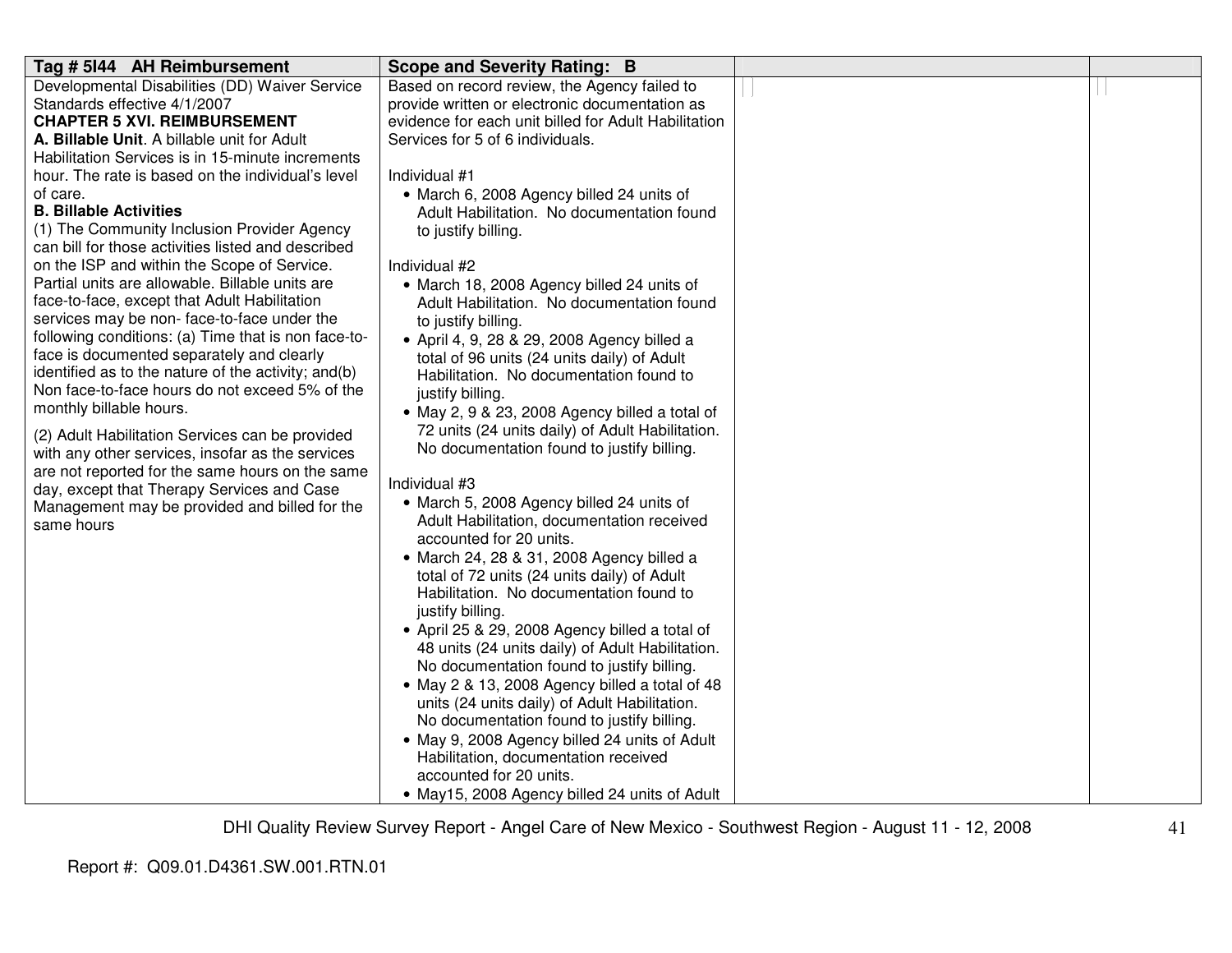| Habilitation, documentation received             |  |
|--------------------------------------------------|--|
| accounted for 16 units.                          |  |
|                                                  |  |
|                                                  |  |
| Individual #4                                    |  |
| • March 12, 24 & 27, 2008 Agency billed a        |  |
| total of 72 units (24 units daily) of Adult      |  |
| Habilitation. No documentation found to          |  |
|                                                  |  |
| justify billing.                                 |  |
| • April 24, 2008 Agency billed a total of 24     |  |
| units of Adult Habilitation. No                  |  |
| documentation found to justify billing.          |  |
|                                                  |  |
| • May 13 & 14, 2008 Agency billed a total of     |  |
| 48 units (24 units daily) of Adult Habilitation. |  |
| No documentation found to justify billing.       |  |
|                                                  |  |
| Individual #6                                    |  |
|                                                  |  |
| • March 3, 5, 10, 19 & 26, 2008 Agency billed    |  |
| a total of 90 units (18 units daily) of Adult    |  |
| Habilitation, documentation received             |  |
| accounted for 80 units.                          |  |
|                                                  |  |
| • May 5, 7, 12 & 19, 2008 Agency billed a total  |  |
| of 72 units (18 units daily) of Adult            |  |
| Habilitation, documentation received             |  |
| accounted for 56 units.                          |  |
|                                                  |  |
| • May 23 & 30, 2008 Agency billed a total of     |  |
| 48 units (24 units daily) of Adult Habilitation. |  |
| No documentation found to justify billing.       |  |
|                                                  |  |
|                                                  |  |
|                                                  |  |
|                                                  |  |
|                                                  |  |
|                                                  |  |
|                                                  |  |
|                                                  |  |
|                                                  |  |
|                                                  |  |
|                                                  |  |
|                                                  |  |
|                                                  |  |
|                                                  |  |
|                                                  |  |
|                                                  |  |
|                                                  |  |
|                                                  |  |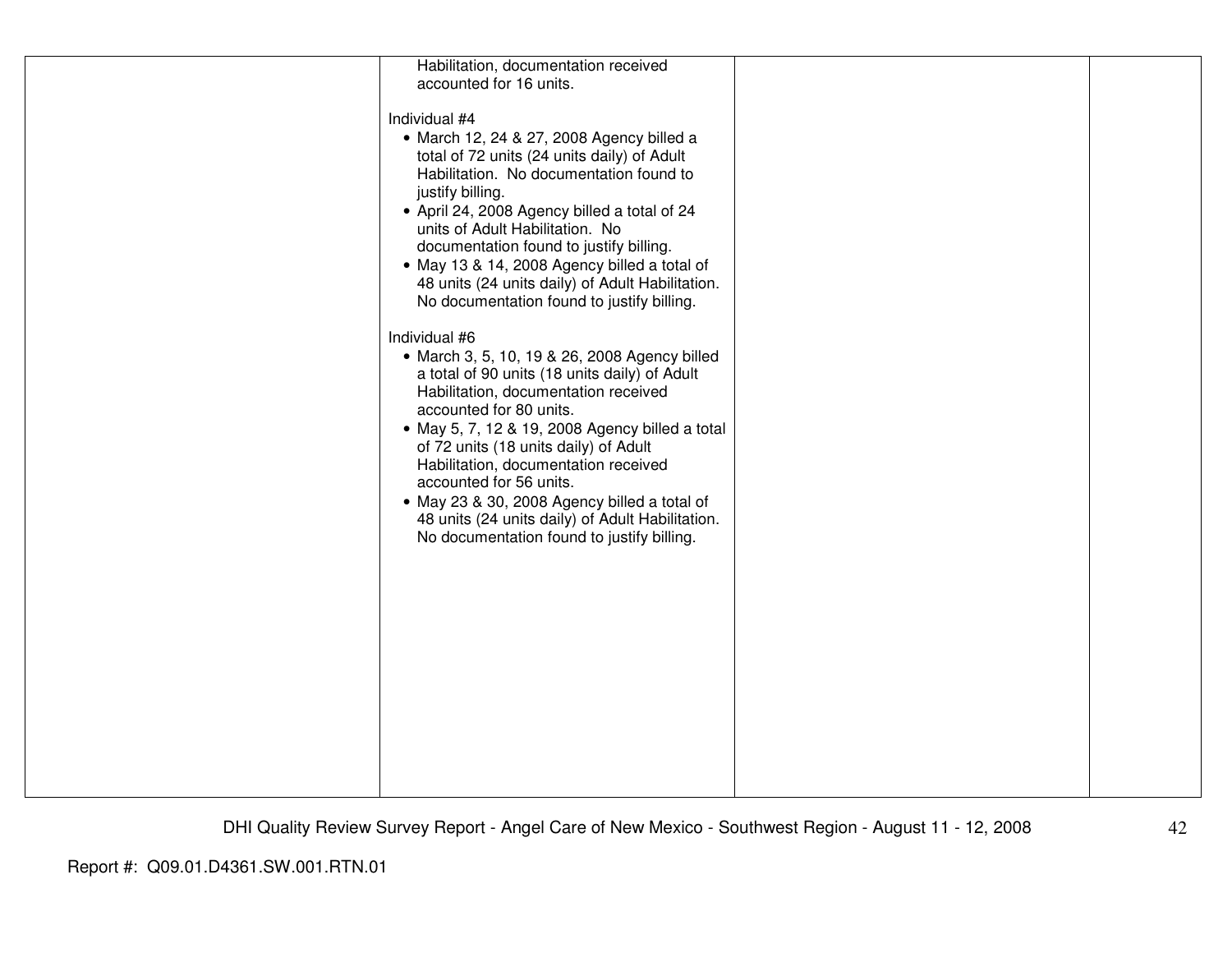| Tag # 6L13 (CoP) - CL Healthcare Reqts.                              | <b>Scope and Severity Rating: F</b>              |  |
|----------------------------------------------------------------------|--------------------------------------------------|--|
| Developmental Disabilities (DD) Waiver Service                       | Based on record review, the Agency failed to     |  |
| Standards effective 4/1/2007                                         | provide documentation of annual physical         |  |
| <b>CHAPTER 6. VI. GENERAL REQUIREMENTS</b>                           | examinations and/or other examinations as        |  |
| <b>FOR COMMUNITY LIVING</b>                                          | specified by a licensed physician for 2 of 2     |  |
| G. Health Care Requirements for                                      | individuals receiving Community Living Services. |  |
| <b>Community Living Services.</b>                                    |                                                  |  |
| (1) The Community Living Service providers                           | The following were not found, not current or     |  |
| shall ensure completion of a HAT for each                            | incomplete:                                      |  |
| individual receiving this service. The HAT shall                     |                                                  |  |
| be completed 2 weeks prior to the annual ISP                         | Dental Exam (#3 & 4)<br>$\bullet$                |  |
| meeting and submitted to the Case Manager and                        |                                                  |  |
| all other IDT Members. A revised HAT is                              | Auditory Exam (#3 & 4)<br>$\bullet$              |  |
| required to also be submitted whenever the                           |                                                  |  |
| individual's health status changes significantly.                    | Vision Exam (#4)<br>$\bullet$                    |  |
| For individuals who are newly allocated to the                       |                                                  |  |
| DD Waiver program, the HAT may be completed                          | Papsmear (#4)<br>$\bullet$                       |  |
| within 2 weeks following the initial ISP meeting                     |                                                  |  |
| and submitted with any strategies and support                        | Abnormal Involuntary Movement<br>$\bullet$       |  |
| plans indicated in the ISP, or within 72 hours                       | Screening/TD Screening (#3 & 4)                  |  |
| following admission into direct services, which<br>ever comes first. |                                                  |  |
| (2) Each individual will have a Health Care                          |                                                  |  |
| Coordinator, designated by the IDT. When the                         |                                                  |  |
| individual's HAT score is 4, 5 or 6 the Health                       |                                                  |  |
| Care Coordinator shall be an IDT member, other                       |                                                  |  |
| than the individual. The Health Care Coordinator                     |                                                  |  |
| shall oversee and monitor health care services                       |                                                  |  |
| for the individual in accordance with these                          |                                                  |  |
| standards. In circumstances where no IDT                             |                                                  |  |
| member voluntarily accepts designation as the                        |                                                  |  |
| health care coordinator, the community living                        |                                                  |  |
| provider shall assign a staff member to this role.                   |                                                  |  |
| (3) For each individual receiving Community                          |                                                  |  |
| Living Services, the provider agency shall                           |                                                  |  |
| ensure and document the following:                                   |                                                  |  |
| (a) Provision of health care oversight                               |                                                  |  |
| consistent with these Standards as                                   |                                                  |  |
| detailed in Chapter One section III E:                               |                                                  |  |
| Healthcare Documentation by Nurses For                               |                                                  |  |
| <b>Community Living Services, Community</b>                          |                                                  |  |
| Inclusion Services and Private Duty                                  |                                                  |  |
|                                                                      |                                                  |  |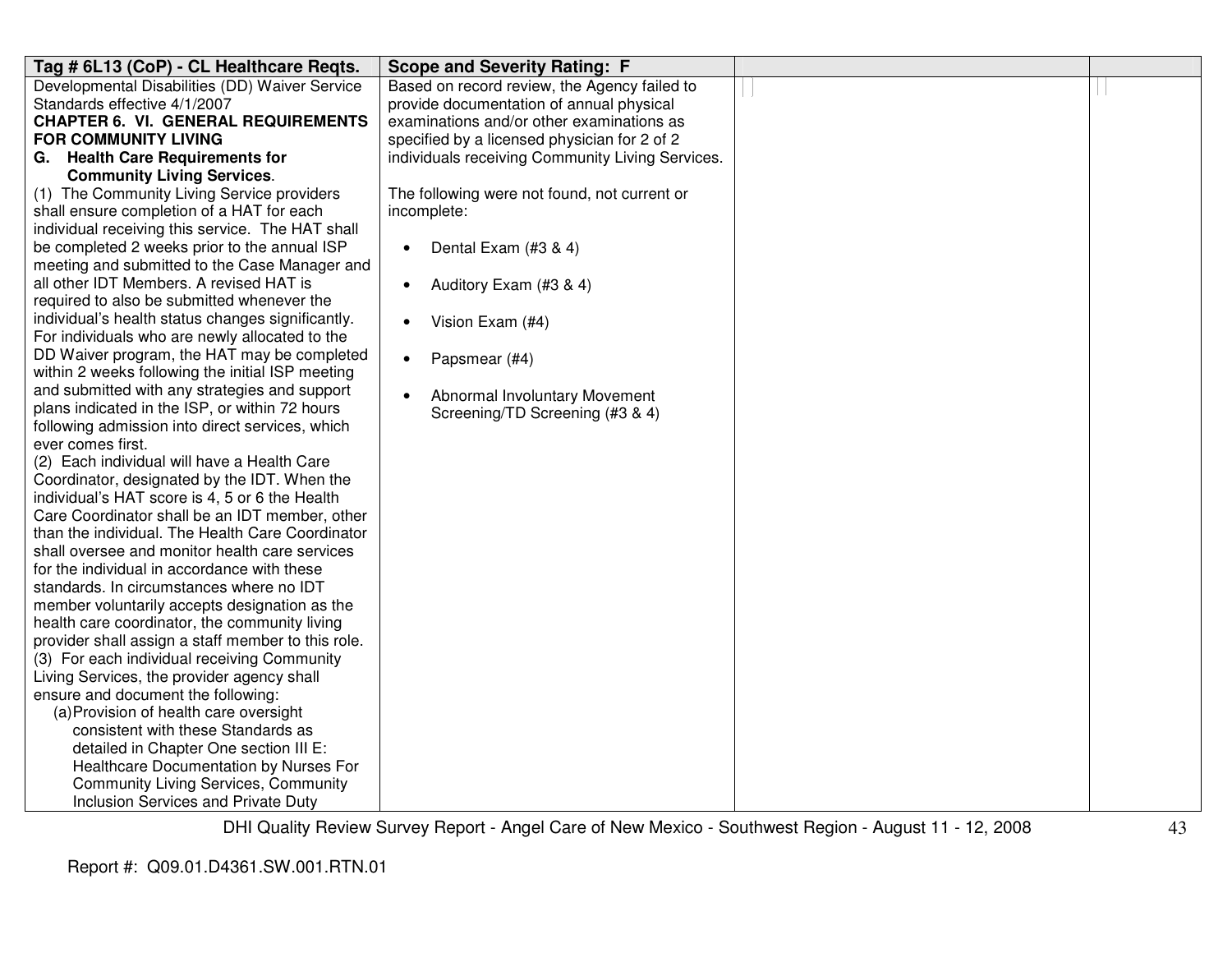| Nursing Services.<br>b) That each individual with a score of 4, 5, or<br>6 on the HAT, has a Health Care Plan<br>developed by a licensed nurse.<br>(c) That an individual with chronic condition(s)<br>with the potential to exacerbate into a life                      |  |  |
|--------------------------------------------------------------------------------------------------------------------------------------------------------------------------------------------------------------------------------------------------------------------------|--|--|
| threatening condition, has Crisis<br>Prevention/ Intervention Plan(s) developed<br>by a licensed nurse or other appropriate<br>professional for each such condition.<br>(4) That an average of 3 hours of documented<br>nutritional counseling is available annually, if |  |  |
| recommended by the IDT.                                                                                                                                                                                                                                                  |  |  |
| (5) That the physical property and grounds are                                                                                                                                                                                                                           |  |  |
| free of hazards to the individual's health and<br>safety.                                                                                                                                                                                                                |  |  |
| (6) In addition, for each individual receiving                                                                                                                                                                                                                           |  |  |
| Supported Living or Family Living Services, the                                                                                                                                                                                                                          |  |  |
| provider shall verify and document the following:                                                                                                                                                                                                                        |  |  |
| (a) The individual has a primary licensed                                                                                                                                                                                                                                |  |  |
| physician;<br>(b) The individual receives an annual physical                                                                                                                                                                                                             |  |  |
| examination and other examinations as                                                                                                                                                                                                                                    |  |  |
| specified by a licensed physician;                                                                                                                                                                                                                                       |  |  |
| (c) The individual receives annual dental                                                                                                                                                                                                                                |  |  |
| check-ups and other check-ups as                                                                                                                                                                                                                                         |  |  |
| specified by a licensed dentist;<br>(d) The individual receives eye examinations                                                                                                                                                                                         |  |  |
| as specified by a licensed optometrist or                                                                                                                                                                                                                                |  |  |
| ophthalmologist; and                                                                                                                                                                                                                                                     |  |  |
| (e) Agency activities that occur as follow-up to                                                                                                                                                                                                                         |  |  |
| medical appointments (e.g. treatment,                                                                                                                                                                                                                                    |  |  |
| visits to specialists, changes in medication<br>or daily routine).                                                                                                                                                                                                       |  |  |
|                                                                                                                                                                                                                                                                          |  |  |
|                                                                                                                                                                                                                                                                          |  |  |
|                                                                                                                                                                                                                                                                          |  |  |
|                                                                                                                                                                                                                                                                          |  |  |
|                                                                                                                                                                                                                                                                          |  |  |
|                                                                                                                                                                                                                                                                          |  |  |
|                                                                                                                                                                                                                                                                          |  |  |
|                                                                                                                                                                                                                                                                          |  |  |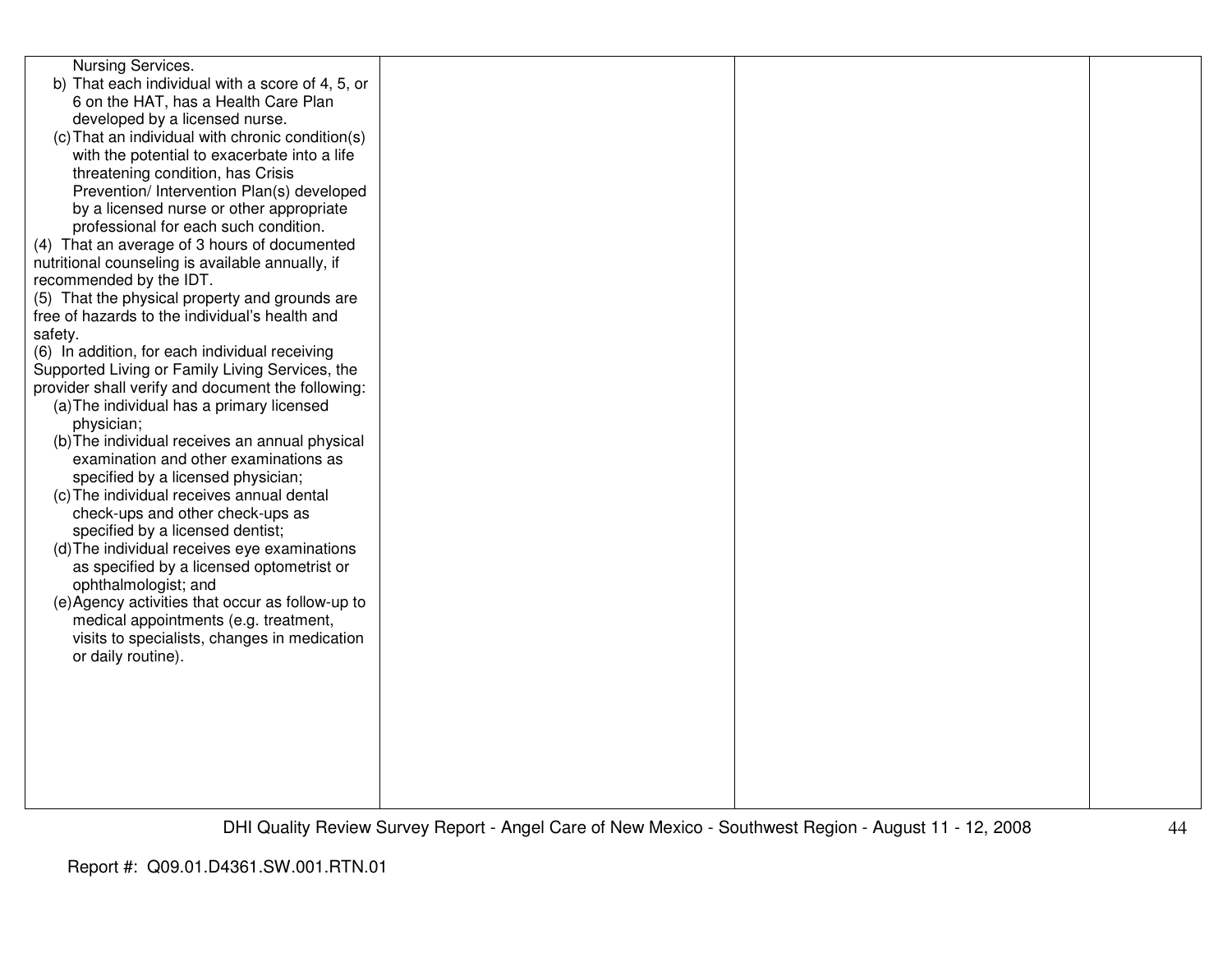| Tag # 6L14 Residential Case File                                                                                                                                                                                                                                                                                                                                                                                                                                                                                                                                                                                                                                                                                                                                                                                                                                                                                                                                                                                                                                                                                                                                                                                                                                                                                                                            | <b>Scope and Severity Rating: F</b>                                                                                                                                                                                                                                                                                                                                                                                                                                                                                                    |  |
|-------------------------------------------------------------------------------------------------------------------------------------------------------------------------------------------------------------------------------------------------------------------------------------------------------------------------------------------------------------------------------------------------------------------------------------------------------------------------------------------------------------------------------------------------------------------------------------------------------------------------------------------------------------------------------------------------------------------------------------------------------------------------------------------------------------------------------------------------------------------------------------------------------------------------------------------------------------------------------------------------------------------------------------------------------------------------------------------------------------------------------------------------------------------------------------------------------------------------------------------------------------------------------------------------------------------------------------------------------------|----------------------------------------------------------------------------------------------------------------------------------------------------------------------------------------------------------------------------------------------------------------------------------------------------------------------------------------------------------------------------------------------------------------------------------------------------------------------------------------------------------------------------------------|--|
| Developmental Disabilities (DD) Waiver Service<br>Standards effective 4/1/2007<br><b>CHAPTER 6. VIII. COMMUNITY LIVING</b><br><b>SERVICE PROVIDER AGENCY</b><br><b>REQUIREMENTS</b><br>A. Residence Case File: For individuals<br>receiving Supported Living or Family Living, the<br>Agency shall maintain in the individual's home a<br>complete and current confidential case file for<br>each individual. For individuals receiving<br>Independent Living Services, rather than<br>maintaining this file at the individual's home, the<br>complete and current confidential case file for<br>each individual shall be maintained at the<br>agency's administrative site. Each file shall<br>include the following:<br>(1) Complete and current ISP and all<br>supplemental plans specific to the individual;<br>(2) Complete and current Health Assessment<br>Tool;<br>(3) Current emergency contact information,<br>which includes the individual's address,<br>telephone number, names and telephone<br>numbers of residential Community Living<br>Support providers, relatives, or guardian or<br>conservator, primary care physician's name(s)<br>and telephone number(s), pharmacy name,<br>address and telephone number and dentist<br>name, address and telephone number, and<br>health plan;<br>(4) Up-to-date progress notes, signed and dated | Based on record review, the Agency failed to<br>maintain a complete and confidential case file in<br>the residence for 2 of 2 Individuals receiving<br>Family Living Services or Supported Living<br>Services.<br><b>Current Emergency &amp; Personal</b><br>Identification (#3)<br>Annual ISP (#4)<br>$\bullet$<br>ISP Signature Page (#3 & 4)<br>Addendum A (#3 & 4)<br>Individual Specific Training (Addendum<br>$B)$ (#4)<br>Positive Behavioral Plan (#4)<br>Positive Behavioral Crisis Plan (#3)<br>Speech Therapy Plan (#3 & 4) |  |
| by the person making the note for at least the<br>past month (older notes may be transferred to<br>the agency office);                                                                                                                                                                                                                                                                                                                                                                                                                                                                                                                                                                                                                                                                                                                                                                                                                                                                                                                                                                                                                                                                                                                                                                                                                                      |                                                                                                                                                                                                                                                                                                                                                                                                                                                                                                                                        |  |
| (5) Data collected to document ISP Action Plan<br>implementation                                                                                                                                                                                                                                                                                                                                                                                                                                                                                                                                                                                                                                                                                                                                                                                                                                                                                                                                                                                                                                                                                                                                                                                                                                                                                            |                                                                                                                                                                                                                                                                                                                                                                                                                                                                                                                                        |  |
| (6) Progress notes written by direct care staff<br>and by nurses regarding individual health status<br>and physical conditions including action taken in                                                                                                                                                                                                                                                                                                                                                                                                                                                                                                                                                                                                                                                                                                                                                                                                                                                                                                                                                                                                                                                                                                                                                                                                    |                                                                                                                                                                                                                                                                                                                                                                                                                                                                                                                                        |  |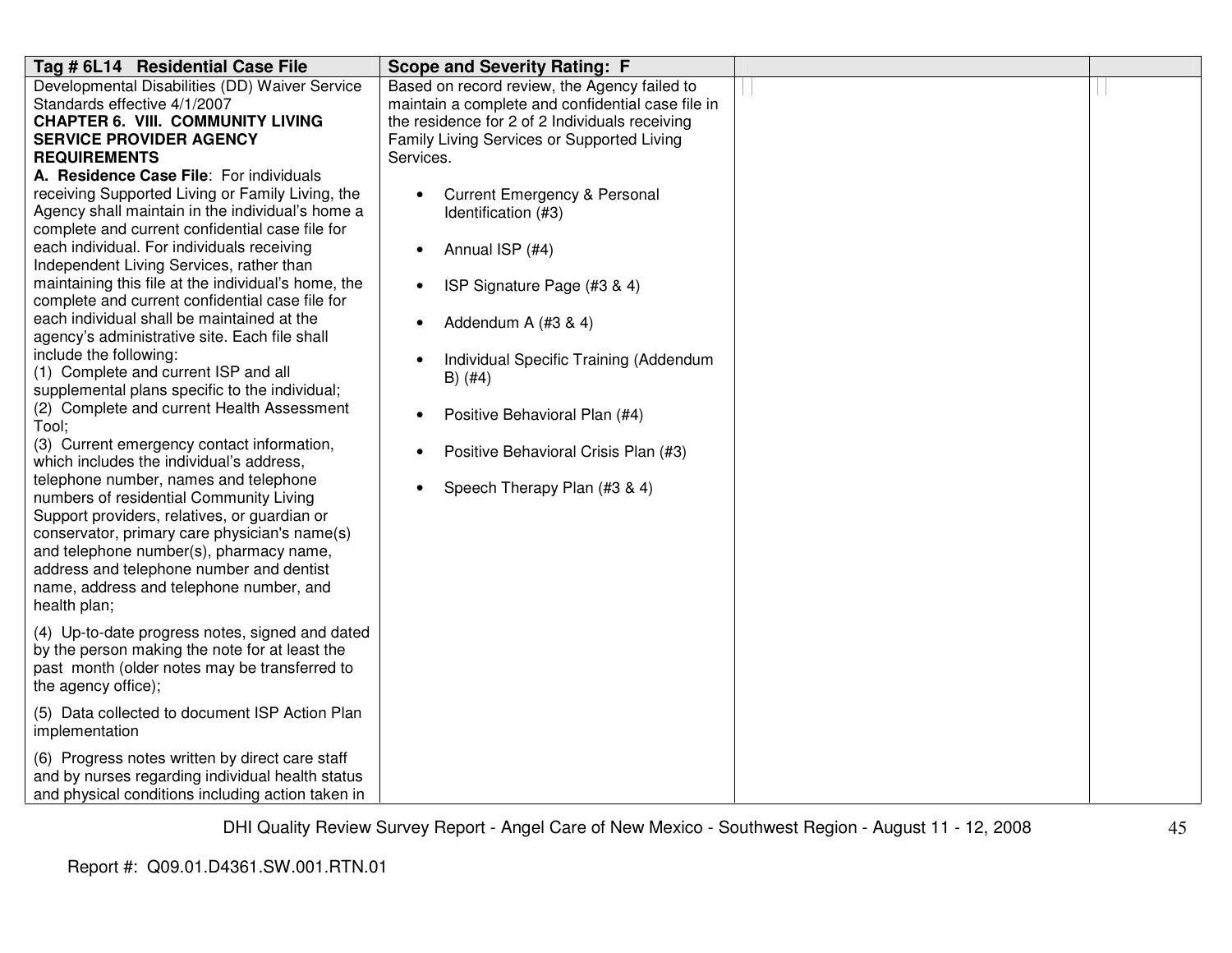| response to identified changes in condition for at   |  |  |
|------------------------------------------------------|--|--|
| least the past month;                                |  |  |
| (7) Physician's or qualified health care providers   |  |  |
| written orders;                                      |  |  |
| (8) Progress notes documenting implementation        |  |  |
| of a physician's or qualified health care            |  |  |
| provider's order(s);                                 |  |  |
| (9) Medication Administration Record (MAR) for       |  |  |
| the past three (3) months which includes:            |  |  |
| (a) The name of the individual;                      |  |  |
| (b) A transcription of the healthcare                |  |  |
| practitioners prescription including the             |  |  |
| brand and generic name of the medication;            |  |  |
| (c) Diagnosis for which the medication is            |  |  |
| prescribed;                                          |  |  |
| (d) Dosage, frequency and method/route of            |  |  |
| delivery;                                            |  |  |
| (e) Times and dates of delivery;                     |  |  |
| Initials of person administering or assisting<br>(f) |  |  |
| with medication; and                                 |  |  |
| (g) An explanation of any medication                 |  |  |
| irregularity, allergic reaction or adverse           |  |  |
| effect.                                              |  |  |
| (h) For PRN medication an explanation for the        |  |  |
| use of the PRN must include:                         |  |  |
| Observable signs/symptoms or<br>(i)                  |  |  |
| circumstances in which the medication                |  |  |
| is to be used, and                                   |  |  |
| (ii) Documentation of the                            |  |  |
| effectiveness/result of the PRN                      |  |  |
| delivered.                                           |  |  |
| A MAR is not required for individuals<br>(i)         |  |  |
| participating in Independent Living Services         |  |  |
| who self-administer their own medication.            |  |  |
| However, when medication administration is           |  |  |
| provided as part of the Independent Living           |  |  |
| Service a MAR must be maintained at the              |  |  |
| individual's home and an updated copy                |  |  |
| must be placed in the agency file on a               |  |  |
| weekly basis.                                        |  |  |
| (10) Record of visits to healthcare practitioners    |  |  |
| including any treatment provided at the visit and    |  |  |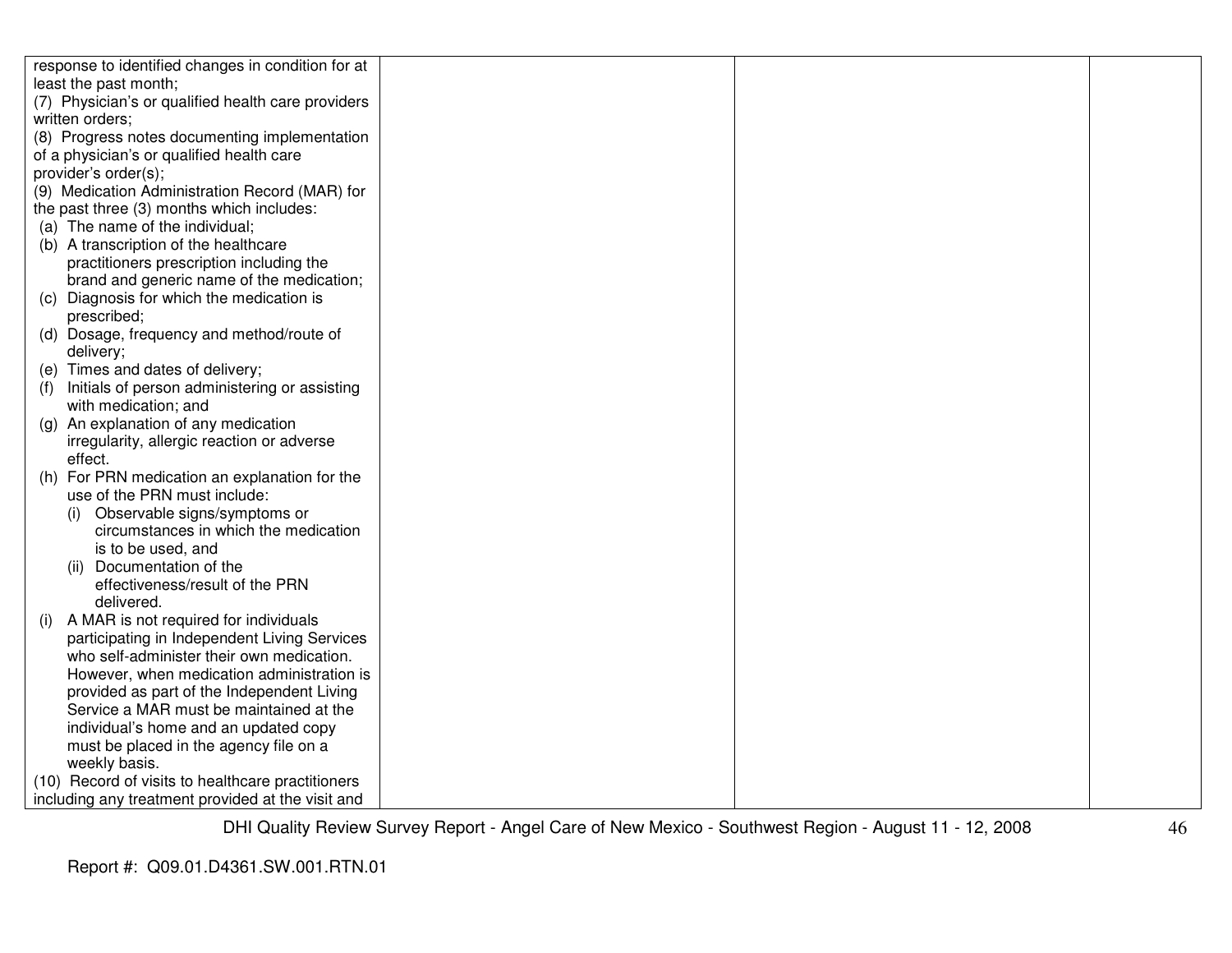| a record of all diagnostic testing for the current |  |  |
|----------------------------------------------------|--|--|
| ISP year; and                                      |  |  |
|                                                    |  |  |
| (11) Medical History to include: demographic       |  |  |
| data, current and past medical diagnoses           |  |  |
| including the cause (if known) of the              |  |  |
|                                                    |  |  |
| developmental disability and any psychiatric       |  |  |
| diagnosis, allergies (food, environmental,         |  |  |
| medications), status of routine adult health care  |  |  |
| screenings, immunizations, hospital discharge      |  |  |
|                                                    |  |  |
| summaries for past twelve (12) months, past        |  |  |
| medical history including hospitalizations,        |  |  |
| surgeries, injuries, family history and current    |  |  |
| physical exam.                                     |  |  |
|                                                    |  |  |
|                                                    |  |  |
|                                                    |  |  |
|                                                    |  |  |
|                                                    |  |  |
|                                                    |  |  |
|                                                    |  |  |
|                                                    |  |  |
|                                                    |  |  |
|                                                    |  |  |
|                                                    |  |  |
|                                                    |  |  |
|                                                    |  |  |
|                                                    |  |  |
|                                                    |  |  |
|                                                    |  |  |
|                                                    |  |  |
|                                                    |  |  |
|                                                    |  |  |
|                                                    |  |  |
|                                                    |  |  |
|                                                    |  |  |
|                                                    |  |  |
|                                                    |  |  |
|                                                    |  |  |
|                                                    |  |  |
|                                                    |  |  |
|                                                    |  |  |
|                                                    |  |  |
|                                                    |  |  |
|                                                    |  |  |
|                                                    |  |  |
|                                                    |  |  |
|                                                    |  |  |
|                                                    |  |  |
|                                                    |  |  |
|                                                    |  |  |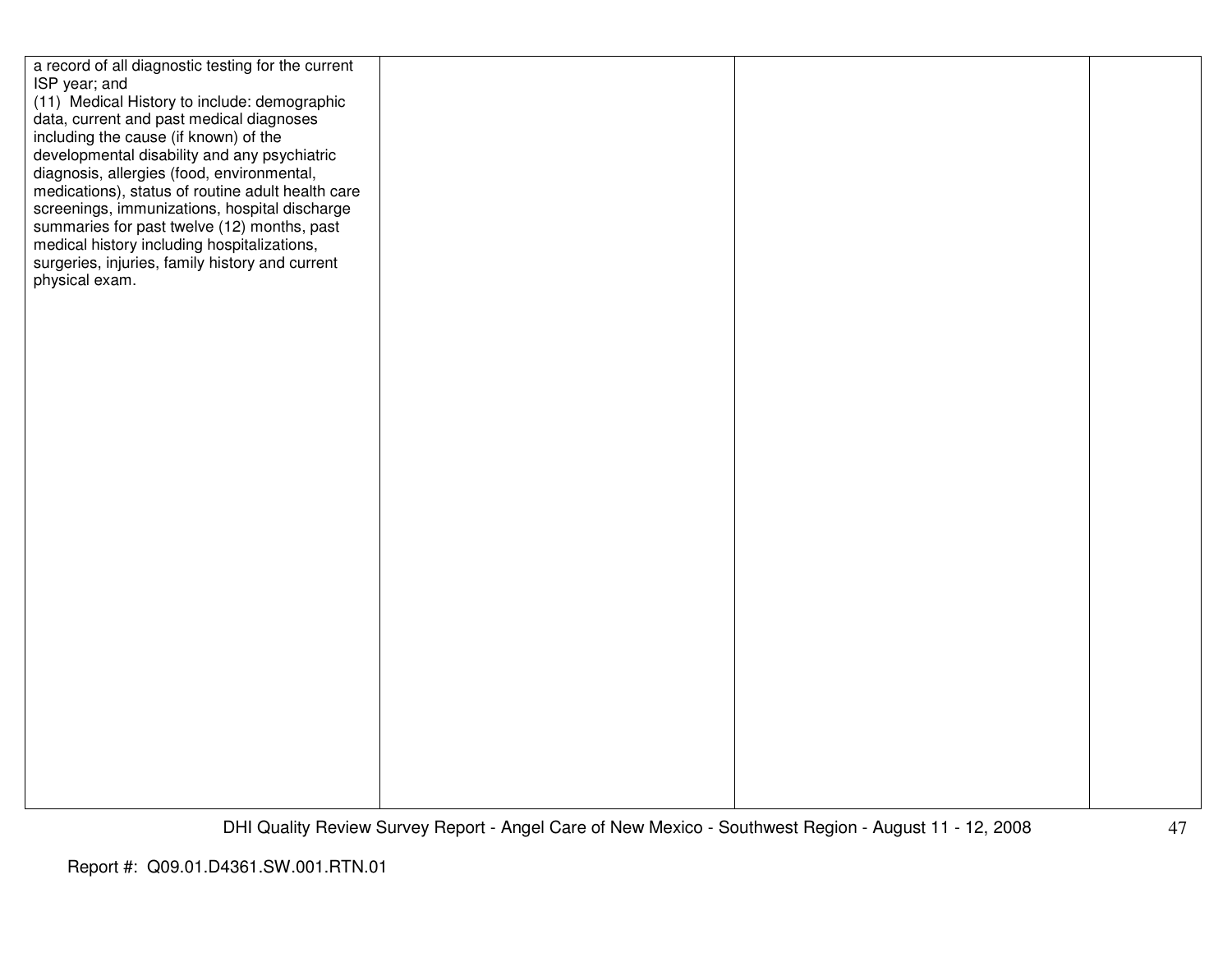| Tag # 6L25 (CoP) Residential Reqts.                                 | <b>Scope and Severity Rating: F</b>             |  |
|---------------------------------------------------------------------|-------------------------------------------------|--|
| Developmental Disabilities (DD) Waiver Service                      | Based on observation, the Agency failed to      |  |
| Standards effective 4/1/2007                                        | ensure that each individual's residence met all |  |
| <b>CHAPTER 6. VIII. COMMUNITY LIVING</b>                            | requirements within the standard for 2 of 2     |  |
| <b>SERVICE PROVIDER AGENCY</b>                                      | Supported Living residences.                    |  |
| <b>REQUIREMENTS</b>                                                 |                                                 |  |
| L. Residence Requirements for Family Living                         | The following items were missing, not           |  |
| <b>Services and Supported Living Services</b>                       | functioning or incomplete:                      |  |
| (1) Supported Living Services and Family Living                     |                                                 |  |
| Services providers shall assure that each                           | • General-purpose first aid kit: (Expired       |  |
| individual's residence has:                                         | contents)(#4)                                   |  |
| (a) Battery operated or electric smoke                              |                                                 |  |
| detectors, heat sensors, or a sprinkler                             | • Accessible written procedures for             |  |
| system installed in the residence;                                  | emergency evacuation e.g. fire and weather-     |  |
| (b) General-purpose first aid kit;                                  | related threats (#3 & 4)                        |  |
| (c) When applicable due to an individual's                          |                                                 |  |
| health status, a blood borne pathogens kit;                         | • Accessible written procedures for             |  |
| (d) Accessible written procedures for                               | emergency placement and relocation of           |  |
| emergency evacuation e.g. fire and                                  | individuals in the event of an emergency        |  |
| weather-related threats;                                            | evacuation that makes the residence             |  |
| (e) Accessible telephone numbers of poison                          | unsuitable for occupancy. The emergency         |  |
| control centers located within the line of                          | evacuation procedures shall address, but        |  |
| sight of the telephone;                                             | are not limited to, fire, chemical and/or       |  |
| Accessible written documentation of actual<br>(f)                   | hazardous waste spills, and flooding (#3 &      |  |
| evacuation drills occurring at least three (3)                      | 4)                                              |  |
| times a year. For Supported Living                                  |                                                 |  |
| evacuation drills shall occur at least once a                       |                                                 |  |
| year during each shift;                                             |                                                 |  |
| (g) Accessible written procedures for the safe                      |                                                 |  |
| storage of all medications with dispensing                          |                                                 |  |
| instructions for each individual that are                           |                                                 |  |
| consistent with the Assisting with                                  |                                                 |  |
| Medication Administration training or each<br>individual's ISP; and |                                                 |  |
| (h) Accessible written procedures for                               |                                                 |  |
| emergency placement and relocation of                               |                                                 |  |
| individuals in the event of an emergency                            |                                                 |  |
| evacuation that makes the residence                                 |                                                 |  |
| unsuitable for occupancy. The emergency                             |                                                 |  |
| evacuation procedures shall address, but                            |                                                 |  |
| are not limited to, fire, chemical and/or                           |                                                 |  |
| hazardous waste spills, and flooding.                               |                                                 |  |
|                                                                     |                                                 |  |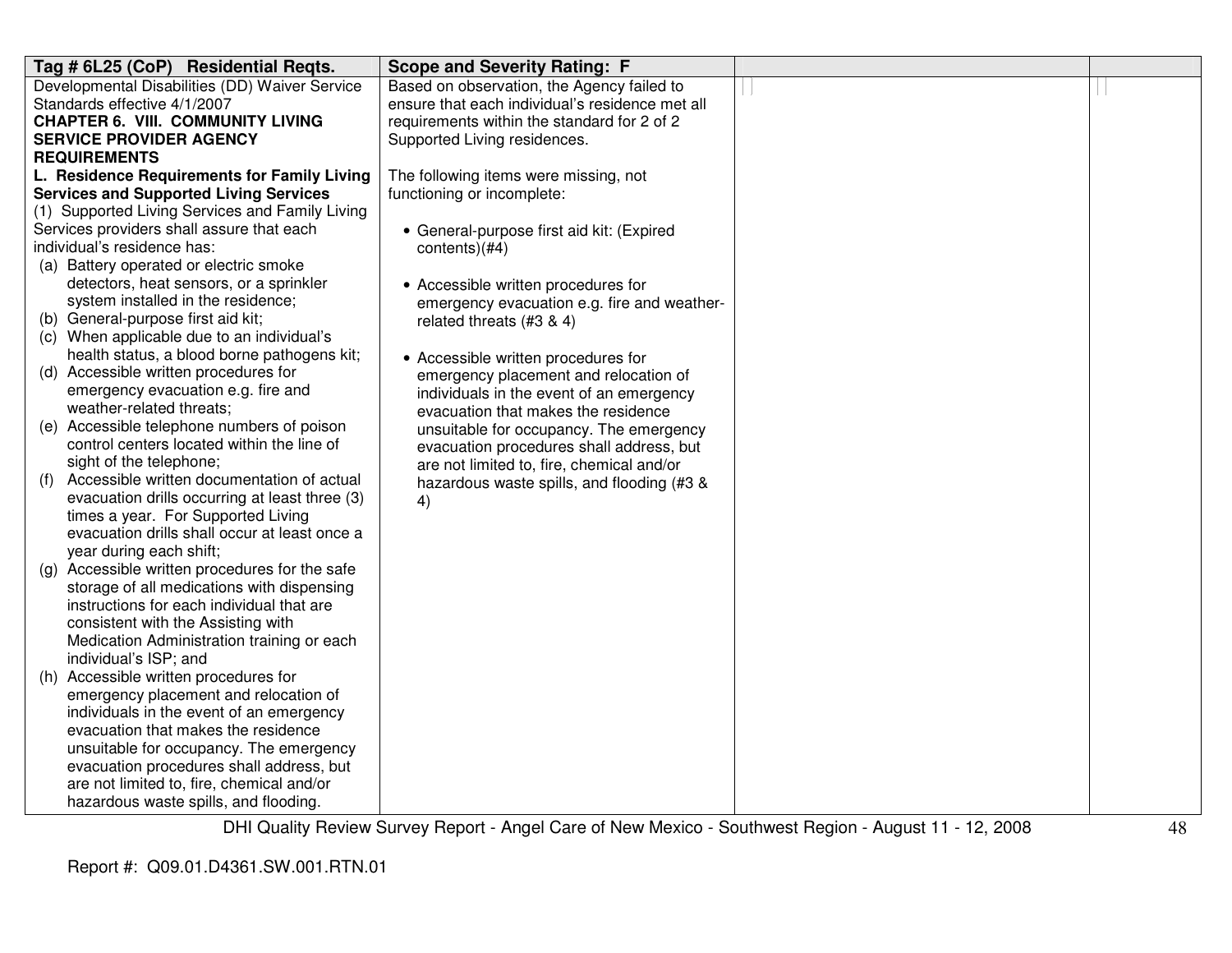| Tag # 6L25 (CoP) Residential Reqs. (2-3)                                                                                                                                                                                                                                                                                                                                                                                                                         | <b>Scope and Severity Rating: D</b>                                                                                                                                                                                                                                                                                                                                                                                                                                                                                                     |  |
|------------------------------------------------------------------------------------------------------------------------------------------------------------------------------------------------------------------------------------------------------------------------------------------------------------------------------------------------------------------------------------------------------------------------------------------------------------------|-----------------------------------------------------------------------------------------------------------------------------------------------------------------------------------------------------------------------------------------------------------------------------------------------------------------------------------------------------------------------------------------------------------------------------------------------------------------------------------------------------------------------------------------|--|
| Developmental Disabilities (DD) Waiver Service<br>Standards effective 4/1/2007                                                                                                                                                                                                                                                                                                                                                                                   | Based on interview and observation, the Agency<br>failed to ensure that each individual's residence                                                                                                                                                                                                                                                                                                                                                                                                                                     |  |
| <b>CHAPTER 6. VIII. COMMUNITY LIVING</b><br><b>SERVICE PROVIDER AGENCY</b>                                                                                                                                                                                                                                                                                                                                                                                       | met all requirements within the standard for 1 of                                                                                                                                                                                                                                                                                                                                                                                                                                                                                       |  |
| <b>REQUIREMENTS</b>                                                                                                                                                                                                                                                                                                                                                                                                                                              |                                                                                                                                                                                                                                                                                                                                                                                                                                                                                                                                         |  |
| L. Residence Requirements for Family Living<br><b>Services and Supported Living Services</b><br>(2) Overall each residence shall maintain basic<br>utilities, i.e., gas, power, water, telephone at the<br>residence and shall maintain the physical<br>environment in a safe and comfortable manner<br>for the individuals.<br>(3) Each individual shall have access to all<br>household equipment and cleaning supplies<br>unless precluded by his or her ISP. | 2 Supported Living residences.<br>During site visit on 3/11/2008 at 4PM surveyors<br>observed the bathroom of Individual #4. During<br>that time it was noted by surveyors that there<br>was extensive water damage to the exterior<br>shower area, which contained rust and mold.<br>Examining the interior of the shower area it was<br>additionally noted other smaller areas of mold.<br>When DSP were asked about the rust and<br>molded areas, it was reported there had been a<br>leak and it had been reported to the landlord. |  |
|                                                                                                                                                                                                                                                                                                                                                                                                                                                                  |                                                                                                                                                                                                                                                                                                                                                                                                                                                                                                                                         |  |
|                                                                                                                                                                                                                                                                                                                                                                                                                                                                  |                                                                                                                                                                                                                                                                                                                                                                                                                                                                                                                                         |  |
|                                                                                                                                                                                                                                                                                                                                                                                                                                                                  |                                                                                                                                                                                                                                                                                                                                                                                                                                                                                                                                         |  |
|                                                                                                                                                                                                                                                                                                                                                                                                                                                                  |                                                                                                                                                                                                                                                                                                                                                                                                                                                                                                                                         |  |
|                                                                                                                                                                                                                                                                                                                                                                                                                                                                  |                                                                                                                                                                                                                                                                                                                                                                                                                                                                                                                                         |  |